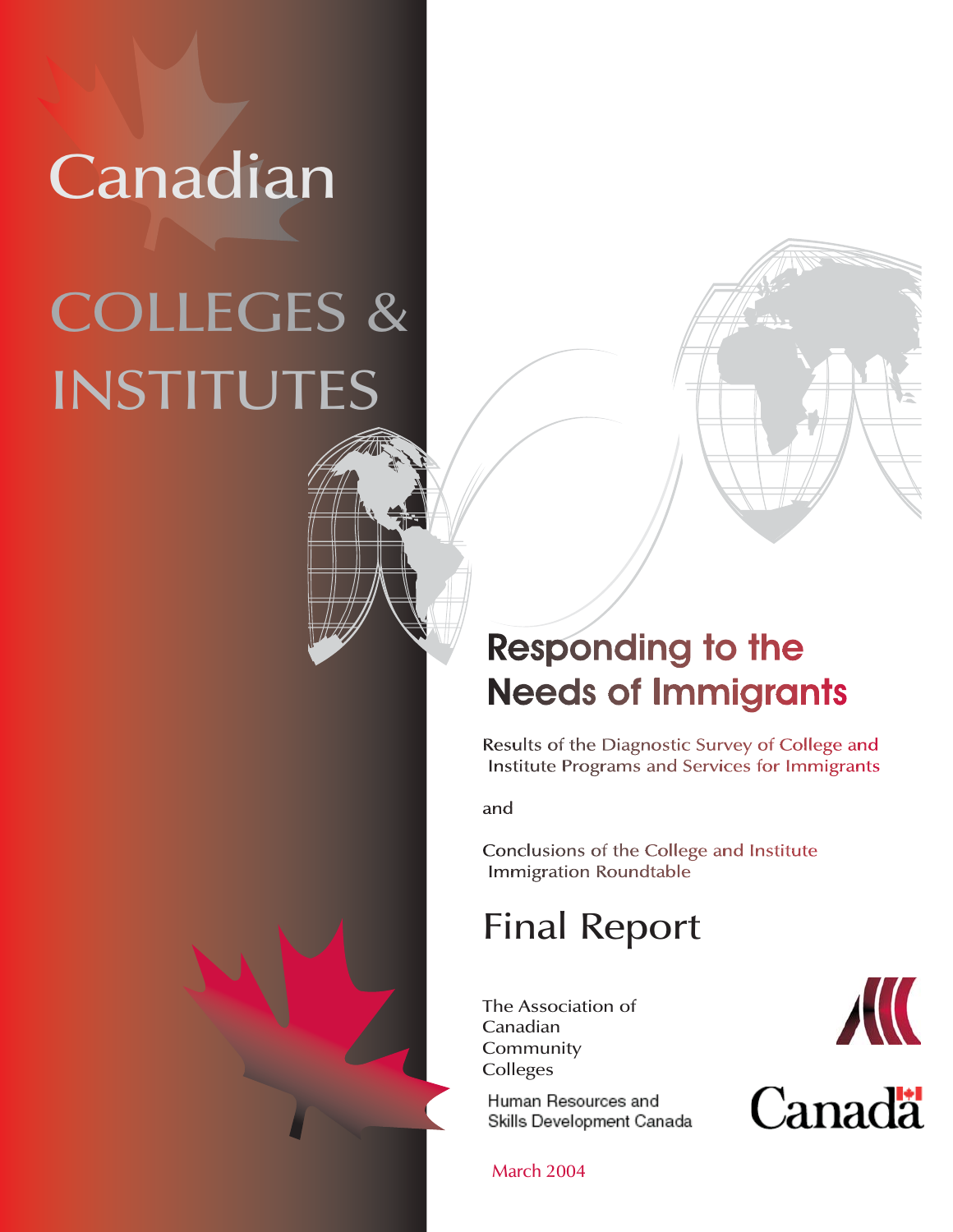#### **FINAL REPORT**

#### **CANADIAN COLLEGES AND INSTITUTES –**

#### **RESPONDING TO THE NEEDS OF IMMIGRANTS**

**Results of the Diagnostic Survey of College and Institute Programs and Services for Immigrants**

**and**

**Conclusions of the College and Institute Immigration Roundtable March 8 - 9, 2004**

#### ASSOCIATION OF CANADIAN COMMUNITY COLLEGES

March 2004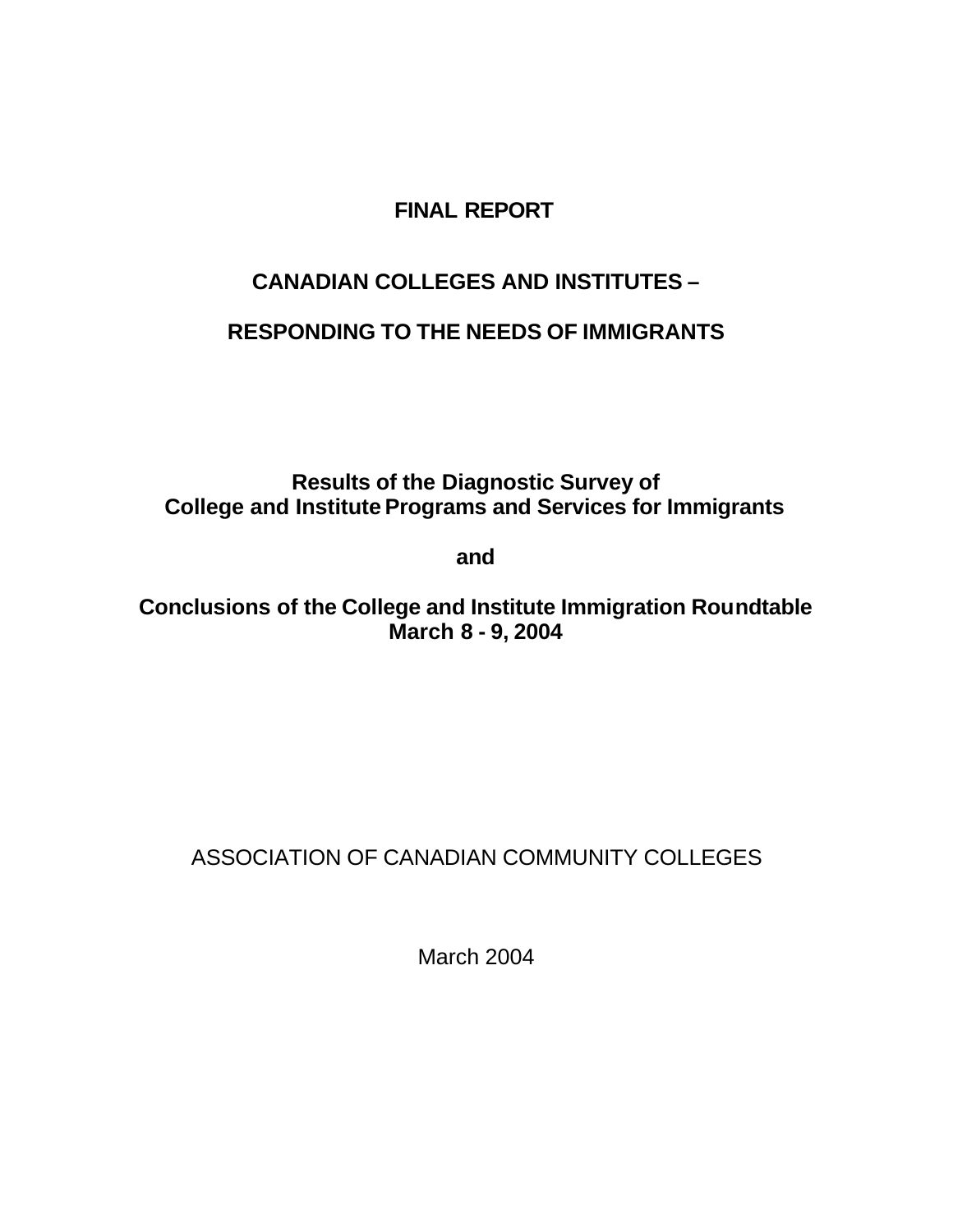#### **Canadian Colleges and Institutes – Responding to the Needs of Immigrants ACCC Background Report Executive Summary**

The Association of Canadian Community Colleges (ACCC) is the national and international voice through which Canada's colleges and institutes inform and advise various levels of government, business, industry and labour. Under the federal government's initiative to develop an Immigration Internet Portal, ACCC received financial support from the Department of Human Resources and Skills Development Canada (HRSDC) to conduct a diagnostic survey of Canadian colleges and institutes programs and services for immigrants, organize a College and Institute Immigration Roundtable, and develop a section of the ACCC website that profiles the types of programs and services immigrants can access through colleges and institutes. The ACCC website will then be linked to the Government of Canada Immigration Internet Portal.

Of the 150 ACCC member colleges and institutes, 46 participated in the diagnostic survey either by responding to the survey or participating in interviews, for an overall response rate of 31 percent. The results of this diagnostic survey provide a snapshot of how colleges and institutes are meeting the needs of immigrants within their communities, including initiatives that facilitate foreign credential recognition. This report also provides an overview of the barriers faced by colleges and institutes in delivering these services, the barriers faced by immigrants trying to access these programs and services, and the lessons learned.

#### **1. Types of Programs and Services**

Colleges and institutes are delivering assessment services, language training, career and technical programs, workplace and community-based training, as well as advising and counselling services to immigrants. New Canadians are accessing the programs and services offered by colleges and institutes through the internet, word of mouth and through referrals from federal or provincial government departments or local immigrant settlement organizations.

**Assessment and Foreign Credential Recognition** services are offered for placement into English and French as a Second Language (ESL), English and French for Academic Purposes (EAP) programs, as well as for placement into career, technical, university preparation and applied degree programs. Over 50 percent of respondents to the diagnostic survey confirmed that they had been involved in initiatives or programs aimed at facilitating Foreign Credential Recognition (FCR) or specific to immigrants' prior employment. The diagnostic survey has confirmed that the main role that colleges and institutes play in FCR is that of a facilitator of credentialing processes through Prior Learning Assessment and Recognition (PLAR) services and accessing the services of provincial and national credential assessment bodies.

**Language training** is one of the essential first steps in facilitating the integration of immigrants into Canadian society. Up to 71 (or almost 50 percent) of colleges and institutes located in cities across the country offer English as a Second Language (ESL) and French as a Second Language (FSL) programs, including English and French for academic purposes. Seventeen institutions are offering federally and provincially funded language programs, either Language Instruction for Newcomers to Canada (LINC) funded through Citizenship and Immigration Canada (CIC), English Language Services for Adults (ELSA) in British Columbia funded through the Ministry of Community, Aboriginal and Women's Services in British Columbia, or the "Francisation" program in Quebec funded by the Ministère des relations avec les citoyens et de l'Immigration (MRCI).

**Career and technical programs** targeted at immigrants tend to combine technical training with occupation specific language training, and include bridging programs delivered by colleges and institutes with funding from provincial governments. The provinces of Alberta, Ontario and Quebec are the most active in funding bridging programs for foreign-trained professionals. In Manitoba, Red River College has adopted an approach that integrates immigrants into regular career and technical programs and offers extensive support mechanisms to facilitate immigrants' entry into and completion of these programs.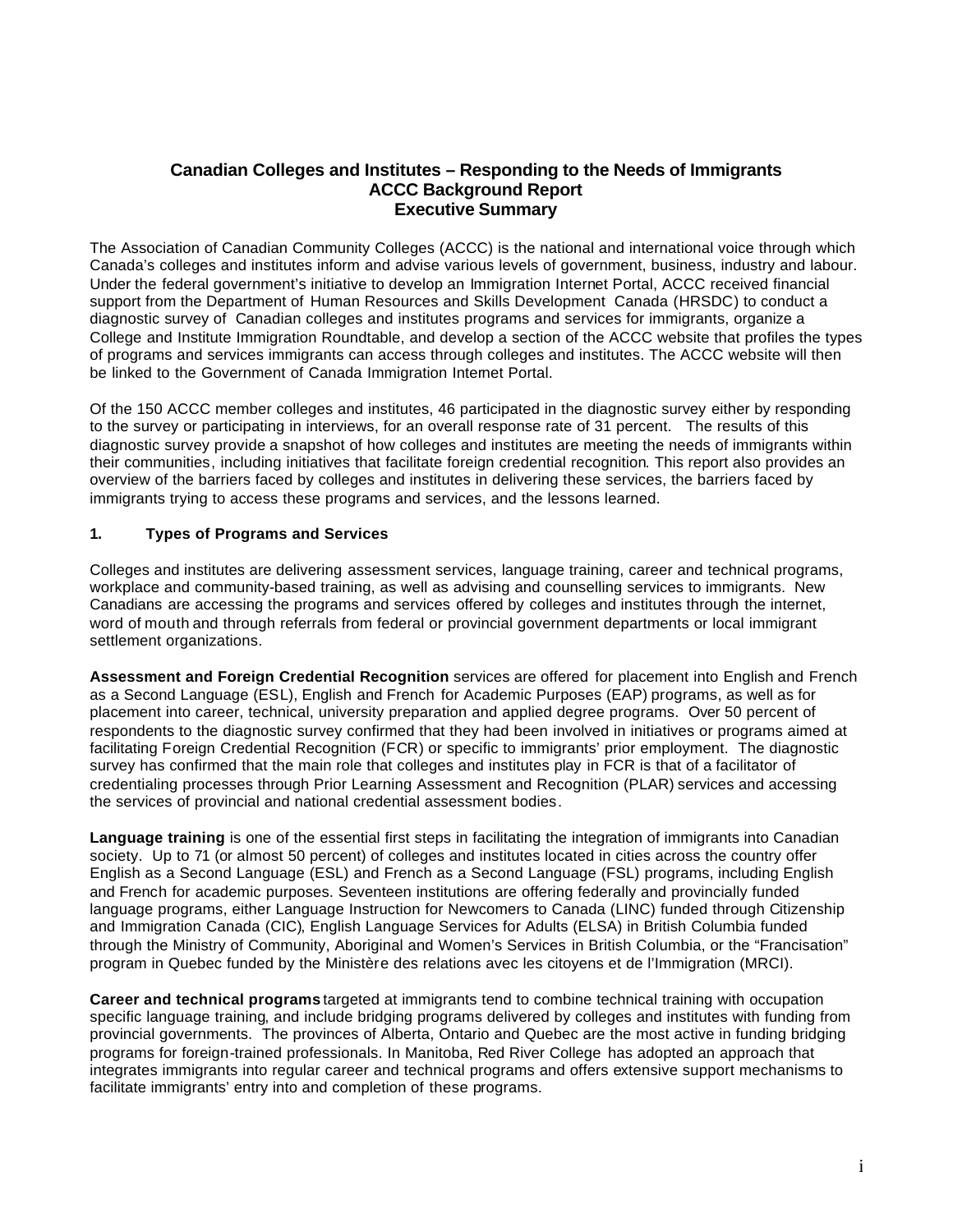**Workplace training** is also an area in which colleges and institutes are becoming increasingly involved. This type of training includes work placements for immigrant students during their ESL or career programs, careerfocused programs in a workplace setting in collaboration with a private company, or contract training for businesses or industry to upgrade immigrant employees' skills in a specific area involving technical or language skills.

**Community-based training** is offered through learning centres and in collaboration with municipal public libraries and community centres. For example, Vancouver Community College offers community programs in collaboration with public libraries and community centres as well as a Homefront English Program targeting mothers with young children and older immigrants.

**Advising and Counseling Services** are available to prospective and enrolled immigrant students to assist with program entry and completion, and to facilitate job entry. Although these are standard services provided by institutions, not specifically designed for immigrants, participants in the diagnostic survey confirmed that if colleges and institutes are to effectively deliver these services within their communities they must take into account immigrant issues. These services are being enhanced for the specific needs of immigrants by including peer helper or mentor and language partner programs that offer more one on one support for immigrant students.

#### **2. Partnerships**

Colleges and institutes are responding to the needs of immigrants within their communities by becoming involved in different informal and formal partnerships at the community, provincial and even pan-Canadian levels. Colleges and institutes responding to the diagnostic survey identified 9 different types of partnerships:

- < Community-based immigrant settlement organizations;
- < Municipal governments and committees;
- < Provincial government departments;
- < Federal government departments;
- < Employers in the Private and Public Sectors;
- < Unions;
- < Non-governmental organizations;
- < Community Organizations and Services; and
- < Other educational institutions.

#### **3. Challenges and Barriers facing Colleges and Institutes in terms of offering Relevant Programs and Services for Immigrants**

< Effective delivery of language training;

- < Application processes that are slow and costly;
- < The high cost and resource requirements for delivering assessment services such as PLAR effectively;
- < Intra-institutional awareness of the needs of immigrants and inter-cultural sensitivity;
- < Adequate integration and support services for immigrants;
- < Financial and funding limitations that restrict college and institutes in developing new programs and services for a specific target group, such as immigrants;
- < Effective promotion of college and institute programs and services to the immigrant community; and,
- < Positioning for federal, provincial and municipal funding programs.

#### **4. Challenges and Barriers for Immigrants to Access Relevant Programs and Services at Colleges and Institutes**

- < Limited funding for higher level LINC and equivalent-type programs, as well as gaps between LINC type programs and ESL and English for Academic Purposes programs.
- < A lack of assessment and Foreign Credential Recognition services affects admissions standards for immigrants and their eligibility for financial assistance.
- < Cultural adaptation to new academic environments.
- < Restrictions and cut backs to support services such as daycare beyond the LINC or equivalent -type training.
- < Financial limitations such as rising tuition fees, insufficient support for part-time and evening studies, insufficient bursaries and scholarships for immigrants, reductions to grant funding in some provinces, and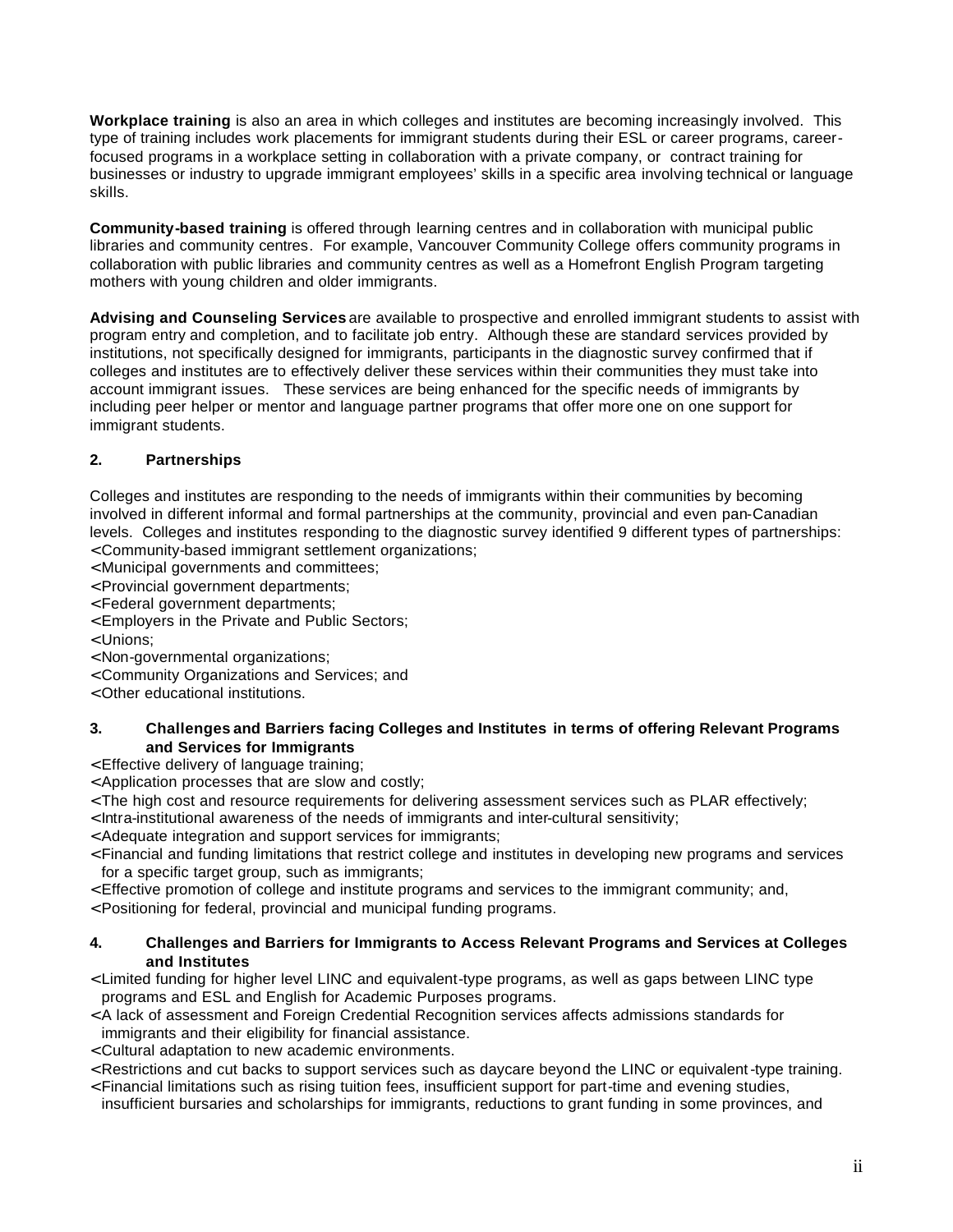restrictions on the number of hours immigrant students are allowed to work to access grant funding opportunities.

< Application and enrolment processes can involve long waiting lists, while intakes, transitions and progressions through programs can be complicated and lengthy.

#### **5. Lessons Learned**

Colleges and institutes identified the following lessons learned based on their experience in developing and delivering programs for immigrants within their communities.

- < **Support from college/institute senior management** is essential for the successful delivery of programs and services to immigrants as institutional resources need to be allocated to support immigrant students and all college/institute services and staff must be aware of the challenges that newcomers face in terms of language guidance and support.
- < **Application and enrolment processes** should be streamlined and institutions should adopt a more holistic approach to include language training, financial support, career planning, upgrading to Canadian workplace standards or requirements and work placements.
- < **Language** is a key factor in the successful integration of new Canadians. There is a need to expand on the levels of language training currently offered and to introduce occupation-specific language training, while offering adequate pre-enrollment counseling.
- < **Career/technical programs** need to accommodate the language requirements of immigrants. In addition to bridging programs, there is a need to build into existing career/technical programs, specialized ESL and FSL courses and additional modules on Canadian workplace practices. Immigrant students can also be integrated effectively into regular career/technical programs if adequate support services are offered.
- < **The integration of Canadian work experience** into career/technical and bridging programs is essential if immigrants are to gain essential Canadian work experience.
- < **Counseling and advisory services**have been very successful when peer helper or mentor programs are introduced. Colleges and institutes must work closely with immigrant services organizations to ensure the effective delivery of these services.
- < **Integration support services** must take into account the diverse needs of immigrants. Learning Centres provide a good model for colleges and institutes interested in offering academic and learning support services for immigrants.
- < **Inter-cultural and diversity awareness** must be increased through cross-cultural training for faculty and staff, and the development of inclusive curricula and teaching methodologies.
- < **Federal, provincial and municipal programs** provide funding for innovative programs delivered by colleges and institutes. However, these special programs cannot remain distinct and operate outside mainstream college/institute activities if they are to be financially sustainable.

#### **6. Conclusions and Outcomes from the College and Institute Immigration Roundtable**

The Immigration Roundtable enabled representatives from colleges and institutes and federal government departments to discuss future areas of collaboration. The roundtable participants recommended that a college and institute process model for the integration of immigrants be developed that would encompass a comprehensive suite of programs and services which colleges and institutes can follow and adapt when developing programs and services aimed at facilitating the integration of immigrants within their communities. This model is inspired from the Maytree Foundation's "Systems Approach to Facilitate Labour Market Entry for Skilled Immigrants", and includes some initial support and integration services that could be offered initially at overseas sites and then continue in Canada. The model includes the following main components:

- < Information access for immigrants through the Immigration Portal and Overseas and In-Canada Orientation Sessions.
- < Assessment services that can begin overseas and continue in Canada: language skills, PLAR, academic credentials and professional work experience.
- < Advising and counselling services to facilitate program entry and completion and entry into the labour market.
- < Education and training programs that range from English and French as a second language, occupationspecific language training, support for entry into career/technical, applied degree and university transfer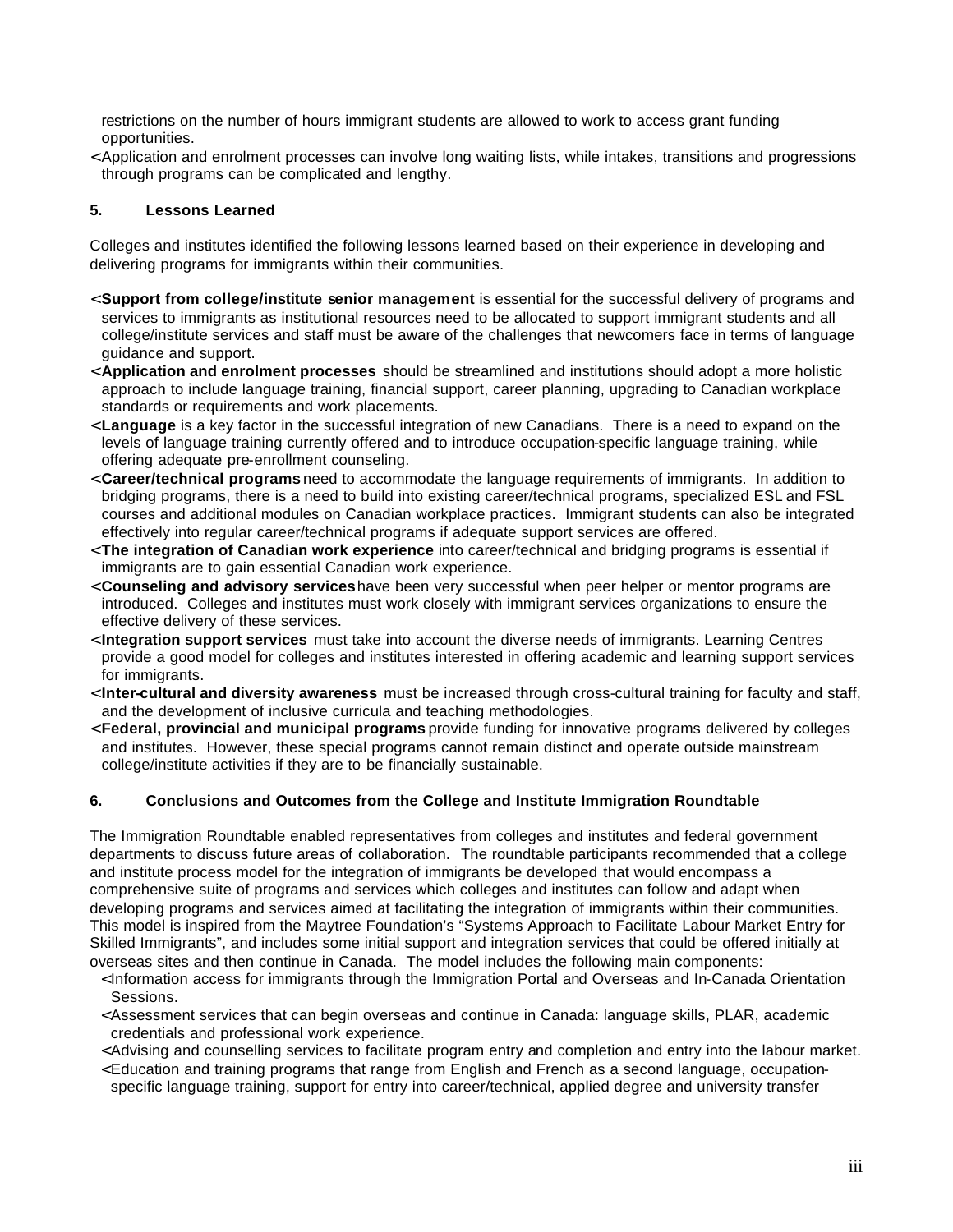programs, bridging programs, co-op and work placement programs, workplace training and communitybased training.

< How college systems and structures need to be enhanced and the partnerships in which colleges and institutes must be engaged in order to deliver more effective programs and services for immigrants.

Immigration roundtable participants also defined a strategy which is comprised of the following steps intended to move this agenda forward for colleges and institutes:

- < Create an ACCC Task Group on Immigration and possible organize a larger event for colleges and institutes such as an immigration symposium.
- < Capitalize on ACCC initiatives and activities including:
	- o The development of a section of the ACCC Website that profiles the programs and services immigrants can access at colleges and institutes that will be integrated into the Government of Canada Immigration Portal.
	- o The upcoming ACCC Conference and International Student Symposium in Saskatoon in May/June 2004.
	- o The Student Leadership Network is focusing on community partnerships as such the mentor and peer helper programs could possibly be promoted with them.
	- o The sector study of colleges and institutes as employers which will be carried out in 2004 with funding from HRSDC. This study will collect data on the diversity of the
	- o workforce within colleges and institutes and how it reflects the diversity of the student body.
- < Focus some advocacy efforts on increasing the awareness of the high level government committees created to address the integration of immigrants, namely the Deputy Ministers' and Directors General Committees on Integrating Immigrants into the Labour Market and the Assistant Deputy Minister Federal/Provincial/Territorial Committee.
- < Foster collaboration with the Ontario CONNECT project and possibly expand the project to other provinces if government funding can be provided.
- < Explore funding options for the Accelerated Integration Program for Immigrants project that explores how colleges and universities can offer initial integration services from some of their overseas sites.
- < Collaborate with other partners working on the integration of immigrants, namely the Maytree Foundation, Sector Councils and Affinity Group Leaders, in particular for sectors that are looking to immigration as a solution to meet skills shortages (environment, technology, trucking, tourism, construction), as well as provincial and community immigrant settlement organizations.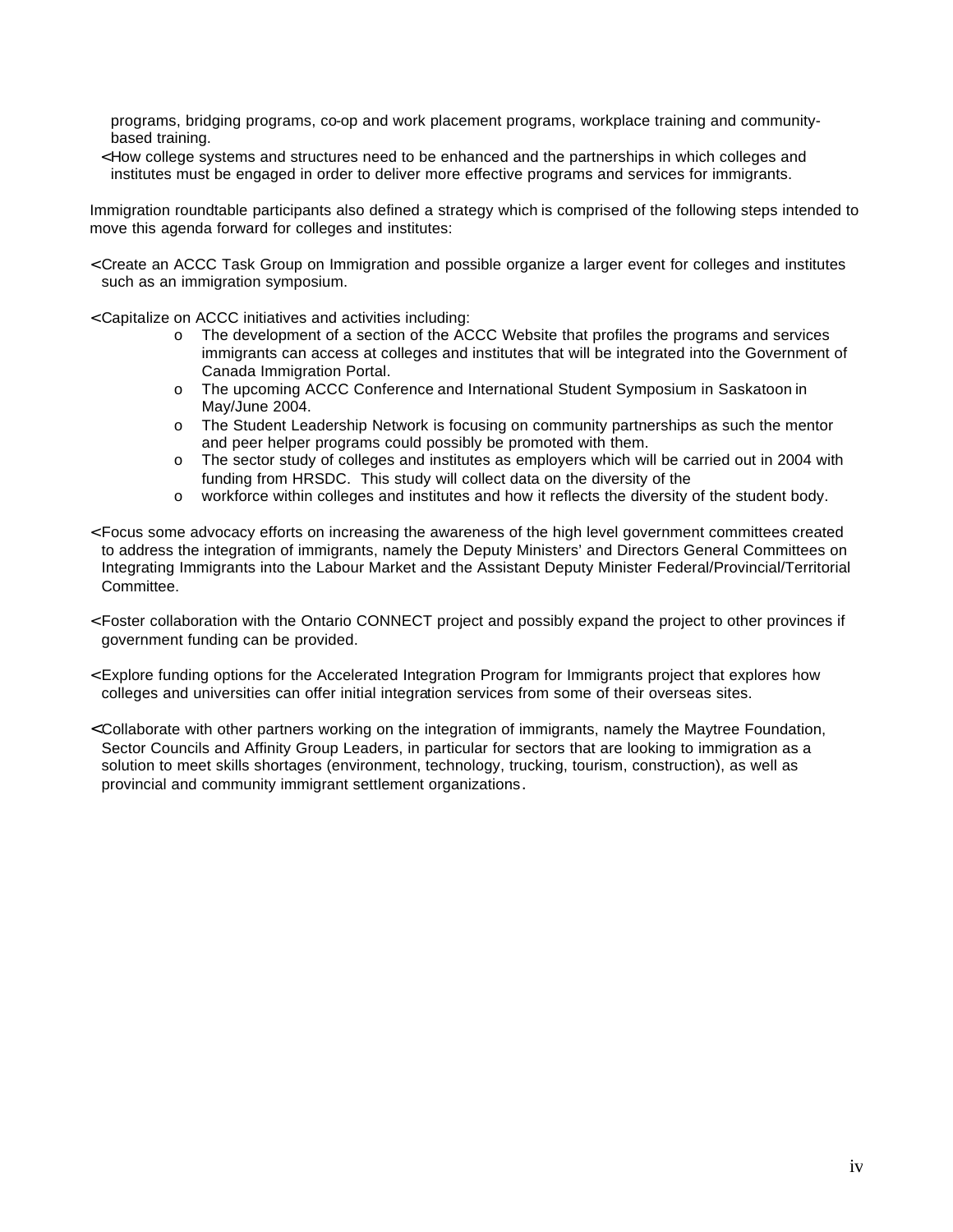#### **COLLEGE/INSTITUTE PROCESS MODEL FOR THE INTEGRATION OF IMMIGRANTS**

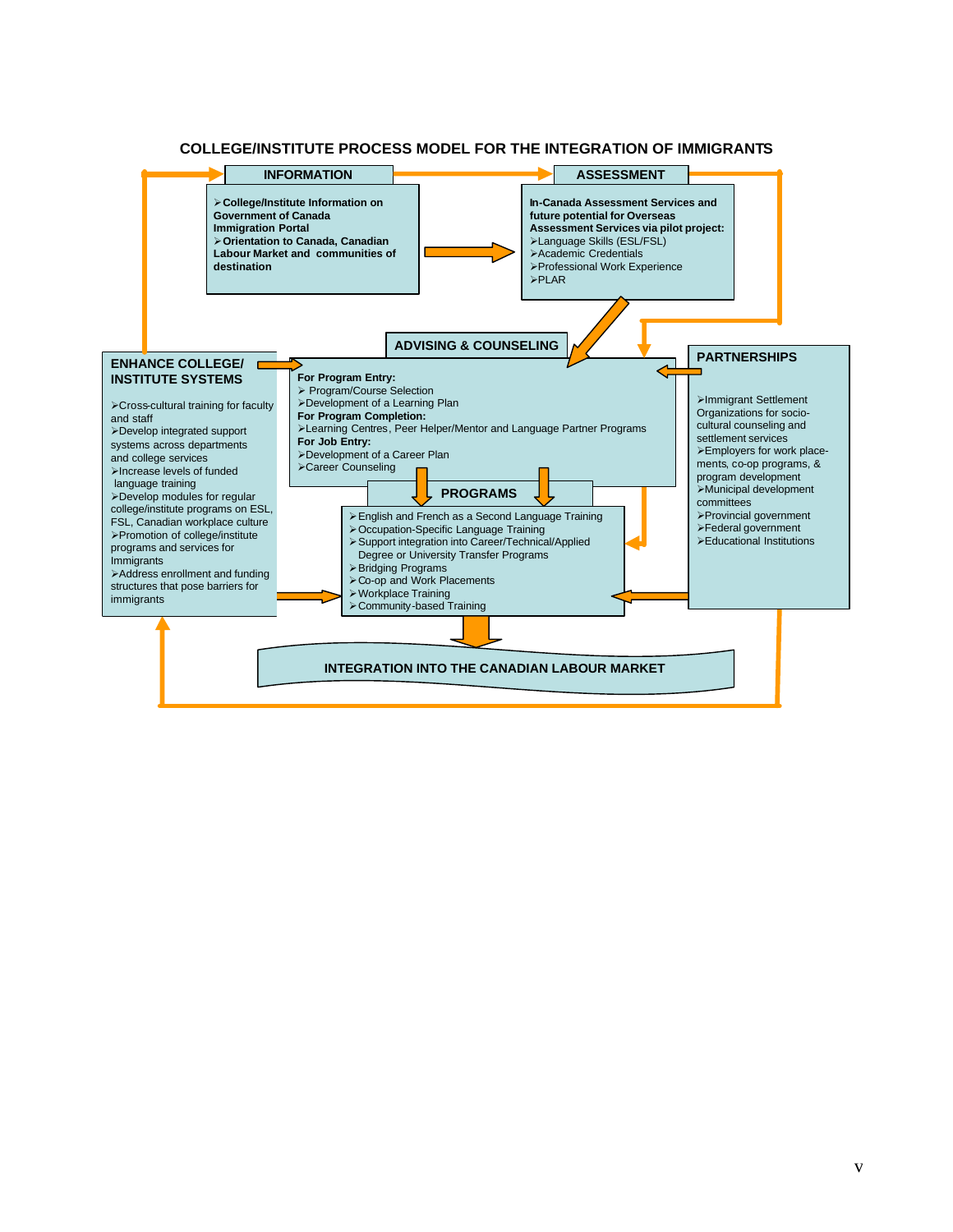#### **TABLE OF CONTENTS**

| ۰,<br>٠ |
|---------|
|---------|

|    |                    |     |                                                             |                                                                                                                                                          | $\mathbf{2}$            |
|----|--------------------|-----|-------------------------------------------------------------|----------------------------------------------------------------------------------------------------------------------------------------------------------|-------------------------|
| 2. |                    |     |                                                             | Colleges' and Institutes' Programs and Services for Immigrants                                                                                           | $\mathbf{3}$            |
|    |                    | 2.1 |                                                             | Assessment and Foreign Credential Recognition                                                                                                            | $\mathbf{3}$            |
|    |                    |     | 2.1.1                                                       | <b>English and French Language Assessments</b>                                                                                                           | $\overline{\mathbf{4}}$ |
|    |                    |     | 2.1.2                                                       | <b>Assessment and Credential Recognition for</b>                                                                                                         |                         |
|    |                    |     |                                                             | <b>Entrance to College/Institute Education Programs</b>                                                                                                  |                         |
|    |                    |     | 2.1.3                                                       | Foreign Credential Recognition                                                                                                                           | 5                       |
|    |                    | 2.2 |                                                             |                                                                                                                                                          | $\overline{\mathbf{5}}$ |
|    |                    |     | 2.2.1                                                       | Language Training Programs                                                                                                                               | $5\phantom{1}$          |
|    |                    |     | 2.2.2                                                       | <b>Occupation-specific Language Training </b>                                                                                                            | $\overline{7}$          |
|    |                    |     | 2.2.3                                                       | <b>Career and Technical Training Programs</b>                                                                                                            | 10                      |
|    |                    |     | 2.2.4                                                       | <b>Bridging or Fast-Track Transition Programs</b>                                                                                                        | 11                      |
|    |                    |     | 2.2.5                                                       |                                                                                                                                                          | 13                      |
|    |                    |     | 2.2.6                                                       |                                                                                                                                                          | 13                      |
|    |                    |     |                                                             |                                                                                                                                                          |                         |
|    |                    | 2.3 |                                                             |                                                                                                                                                          | 14                      |
|    |                    | 2.4 |                                                             | <b>Funding for College/Institute Programs and Services for Immigrants 15</b>                                                                             |                         |
|    |                    | 2.5 |                                                             | Where Immigrant Programs and services are being Delivered                                                                                                | 16                      |
|    |                    | 2.6 |                                                             | How Programs and Services are Accessed by Immigrants                                                                                                     | 17                      |
|    |                    | 2.7 |                                                             |                                                                                                                                                          | 18                      |
| 3. |                    |     |                                                             |                                                                                                                                                          | 21                      |
|    |                    |     |                                                             |                                                                                                                                                          |                         |
|    |                    | 3.1 |                                                             | <b>Challenges and Barriers for Colleges and Institutes</b>                                                                                               | 21                      |
|    |                    | 3.2 |                                                             |                                                                                                                                                          | 22                      |
| 4. |                    |     |                                                             |                                                                                                                                                          | 24                      |
|    |                    |     |                                                             | 5. Conclusions and Outcomes from the College and Institute Immigration                                                                                   | 28                      |
|    |                    | 5.1 |                                                             | <b>College and Institute Process Model for the Integration</b>                                                                                           | 28                      |
|    |                    | 5.2 |                                                             | College and Institute Immigration Strategy                                                                                                               | 29                      |
|    | <b>Appendices:</b> |     | <b>Appendix 1</b><br><b>Appendix 2</b><br><b>Appendix 3</b> | <b>Interview and Survey Questionnaires</b><br><b>List of Colleges and Institutes Interviewed</b><br><b>Summary of Immigration Roundtable Discussions</b> |                         |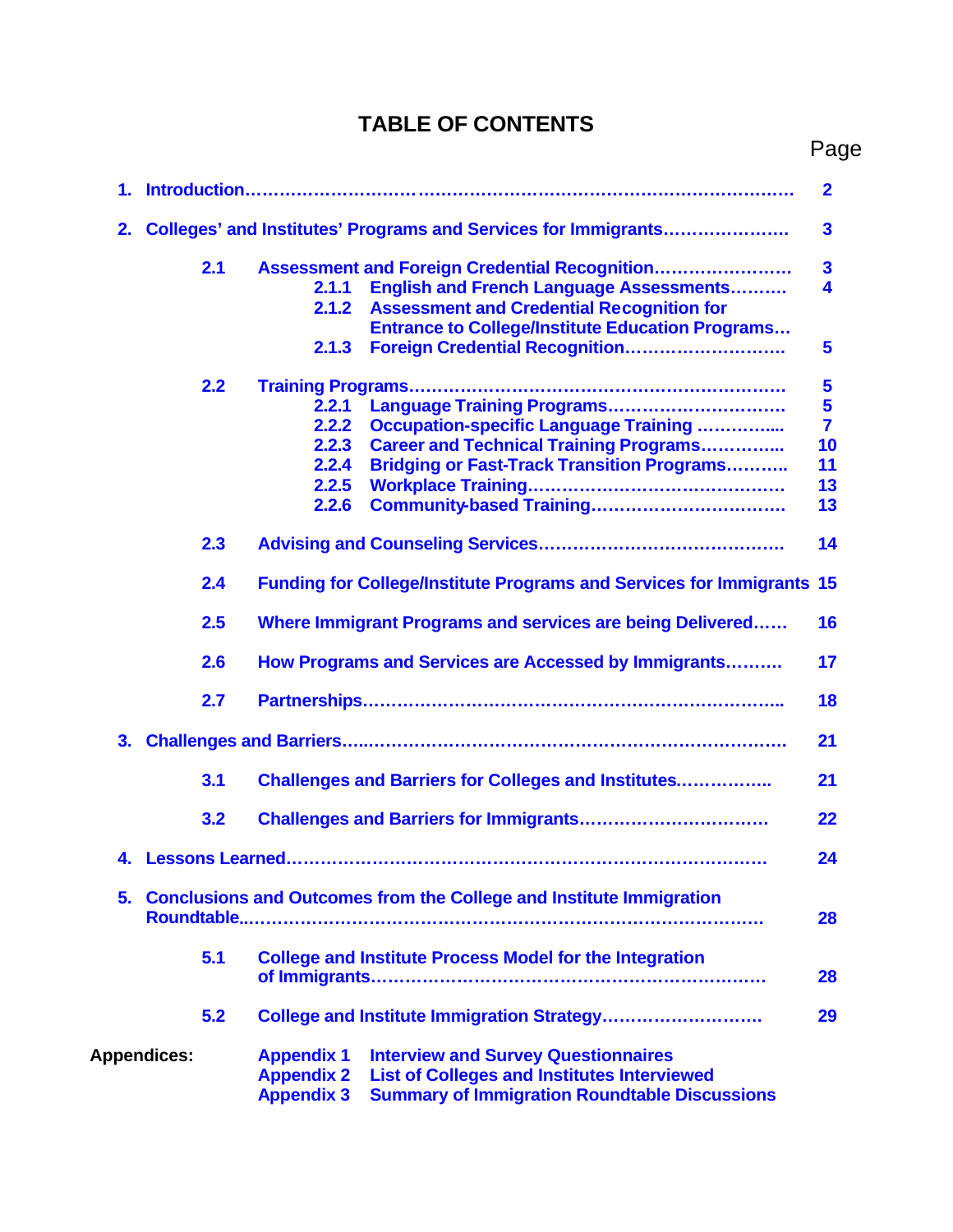#### <span id="page-8-0"></span>**1. Introduction**

The Association of Canadian Community Colleges (ACCC) is the national and international voice through which Canada's colleges and institutes inform and advise various levels of government, business, industry and labour. The successful integration of immigrants into the Canadian economy and communities is a federal government priority that was reaffirmed in the government's last Speech from the Throne. As part of the Government of Canada's initiative to develop an Immigration Internet Portal, ACCC has received financial support from the Department of Human Resources and Skills Development Canada (HRSDC) to conduct a diagnostic survey of the capacity of Canadian colleges and institutes to provide programs and services for immigrants, to organize a College and Institute Immigration Roundtable, and to develop a section of the ACCC website that profiles the programs and services immigrants can access at colleges and institutes.

Canadian colleges and institutes are well-positioned to respond to the needs of immigrants given the role of these institutions in providing learning opportunities for 900 communities across the country. Colleges and institutes have demonstrated leadership in increasing access, effectiveness and efficiency through the application of prior learning assessment and recognition principles and practices. We know that colleges and institutes have a strong mandate for and extensive experience in working with disadvantaged individuals. This funding from HRSDC has enabled ACCC to begin the process of assessing more specifically colleges' and institutes' capacity to serve Canada's immigrant population.

The diagnostic survey involved sending a questionnaire to the 150 ACCC member colleges and institutes and conducting interviews with a sample group of 20 colleges and institutes located in a mix of large and small urban centres, and some serving more rural communities. Copies of the survey and interview questionnaires are provided in Appendix 1, along with a list of the colleges and institutes that participated in interviews. The purpose of this diagnostic was to help identify the types of institution-based and on-line services and programs colleges and institutes are currently or planning to offer specifically for immigrants so that ACCC can develop a section of the ACCC website that profiles the types of programs and services immigrants can access through colleges and institutes. The ACCC website will then be linked to the Government of Canada Immigration Internet Portal.

Of the 150 ACCC member colleges and institutes, 46 participated in the diagnostic either by responding to the survey or participating in interviews, for an overall response rate of 31 percent. The results of this diagnostic give us a clearer picture of how and where colleges and institutes are offering programs and services to immigrants, and confirms that there are pockets of activity and varying degrees of programs and services offered, depending on if colleges/institutes are located in high or low settlement areas. It is interesting to note that colleges and institutes, whether they are located in high or low settlement areas, are strategic partners in municipal and provincial immigrant settlement initiatives. Most colleges have relationships and partnerships with community settlement organizations, municipal and provincial governments, and even private sector firms involved in facilitating the integration of immigrants.

The diagnostic survey concluded with the preparation of a background report that was used as a working document for the College and Institute Immigration Roundtable that took place on March 8 and 9<sup>th</sup>, 2004. The roundtable included representatives from the senior ranks of colleges and institutes with experience in the area of immigration, as well as representatives from HRSDC, Citizenship and Immigration Canada, and The Maytree Foundation. The objectives of the roundtable were to:

- o validate the results of the diagnostic and the profile for the immigration section of the ACCC website that will be linked to the Government of Canada Immigration Portal;
- $\circ$  initiate a dialogue between senior officials from colleges and institutes and federal government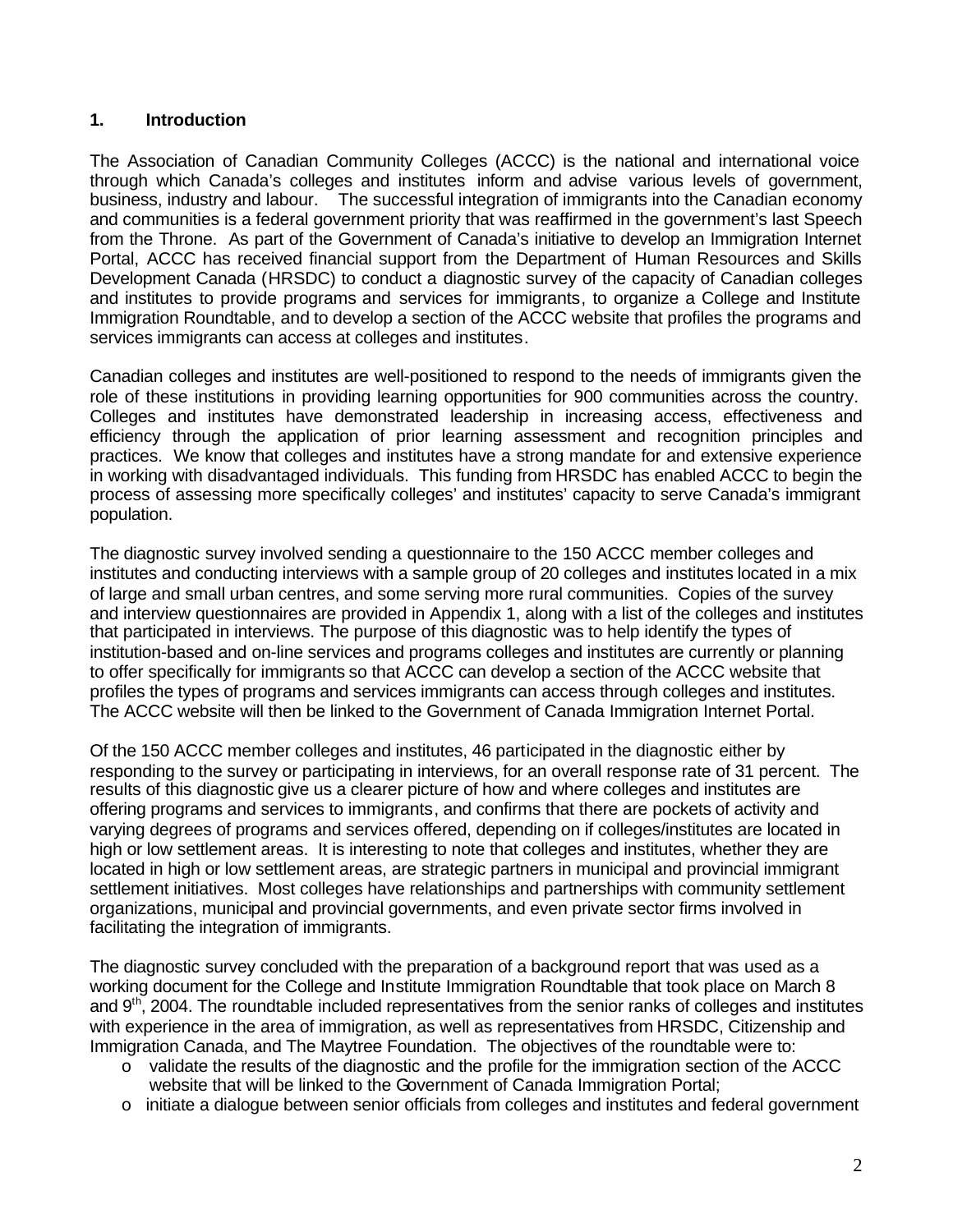representatives on how colleges and institutes can better meet the needs of immigrants;

<span id="page-9-0"></span> $\circ$  develop a strategy that outlines the areas of support to be offered by colleges and institutes.

A summary of the Immigration Roundtable presentations and discussions is attached as Appendix 3.

This final report provides an overview of the:

- o programs and services colleges and institutes are offering, how these programs and services are funded, where they are being delivered and how they are being accessed;
- o partnerships colleges and institutes are involved in for the delivery of these programs and services;
- o barriers colleges and institutes face in providing these programs and services;
- o barriers faced by immigrants in accessing college/institute programs and services;
- $\circ$  lessons colleges' and institutes' have learned through the delivery of programs and services for immigrants; and
- o conclusions and outcomes of the Im migration Roundtable, including a Process Model and Strategy for the integration of immigrants.

#### **2. Colleges' and Institutes Programs and Services for Immigrants**

The types of programs and services colleges and institutes are offering immigrants within their communities vary depending on where the institutions are located, the immigrant population base to be served and the needs of employers within the community or region.

Colleges and institutes are delivering programs and services such as assessment services that facilitate the recognition of foreign credentials, language training, career and technical training, workplace training, community-based training, as well as advising and counselling services.

#### **2.1 Assessment and Foreign Credential Recognition**

College and institute assessment services include English and French language assessments for entry into English or French as a second language programs, and high school and educational credential assessments for entry into college career/technical, applied degree and university transfer programs**.** 

Colleges and institutes that participated in the diagnostic survey provided some indication of how many immigrants are benefiting from these services. Although not all colleges and institutes were able to provide such information, we can provide some indications of the number of immigrants being served. On an annual basis, the figures range from 200 immigrants assessed in smaller settlement centres to 1,000 to 3,000 in larger settlement centres.

#### **2.1.1 English and French Language Assessments**

English and French language assessments are a comprehensive review of reading, writing, listening and speaking skills.

Immigrant learners access ESL assessment services either directly at colleges and institutes, or through Citizenship and Immigration Canada LINC Assessment Centres or in Quebec through the provincial government integration centres (Carrefours d'intégration). The following 11 colleges serve as LINC Assessment Centres in their communities:

< Saskatchewan: SIAST, Cypress Hills Regional College, Parkland Regional College

< Alberta: Norquest College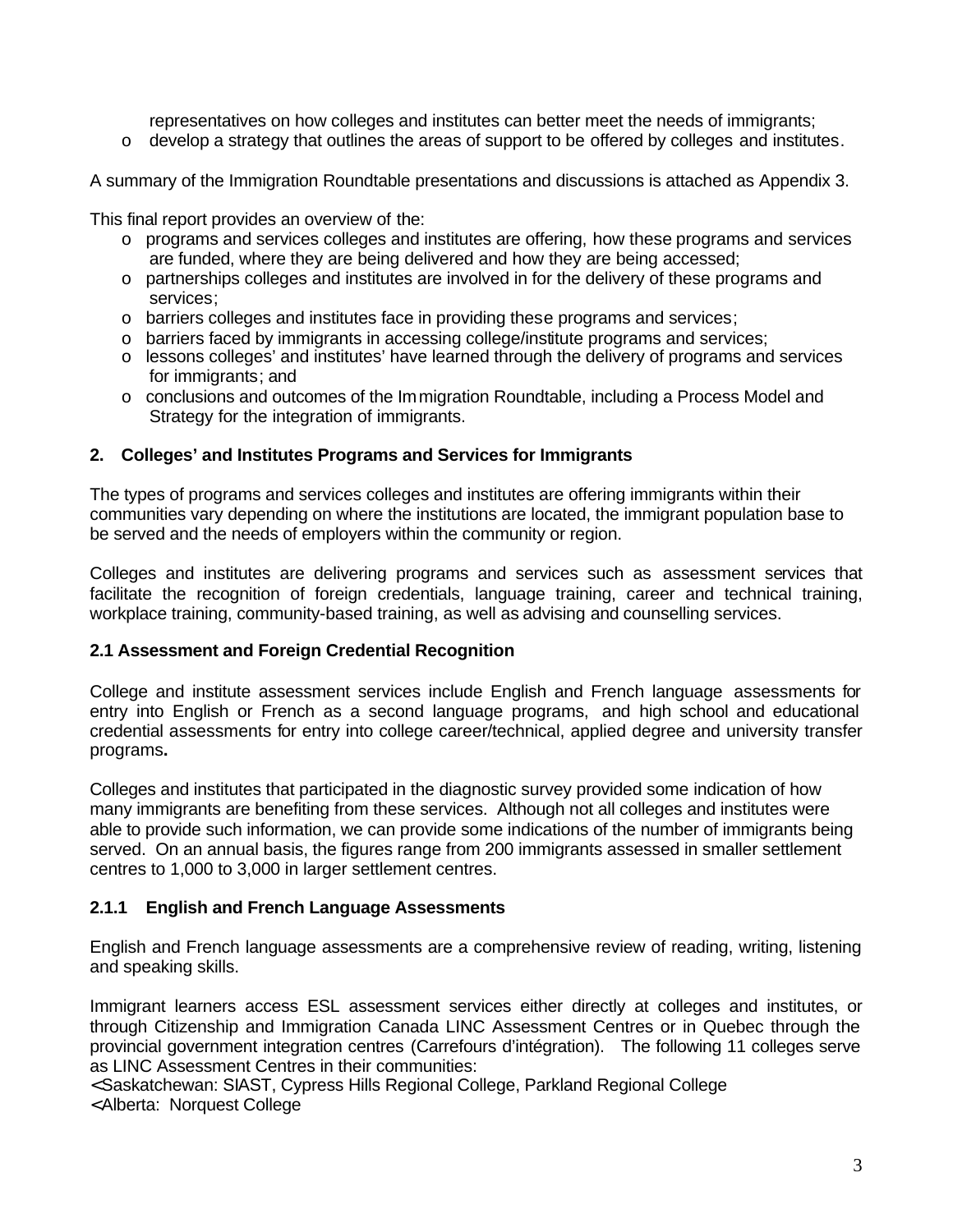- <span id="page-10-0"></span>< British Columbia: North Island College, Selkirk College, College of New Caledonia, Okanagan University College, University College of the Cariboo
- < Northwest Territories: Aurora College
- < Yukon: Yukon College.

#### **2.1.2 Assessment and Credential Recognition Services for Entrance to College/Institute Education Programs**

Colleges and institutes are providing assessment and credential recognition services for entrance to career/technical, applied degree and university transfer programs through:

< Entrance tests to assess language and mathematical skills;

< Services from national or provincial credentialing associations;

< Prior Learning Assessment and Recognition services; and

< Relationship building with credentialing associations and bodies.

#### **Provincial and National Credential Assessment Bodies**

Most colleges and institutes are liaising with and paying for the services of national and provincial assessment bodies such as the International Credential Assessment Service of Canada (ICAS) used by the Ontario College Application Service to evaluate students, World Education Service (WES) of Canada that is partially funded by the Government of Ontario, or International Qualifications Assessment Service (IQAS) in Alberta. For example, the Centre for Foreign-trained Professionals at Humber Institute of Technology and Applied Learning includes a credential assessment service run by WES.

#### **Prior Learning Assessment and Recognition**

Responding colleges and institutes most often cited their Prior Learning and Assessment (PLAR) services as their primary method of facilitating Foreign Credential Recognition (FCR). PLAR services already exist within many colleges and institutes and are available to all students, including immigrants. A few colleges and institutes indicated that the demand for PLAR services has increased in recent years.

Colleges and institutes also indicated that the high resource requirements and costs associated with PLAR can be a barrier for colleges/institutes to offer such services effectively for immigrants. There is some institutional resistance to colleges/institutes delivering PLAR, but if they could afford to do it more effectively, this resistance could be broken down.

**Mount Royal College** in Calgary has a three year HRSDC funded research project that is assessing the impact of PLAR on the placement of foreign-trained nurses into education programs and employment in nursing. The college is partnered with Ryerson University, New Brunswick Community College and the University of New Brunswick and is also collaborating with nursing associations. The project will develop a prototype for applying PLAR to the credentialing of foreign-trained nurses that could be used by other colleges and institutes.

#### **Relationships with Credentialing Associations and Bodies**

**Bow Valley College** has established the Employment Resource Centre for Immigrant Professionals (ERCIP) funded through Alberta Human Resources and Employment. The purpose of the project is to build relationships with credentialing associations and bodies in order to facilitate the recognition of credentials of foreign trained professionals. The centre will develop a website to allow potential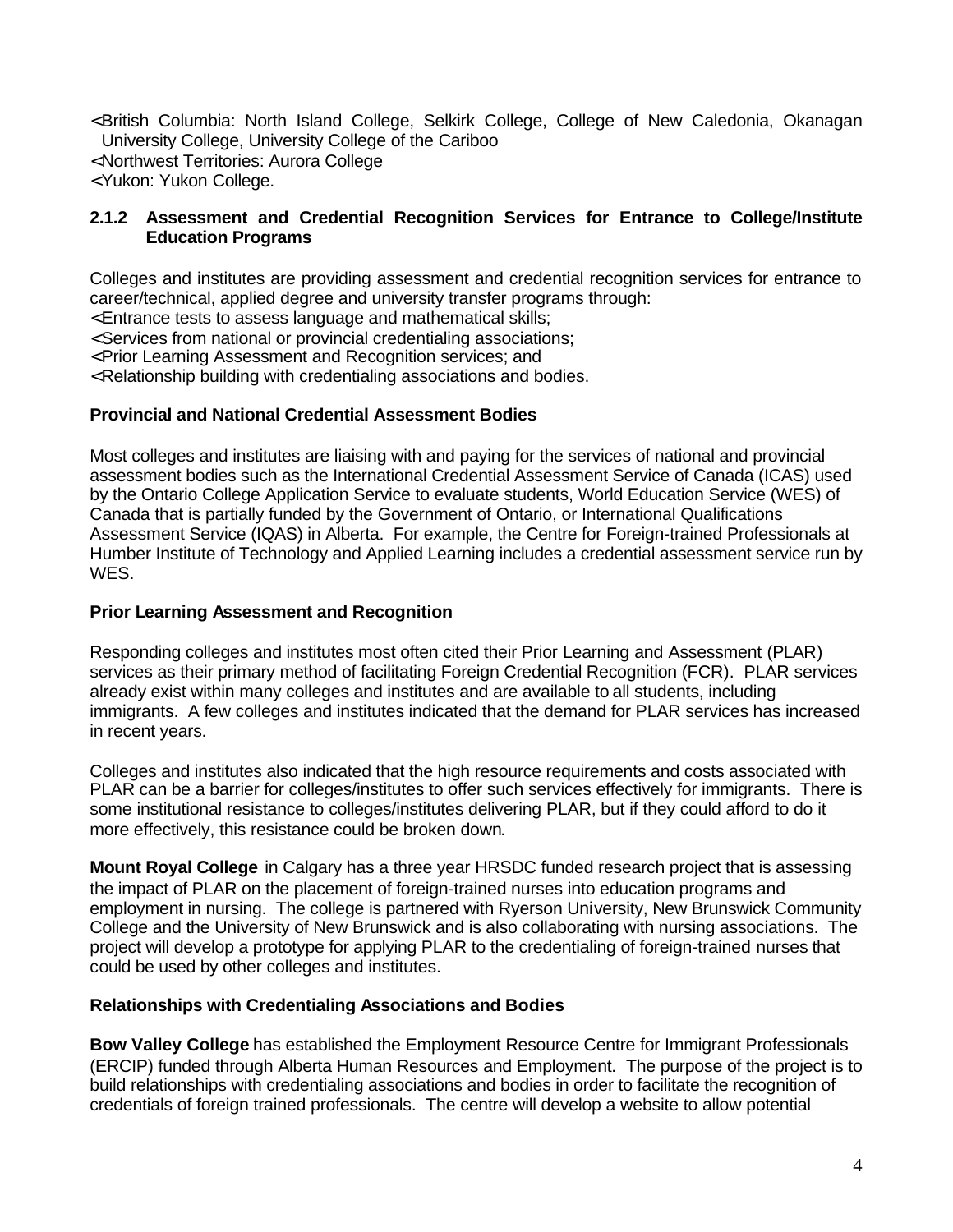<span id="page-11-0"></span>immigrants better access to information about credentialing before they immigrate so that they have a more realistic perception of what they can expect upon arrival.

#### **In-house Transcript Evaluator**

**Grant MacEwan Community College** in Edmonton provided another example of an assessment service: a in-house transcript evaluator position. This staff position is responsible for reviewing foreign credentials and making them appropriate for application to the college. The position was created as part of the college's international student services.

#### **2.1.3 Foreign Credential Recognition**

Over 50 percent of colleges and institutes that participated in the diagnostic survey confirmed that they have been involved in initiatives related to Foreign Credential Recognition (FCR) or specific to immigrants' prior employment. These institutions have provided some excellent examples of provincially-funded, innovative programs delivered by colleges and institutes to facilitate FCR. The diagnostic survey has also confirmed that the main role of colleges and institutes in FCR is that of facilitators of the credentialing process through their Prior Learning Assessment and Recognition (PLAR) services, building relationships with credential associations and bodies, and through the delivery of bridging or fast-track transition programs which will be described in Section 2.2.4.

Colleges and institutes have adopted some innovative practices and approaches to facilitating the FCR process for immigrants. It is clear that in order to effectively facilitate FCR in many contexts and depending on the needs of the foreign trained professionals, a combination of programs and services must be offered. The diagnostic survey confirmed that PLAR and bridging transition programs must be part of the mix of services offered. However these programs must be complemented with advisory and career counseling services and collaboration with credentialing bodies

The recent HRSDC task force on the integration of foreign trained nurses concluded that even if foreign trained nurses undertake a PLAR process they will still require some transition training. As such, it was suggested that fast-track transition or bridging programs be made compulsory for FCR and include some PLAR of technical skills whenever possible. Given the high costs and time requirements associated with PLAR, and the fact that foreign trained professionals typically need some transition training, it may be more cost effective to systematically offer bridging or transition programs which integrate PLAR.

#### **2.2 Training Programs**

The types of training programs that target immigrants specifically or that have high immigrant participation rates can be broken down into four main categories: language training programs, careerfocused training programs, workplace training programs and community-based training.

#### **2.2.1 Language Training Programs**

Both the diagnostic survey and an Internet search of English as a Second Language (ESL) and French as a Second Language (FSL) programs offered by colleges and institutes confirm that almost 50 percent or 71 institutions across the country are offering ESL and FSL programs, including English or French for academic purposes programs and courses. Of this number, 18 institutions are offering federally- and provincially-funded language programs, either **Language Instruction for Newcomers to Canada (LINC)** funded through CIC, **English Language Services for Adults (ELSA)** in British Columbia funded through the Ministry of Community, Aboriginal and Women's Services, or the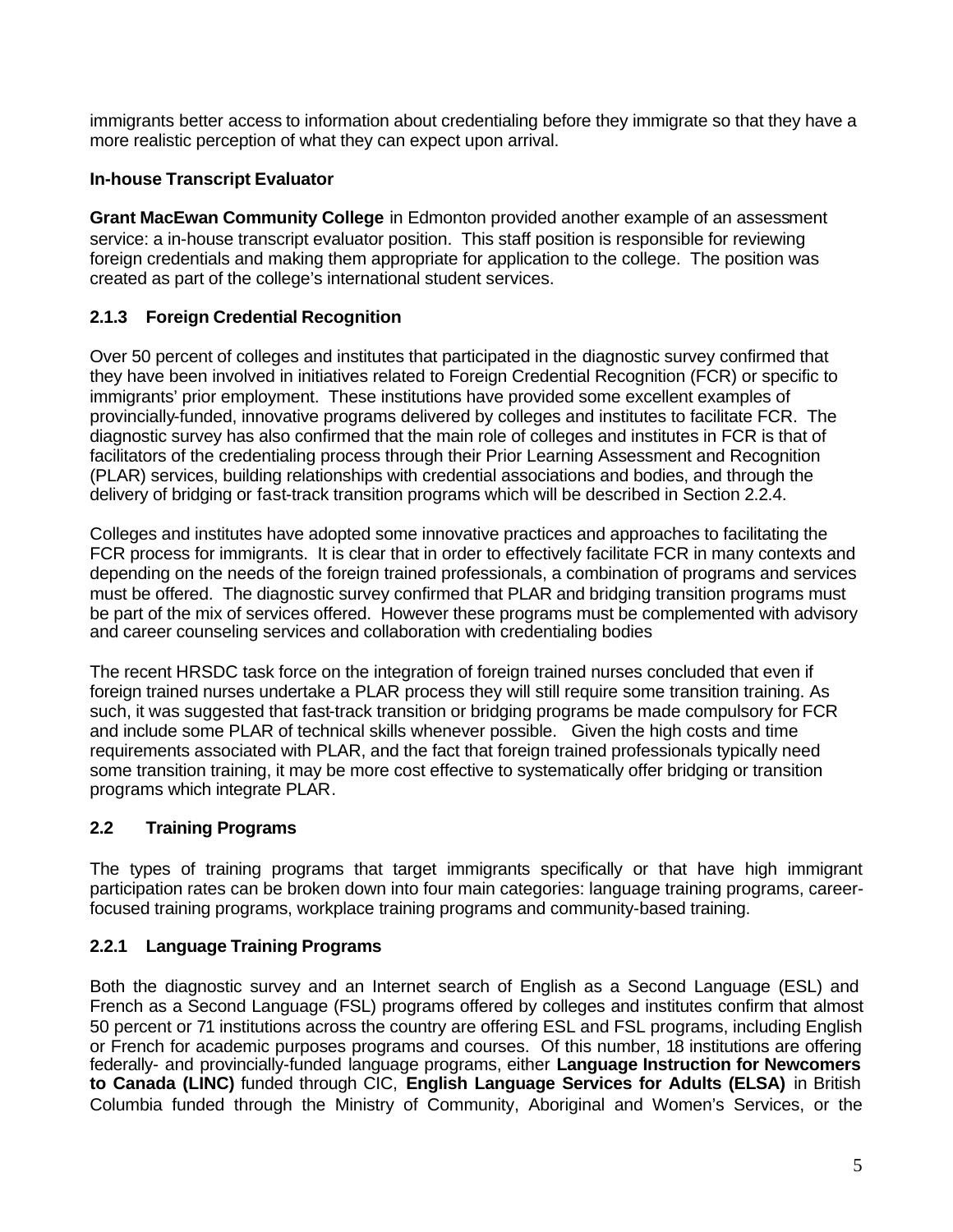**"Francisation"** program in Quebec funded by the Ministrère des relations avec les citoyens et de l'Immigration (MRCI). The box below lists the 18 colleges and institutes that currently offer LINC or equivalent type programs.

The advantage of taking a LINC, ELSA or "Francisation" programs at a college or institute is that immigrants will be better positioned to pursue more language training programs if required or transfer into career/technical, university transfer or applied degree programs offered at colleges or institutes. ESL or "Francisation" instructors at colleges and institutes can refer immigrant students to the advising and counselling services of the college or institute so they can make a successful transition into a program that meets their needs.

#### **Colleges and Institutes that Offer LINC, ELSA or "Francisation"**  < **British Columbia - ELSA**  Camosun College, North Island College, Northwest Community College, Vancouver Community College < **Alberta – LINC**  Bow Valley College, Norquest College < **Saskatchewan- LINC**  Cypress Hills Regional College, Saskatchewan Institute of Applied Science and Technology (SIAS T) < **Ontario - LINC**  Algonquin College, Centennial College, Mohawk College, Sir Sanford Fleming College < **Quebec – Francisation**  Cégep André-Laurendeau, Collège de Bois -de-Boulogne, Cégep Marie-Victorin, Cégep de Saint-Laurent, Cégep du Vieux-Montréal < **Prince Edward Island - LINC**  Holland College

**English as a Second Language (ESL) and French as a Second Language (FSL)** programs at colleges and institutes offer full-time and part-time instruction to students whose first language is not English or French. ESL and FSL programs vary from the beginner to the intermediate levels and generally pick up from the LINC or equivalent programs. In most cases, the length of time students spend in English or French language training is not pre-determined and students continue until their goals are reached. ESL and FSL classes emphasize language skills which will help students function in Canadian society and achieve their personal educational and work related goals.

**English for Academic Purposes (EAP) and French for Academic Purposes (FAP)** programs and courses are most appropriate for intermediate and advanced ESL and FSL students. These programs and courses are designed to help ESL and FSL students increase their English or French language skills so they can meet their academic goals for entry into career/technical, university transfer or degree programs at Canadian post-secondary institutions, namely, colleges, institutes, or universities. These programs develop English and French speaking, listening, reading and writing skills to the level needed to succeed in post-secondary education in Canada.

The diagnostic survey attempted to get a sense of the enrollment in ESL, FSL and LINC equivalent type programs. The results of the responses to this question do not enable us to provide cumulative figures on the number of learners in these programs because there are inconsistencies in how these were reported. However we can provide some examples, as follows.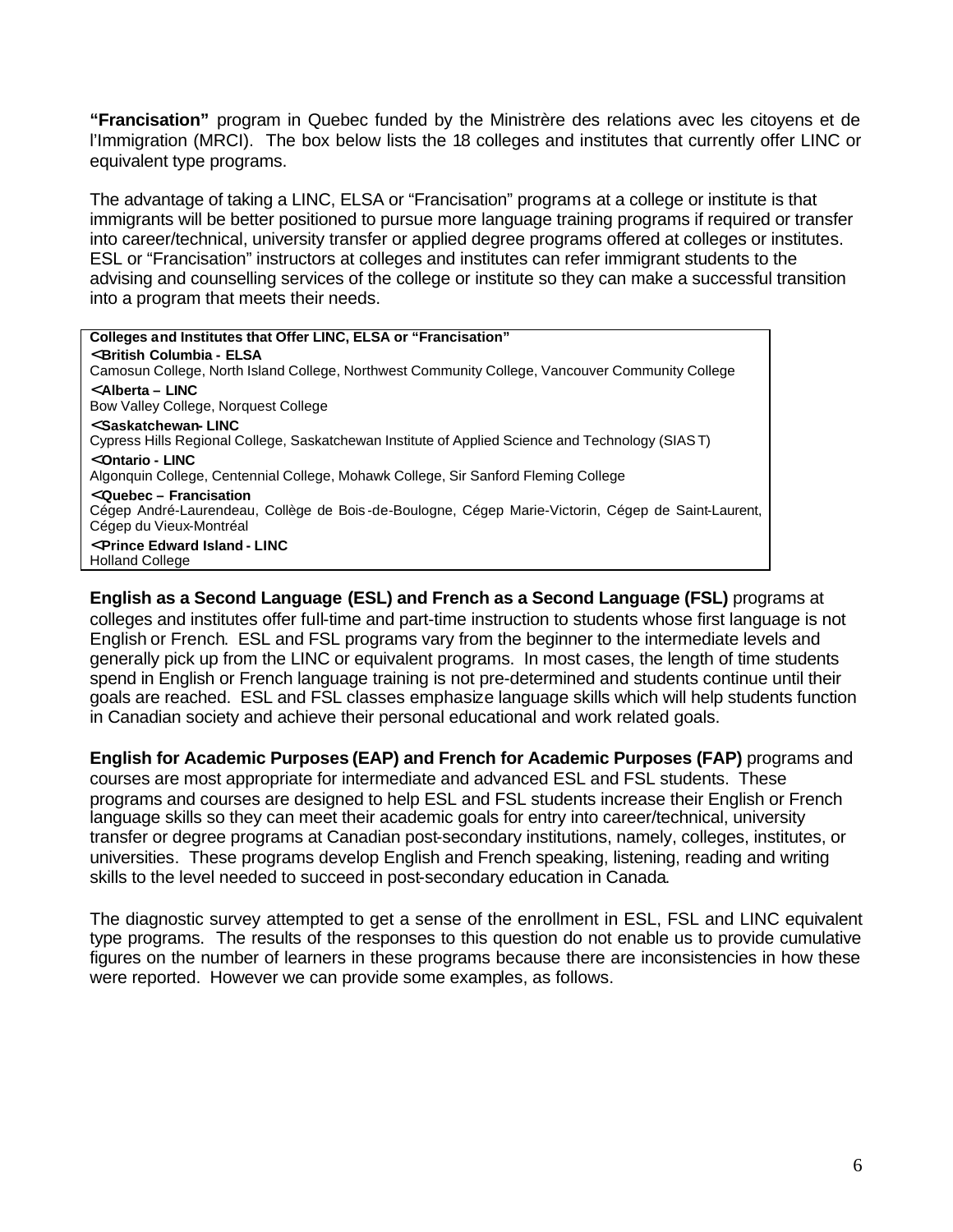#### **Examples of Enrolments in ESL, FSL and LINC Equivalent Programs**

- <span id="page-13-0"></span>< **Algonquin College:** 180 learners in LINC plus 170 immigrant learners in ESL, for a total of 350 immigrants per trimester
- < **Cégep André Laurendeau:** 500 immigrant learners funded by the MRCI per year.
- < **Bow Valley College :** 900 to 1,000 ESL immigrant learners (600 full-time and 300 to 400 part-time), including LINC
- < **Camosun College:** 200 FTEs funded from college block funding, and 25 additional seats funded for a total of 250 learners, including ESLA
- < **Centennial College:** 700 LINC students funded per year, 250 to 300 immigrants enrolled in English for Academic Purposes per year
- < **Douglas College:** up to 185 immigrants (50 percent of the total enrollment) in the English for Academic Purposes program per year
- < **George Brown College:** up to 450 immigrants in regular ESL, sector specific business language programs, and preparatory courses for the TOEFL exam
- < **Grant MacEwan Community College:** 171 immigrants in full-time ESL programs, and 60 to 80 immigrants enrolled in an English for Business evening program
- < **Holland College:**through LINC the college has 42 seats funded
- < **Humber Institute of Technology and Advanced Learning:** up to 130 immigrants in English for Academic Purposes
- < **Langara College:** over 90 students in English for Academic Purposes
- < **Norquest College:** 400 immigrant learners per session in LINC
- < **Nova Scotia Community College:** 20 to 25 enrolled in ESL program last academic year
- < **Red River College:** 393 immigrant learners last academic year, 191 enrolled this academic year as of October 2003
- < **Saskatchewan Institute of Applied Science and Technology (SIAST):** 117 immigrant learners in LINC (72 in Saskatoon and 45 in Regina)
- < **Vancouver Community College:** up to 6,000 immigrant learners in language programs including outreach operations with libraries etc., including ELSA
- < **Cégep du Vieux Montreal:** 300 immigrant learners funded by the MRCI per year

The following are some examples of innovative practices initiated by colleges and institutes in the area of language training:

- < **Douglas College** has a unique program available to ESL immigrant students. The Language Partner Program serves approximately 30 immigrant students in a buddy program with Anglophones at the college. This program was designed because immigrant students are looking to make contact with the host culture but find it very difficult as they lack confidence and are afraid that they will annoy people when they cannot offer quick responses. This program pairs immigrant learners with people within the college or community who are willing to converse and establish a friendship for a minimum of one hour per week.
- < The Douglas College ESL department has also established two bursaries for immigrant students that are awarded twice a year, thus serving four immigrant students.
- < **Red River College** also has a Language Partner program through which immigrant students teach Canadian students their language and Canadian students assist immigrants in practicing and improving their English.

#### **2.2.2 Occupation-specific Language Training**

The following colleges and institutes located in British Columbia, Alberta and Manitoba offer full-time and part-time occupation-specific English as a Second Language (ESL) programs that are for intermediate to advanced ESL learners. These programs are designed to meet the language needs of students who have specific employment, academic, and settlement goals.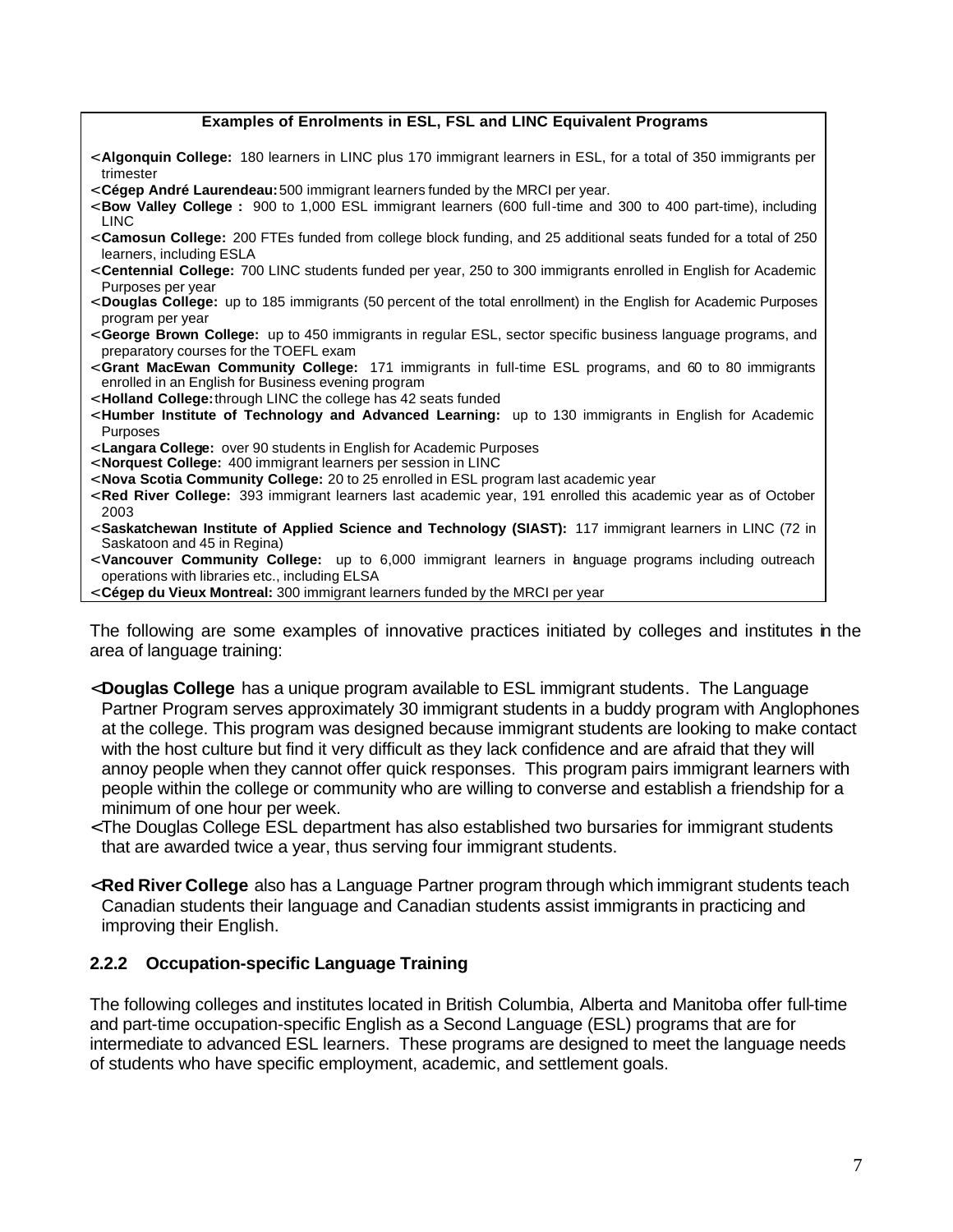#### **British Columbia**

#### **Vancouver Community College, Vancouver**

Professional and Career English (PACE) Department offers the following programs:

- **Academic and Professional English Self-Paced Program** offers a flexible program for non-native English speakers with a professional background from their former countries who have professional and/or academic language acquisition goals and are motivated to work at their own pace through an individualized course of study.
- **English for Health Sciences (ESL)** course is designed for second language learners who are required to obtain Grade 12 English equivalency for entry to VCC's Health Sciences programs: Practical Nursing, Pharmacy Technician, Medical Lab Assistant, Hospital Unit coordinator, Dental Assisting/Reception, Dental Laboratory Technician, Denturist.
- **English for Business and Customer Relations (ESL)** is designed for second language learners who are presently employed, have previously worked or wish to pursue a career in business, technical occupations or customer relations.
- **Combined Skills Programs** provide opportunities for second language learners at intermediate and advanced levels of English to obtain career training/worksite experience with tailored ESL instruction. Students graduate with marketable job skills, effective communication skills and cultural competence for the workplace. Graduates earn a VCC certificate and are job ready.

All programs are full-time and taught by two instructors; a skills specialist and a qualified ESL teacher. The skills instructor develops theory and practical skills and the ESL instructor develops communications skills for training and employment. Students are prepared to conduct a successful job search. The following combined skills programs are offered at Vancouver Community College:

- Home Support/Resident Care Attendant/ESL
- Culinary Arts/ESL
- Hairstyling/ESL
- Baking and Pastry Arts/ESL
- Accounting/ESL

#### **Alberta**

#### **Bow Valley College, Calgary Accounting Assistant – ESL Certificate**

The Accounting Assistant ESL Program is a 44-week program designed for unemployed immigrants who wish to work in entry-level positions in the field of accounting but lack the language and occupational skills to do so. The program provides occupational as well as English as a Second Language (ESL) training. The ESL training is customized to ensure students learn to effectively function in a Canadian workplace and can handle the training textbooks and materials. The program includes both theory and practice of accounting principles, as well as computerized accounting software. Students will learn how to set up, open and operate a complete set of books, including the preparation of financial statements. Core business skills such as general office procedures, Microsoft Word and Excel, and common accounting software programs will also be covered.

#### **Norquest College, Edmonton**

#### **ESL Trades**

The ESL Trades Program is for immigrants with training and experience in a trade. This program enables students to develop pre-trade skills, find work in their trade or occupation, and lead them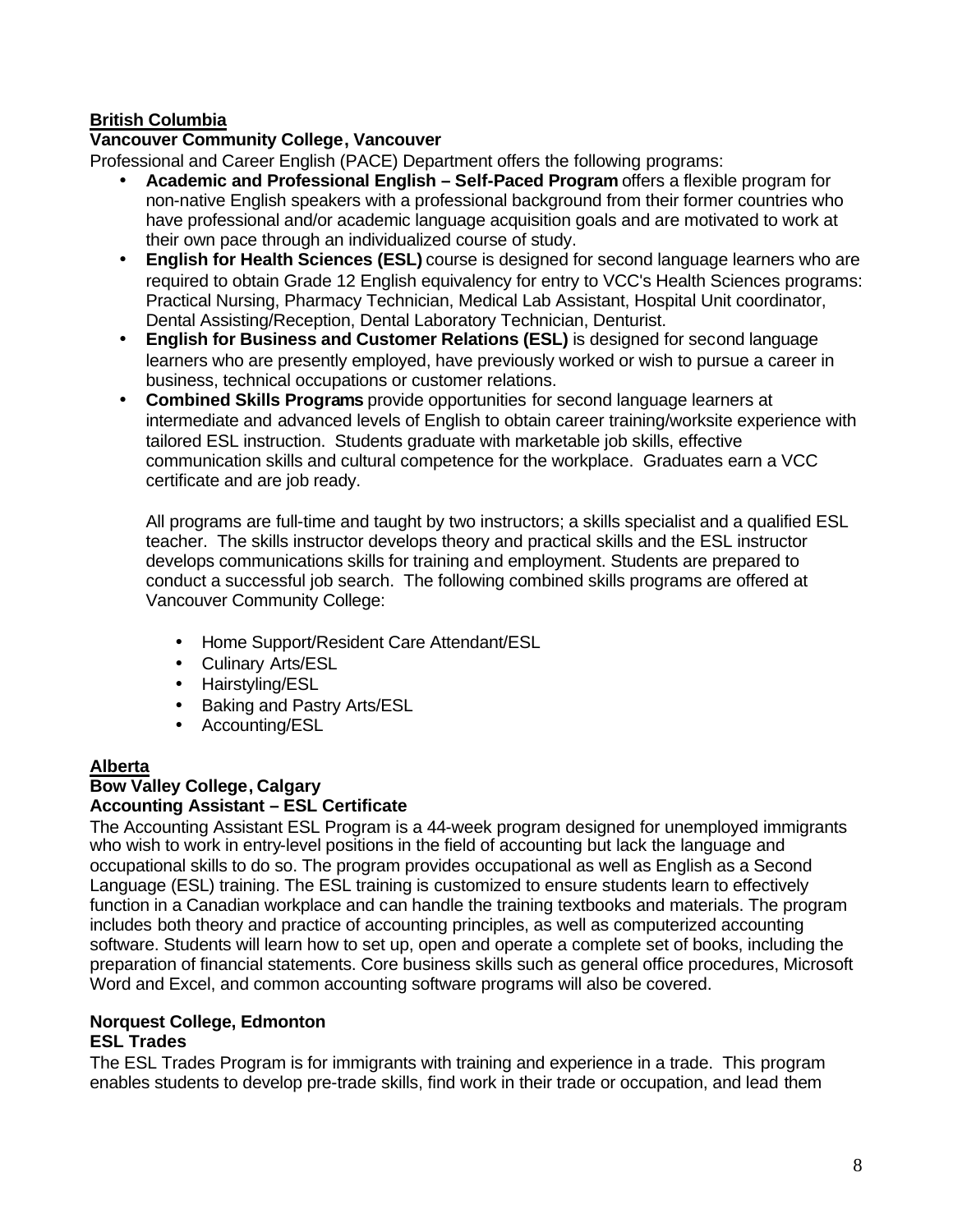towards becoming qualified in their field. In this program students also improve upon their English, and learn job search skills such as researching potential employers and resume writing.

#### **Manitoba**

#### **Red River College, Winnipeg**

**English for Business Purposes** is a program designed for students who have a background or interest in business. Students will develop language skills that will enable them to interact in a business environment or pursue further training. This advanced level program will assist students in reading and understanding business materials, writing reports, and developing business vocabulary. Oral skills will be developed through classroom presentations and discussions. Information about business will be gained through informational interviews, research assignments, business speakers, and a work experience component.

**English for Health Care Aides** is a program designed to assist students who require further language development to work in the health care field or to prepare for Health Care Aide training programs. This intermediate level program will help students communicate effectively in daily, social, and health care situations. Field trips, guest speakers, informational interviews, and a volunteer work experience component will assist students in gaining information about the health care aide field in Manitoba.

**English for Nursing Purposes** is a program designed to develop the specific language skills of students for training in the nursing field. This intermediate level program will target the vocabulary, listening, speaking, reading, and writing competencies that are commonly required in a nurse-training program. Particular attention will be paid to improving students' competencies in interacting in social situations, giving and receiving information and instructions, using language persuasively and effectively to get things done, and in constructing and understanding specific formats and texts in a nursing context. Field trips, guest speakers, and informational interviews will provide an orientation to the nursing profession in Manitoba.

**English for Nursing Refresher** is a six-month program designed to provide students with the necessary English language competency to attain the English language proficiency required for registration and entry into the Registered Nurse Refresher program at Red River College. This program provides a cultural orientation to nursing in Canada through guest speakers, tours of healthcare facilities, test-taking preparation, specific nursing terminology and English language development in a nursing context.

**English for Professional Purposes** is a program designed to assist students who require further language training to prepare for academic programs at a university or college level. This advanced level program develops the academic writing, reading, speaking, and listening skills that are required to study in post-secondary programs.

**English for Technical Purposes** is a program designed to develop language skills for further training and employment opportunities in the technology field. This advanced level program assists students in reading and understanding technical materials, writing reports, and developing language specific to the technologies. Oral skills are developed through classroom instruction, presentations and discussions. Information about the field of technology is gained through informational interviews, research assignments, and guest speakers.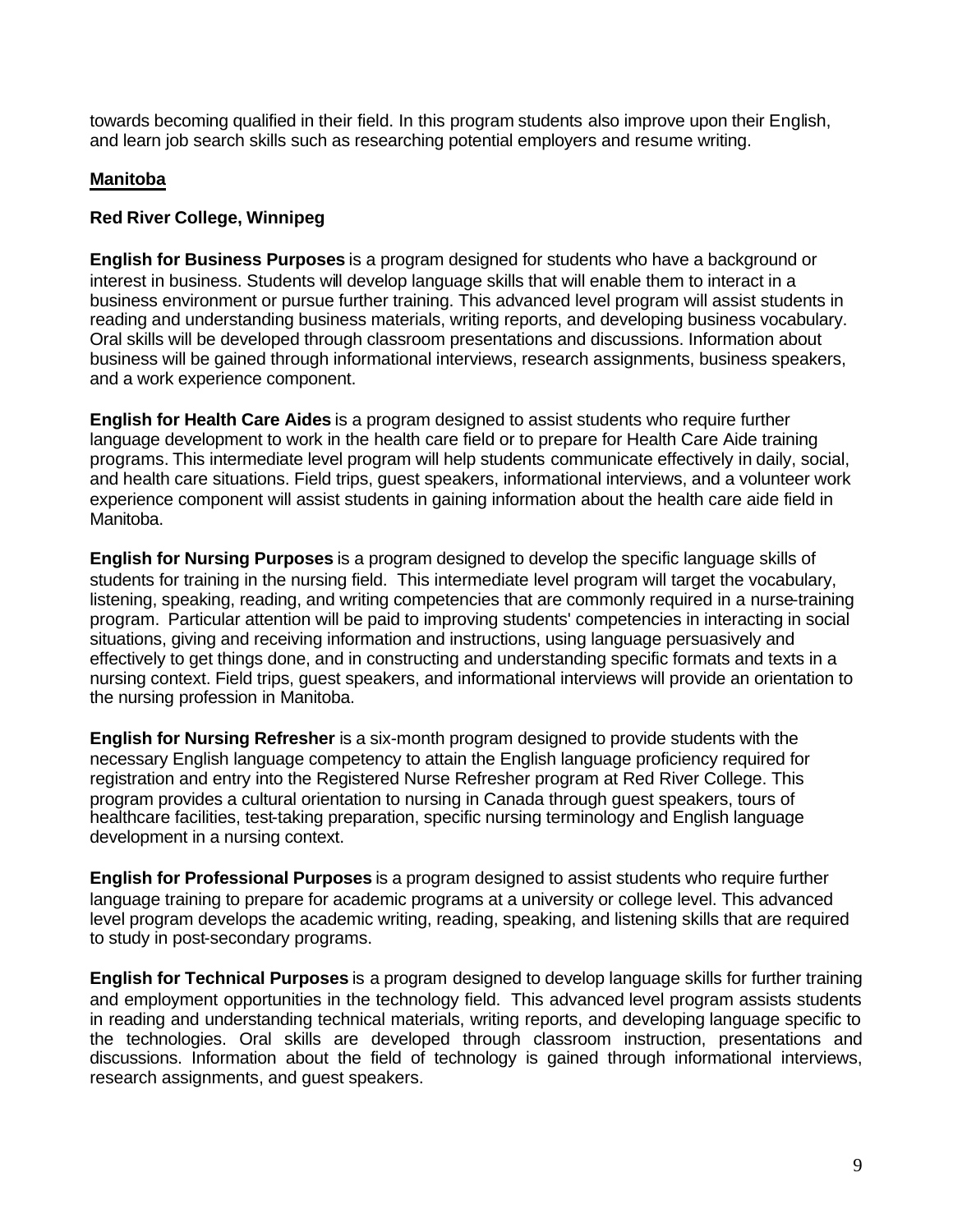#### <span id="page-16-0"></span>**2.2.3 Career and Technical Training Programs**

Colleges and institutes offer full-time and part-time career and technical programs in areas such as health, business, technology, trades, applied and creative arts, social services, tourism and hospitality, academic upgrading, university preparation and employment-related programs such as apprenticeship. Career and technical programs provide interesting options for newcomers to Canada who are looking for training opportunities that facilitate entry into the Canadian labour market as these programs are very focused on preparing students for employment in specific professions or trades, in relation to the needs of business and industry.

The responses provided by colleges and institutes indicate that career and technical training programs targeted at immigrants tend to combine technical training with occupation-specific language training. Red River College has also developed some very innovative support mechanisms and approaches for immigrants enrolled in regular career and technical programs.

Colleges and institutes located in high settlement areas had some difficulty in assessing how many immigrant students are enrolled in career-focused programs because they have such high immigrant student populations, and they do not keep data on students' immigration status. Some examples of innovative career/technical programs, and some indications of enrollments in these programs are provided below:

- < **Bow Valley College** has 40 to 60 learners at any one time enrolled in integrated language training programs related to specific occupations. These are fairly high benchmark learners that need occupation-specific training courses. Subject areas include: accounting assistant, computer repair technology and early childhood education.
- < **Douglas College** has a Home Support/ Resident Care (HSRC) program with May and September intakes of approximately 15 students per intake. This program combines English language training and instruction by home support resident care instructors during a preparatory semester, followed by full integration into the HSRC program with adjunct courses to support learning related to language issues in the field.
- < **George Brown College** has up to 400 immigrant students enrolled annually in career-focused programs, including bridging programs for foreign trained professionals funded by the Government of Ontario in three areas: nursing, computer programmer and medical radiation technologists.
- < **Northern Alberta Institute of Technology (NAIT)** estimates that up to 300 immigrants attend career-focused training programs at NAIT on an annual basis in a number of programs, including laboratory and x-ray technologist programs, respiratory therapist, engineering technology, business administration and computer systems technology, accounting, finance and marketing.
- < **Red River College** confirmed that in 2002-2003, 287 immigrants were enrolled in career- focused training programs. These were not specific career programs for immigrants but regular college programs. Red River College has adopted a unique approach that puts emphasis on facilitating the integration of immigrant students into regular career programs by offering strong support services through the Diversity and Inclusiveness Initiatives Office. This office offers free workshops for immigrant students on topics such as Advanced Pronunciation, Creative Writing and Test Taking, in addition to arranging support services such as mentor and tutoring services through the college Learning Centre.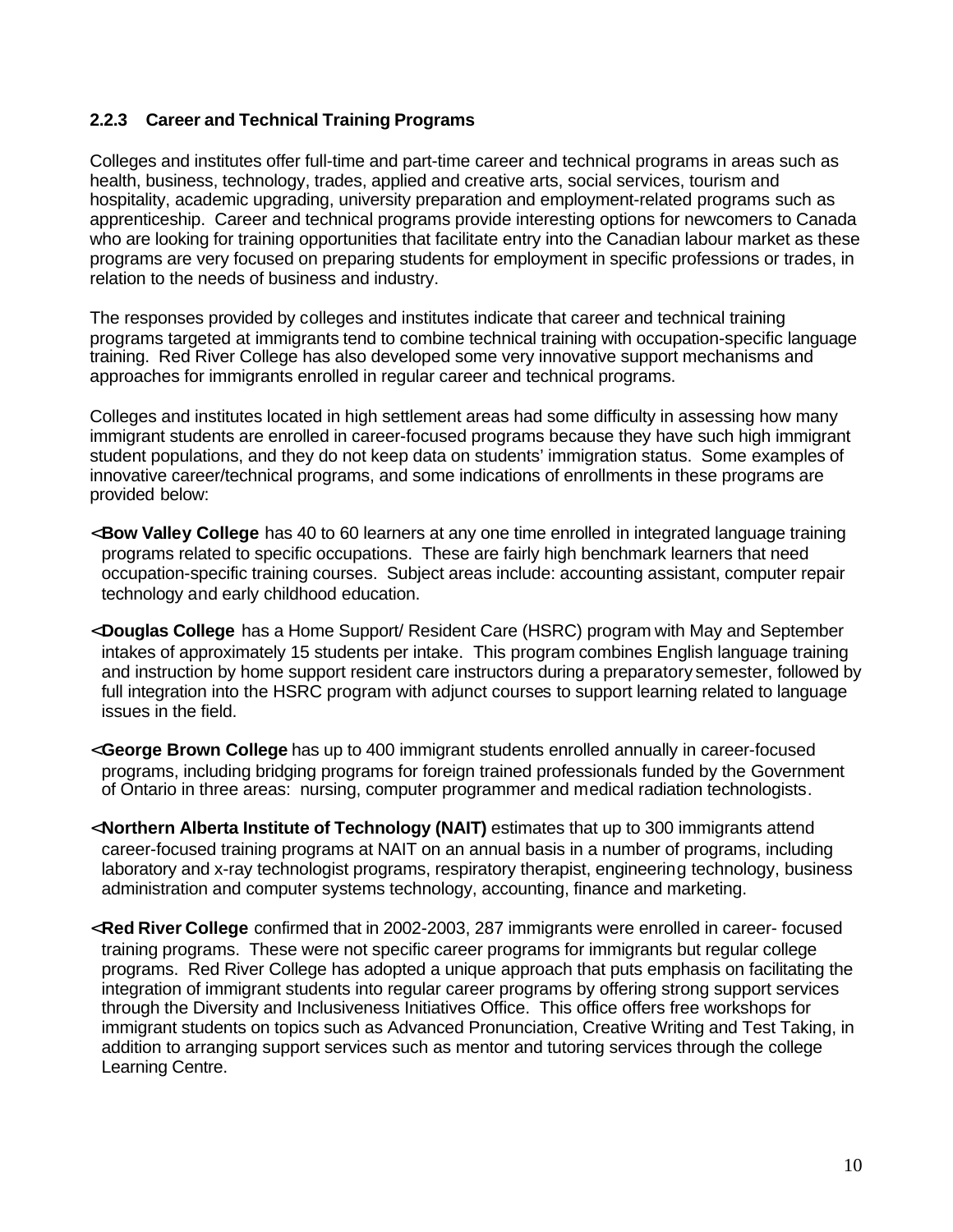- <span id="page-17-0"></span><**Vancouver Community College (VCC)** estimates that up to 15,000 immigrants are enrolled in all career-focused programs college wide, including continuing education. One of VCC's innovative programs is the Social Cultural Competencies program used in health programs to prepare health workers to better serve immigrants and also to train immigrant health care workers to get used to working in Canada by learning Canadian practices and learning to work with other cultures. This program was a separate course but is now being integrated into the curriculum for all health programs.
- < **Cégep du Vieux Montréal** has 42 foreign trained nurses enrolled in a nursing program that aims to upgrade these nurses and prepare them to write the Quebec provincial certification exams. Three ministries jointly finance this program: Emploi Québec, MRCI and le Ministère de la Santé.

#### **2.2.4 Bridging or Fast-Track Transition Programs**

In recent years, colleges and institutes have become involved in the delivery of provincially-funded bridging or fast-track transition programs that facilitate foreign trained professionals' credentialing and subsequently their entry into the labour market. Colleges and institutes usually deliver these programs with funding from provincial governments and in collaboration with professional associations responsible for credentialing. Through this diagnostic survey, colleges and institutes identified some key elements which should be included in these programs in order to successfully integrate immigrants into their professions. These elements are:

- < Occupation-specific ESL or FSL training;
- < Training on Canadian workplace culture and communications;
- < Technical upgrading specific to the Canadian requirements for the profession; and,
- < Credited practical attachment or a co-op type of arrangement that would provide newcomers with Canadian workplace experience and contacts.

To date, bridging or transition programs offered by colleges and institutes across the country have focused on professions such as nursing and other health professions, engineering and technology related fields such as instrumentation, and the trades. The provinces of Alberta, Ontario and Quebec are most active in funding bridging programs for foreign-trained professionals. Some examples of these bridging or transition programs are described below.

#### **Bridging programs for Foreign-trained Nurses**

In **Alberta**, **Norquest College** is becoming involved in a practical nurse program to fast track immigrant practical nurses into the Canadian workforce. The program will prepare students to apply for licensure as a Canadian Licensed Practical Nurse.

In **Ontario**, the following colleges and institutes have received funding from the provincial government to deliver training programs for foreign trained nurses that facilitate their licensing process and integrate more smoothly into nursing positions within Ontario health facilities:

**Algonquin College** has a Foreign-Trained Nurse Project that is delivered jointly by its School of Health and Community Studies and Language Institute, funded by CIC.

**Centennial College and George Brown College** are partnering with Ryerson University, three community centres and four hospitals in Toronto to deliver the CARE Project for Nurses which provides educational and professional support for internationally trained nurses so that they may access employment in Ontario.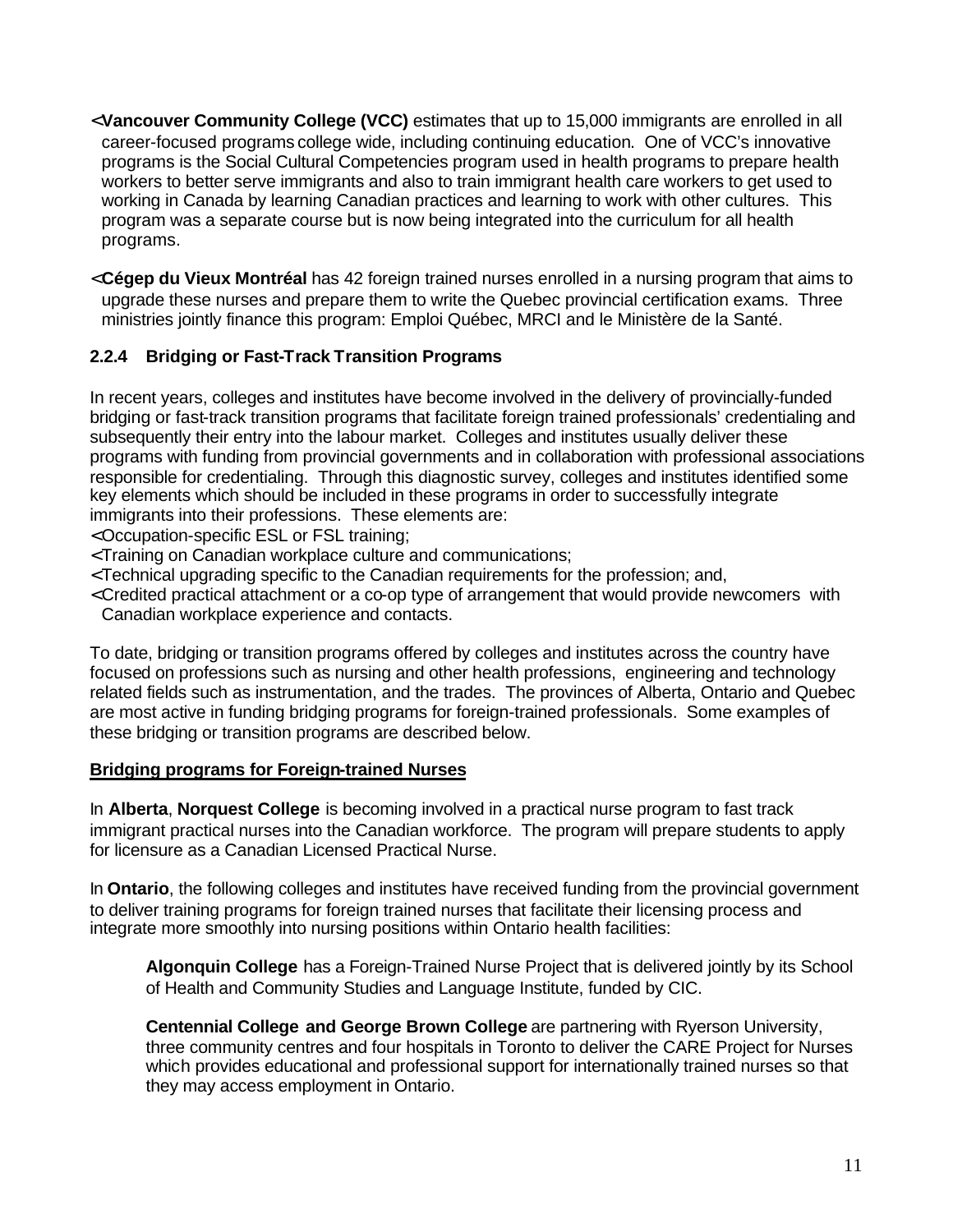**George Brown College** delivers the Computer Programmer (Health and Financial Services) Diploma for Internationally-Educated Professionals. This program provides alternate career paths for engineers, technologists, technicians and other foreign-trained professionals who possess some computer training and experience.

**The Michener Institute and George Brown College** are partnering with six professional associations and regulatory bodies to deliver a project entitled Access and Options for Internationally-Trained Health Care Professionals which offers customized, modular programs leading to employment and licensing in critical health care professions such as medical radiation technology, medical laboratory technology and respiratory therapy.

In **Quebec**, **Cégep du Vieux-Montréal** has received funding from the provincial government to work in collaboration with a Montreal settlement organization and the Ordre des infirmières du Québec to deliver a bridging program for foreign trained nurses in order to prepare them to write the provincial licensing exams and facilitate their entry into the job market.

#### **Bridging Programs for Engineering and Technology-related Fields**

**Cégep André-Laurendeau** provides training in certain sectors to assist newcomers in adapting their competencies to the Canadian workplace in certain technology-related fields (e.g. nano-technology and instrumentation). Participants receive a certificate from the cégep confirming completion of the program and all programs include credited practical attachments.

**Bow Valley College in Alberta** runs the provincially-funded Work Experience for Immigrants Progam as described in section 2.4. This program provides training for unemployed immigrants on Canadian workplace culture and communications combined with a six week work placement.

**Humber Institute of Technology and Applied Learning** runs the HRSDC-funded Centre for Foreign-trained Professionals. The centre offers a four-week program that assists foreign-trained professionals and tradespeople to find work related to their background and experience.

**Cégep du Vieux-Montréal** , in collaboration with the Ordre des ingénieurs du Québec, has provided a bridging type program for engineers that combines technical language training, software and computer-related training to prepare foreign-trained engineers to enter the labour market.

#### **Bridging programs for Tradespersons**

**In Alberta, Norquest College** offers a 40-week ESL Trades program to those who possess trades skills but lack English language terminology. The program helps immigrant tradespersons develop pre-trade skills and find work in their trade or occupation. It also improves English language and job search skills, such as researching potential employers and resume writing. Graduates of the program receive a NorQuest College certificate as well as First Aid, Construction Safety and WHMIS certificates, and a letter from Apprenticeship and Industry Training listing the results of the participants' trade entrance exams.

The following are two examples of how **Ontario** colleges and institutes are delivering provincial government funded programs that assist with the credentialing and integration of foreign trained tradespersons.

**Georgian College** is delivering the Bridges to Employment project in collaboration with the Simcoe County Training Board, Automotive Parts Manufacturers' Association and Global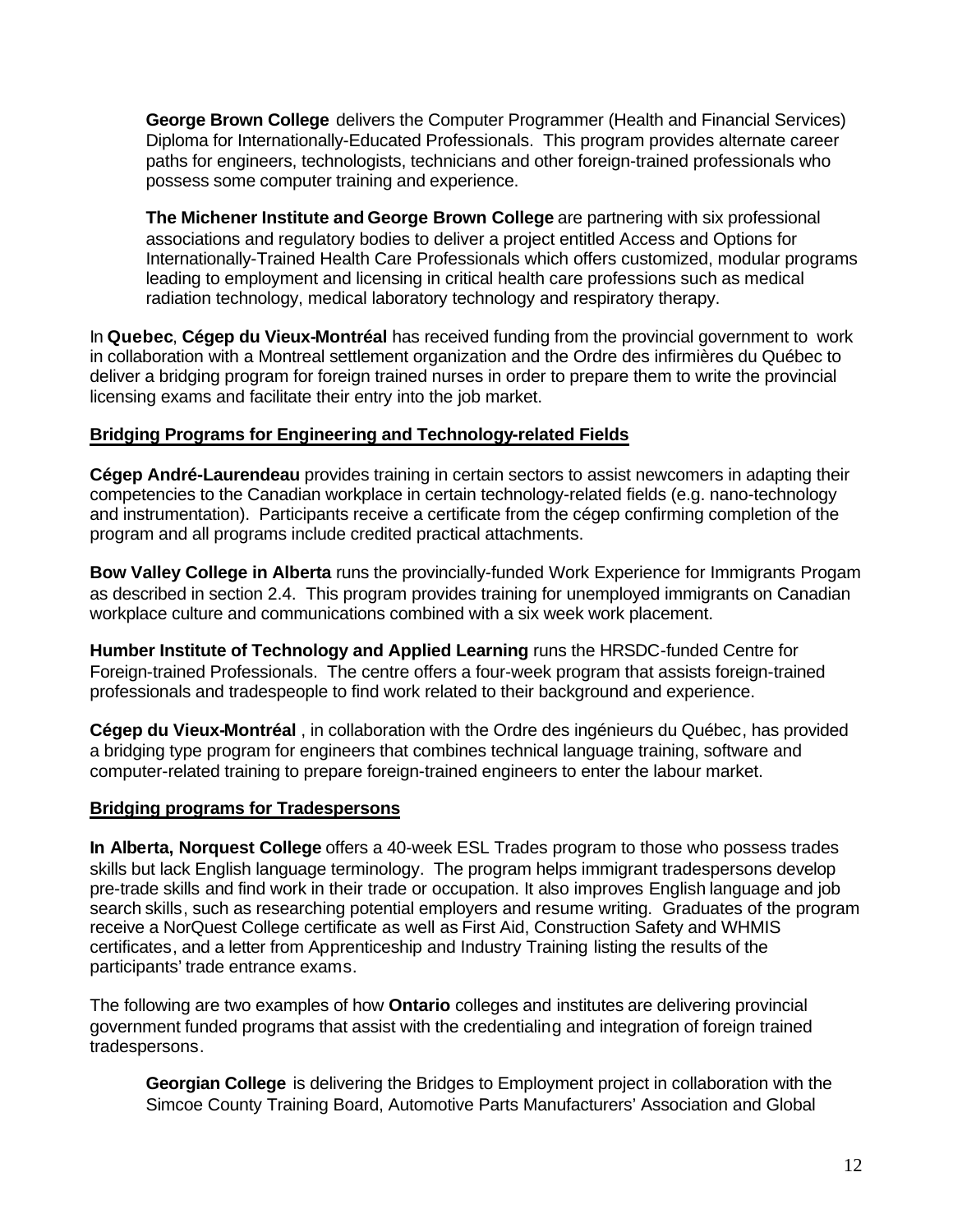<span id="page-19-0"></span>Placement Services. The project prepares precision machining and tooling tradespersons to write a certification exam or qualify for an exemption from part of apprenticeship training.

**Fanshawe College,** in collaboration with 3M Canada Inc., is delivering a project entitled Preparation for Apprenticeship, Trades and Technology, that addresses major shortages in skilled manufacturing trades (general machinist, tool and die maker, industrial mechanic millwright and welder) by preparing participants for certification.

#### **2.2.5 Workplace Training**

Some colleges and institutes are also delivering programs and services in the workplace. This is done by including work placements for immigrants students during their ESL or career programs; delivering career-focused programs in a workplace setting, in collaboration with a private company; or by delivering contract training for businesses or industry to upgrade immigrant employees' skills in a specific area whether technical or language skills.

A number of colleges and institutes include credited work placements at the end of technical and ESL programs, including Cégep André-Laurendeau in Montreal, Bow Valley College in Calgary and George Brown College in Toronto. This is viewed as a key strategy for increasing the effectiveness of training programs by providing immigrant students with opportunities to gain Canadian employment experience.

Some examples of innovative practices in the area of workplace training include:

- < **Langara College** has a Resident Care Aid Program that is advertised for new Canadians and is delivered in the workplace so that students are put into real work situations in long-term care facilities and child care facilities and are taught on the job. This is a 17-week program that trains up to 150 people per year, with the majority being immigrants.
- < **Douglas College** has also delivered two programs through contract training for health care facilities to offer upgrading to health workers who were in danger of losing positions because of the move for credentialing in the health field.
- < **Northern Alberta Institute of Technology (NAIT)** provides a variation on this by delivering technical upgrading through mobile campuses. For example NAIT has provided on-site training for crane operators that had significant immigrant participation.

#### **2.2.6 Community-based Training**

Community-based training is offered through Learning Centres, and programs offered in collaboration with municipal libraries and community groups. For example, **Vancouver Community College (VCC)**, which has a very high proportion of immigrants at both of its main campuses , supports Learning Centres in public libraries that enable students to drop in to work with tutors in a self-paced manner. VCC also delivers classes in community centres, and has a Home Front English Program through which English instructors go to immigrants' homes to provide ESL training. This is mostly a service for mothers with young children or older immigrants. This program is funded through a provincial government based grant plus tuition fees.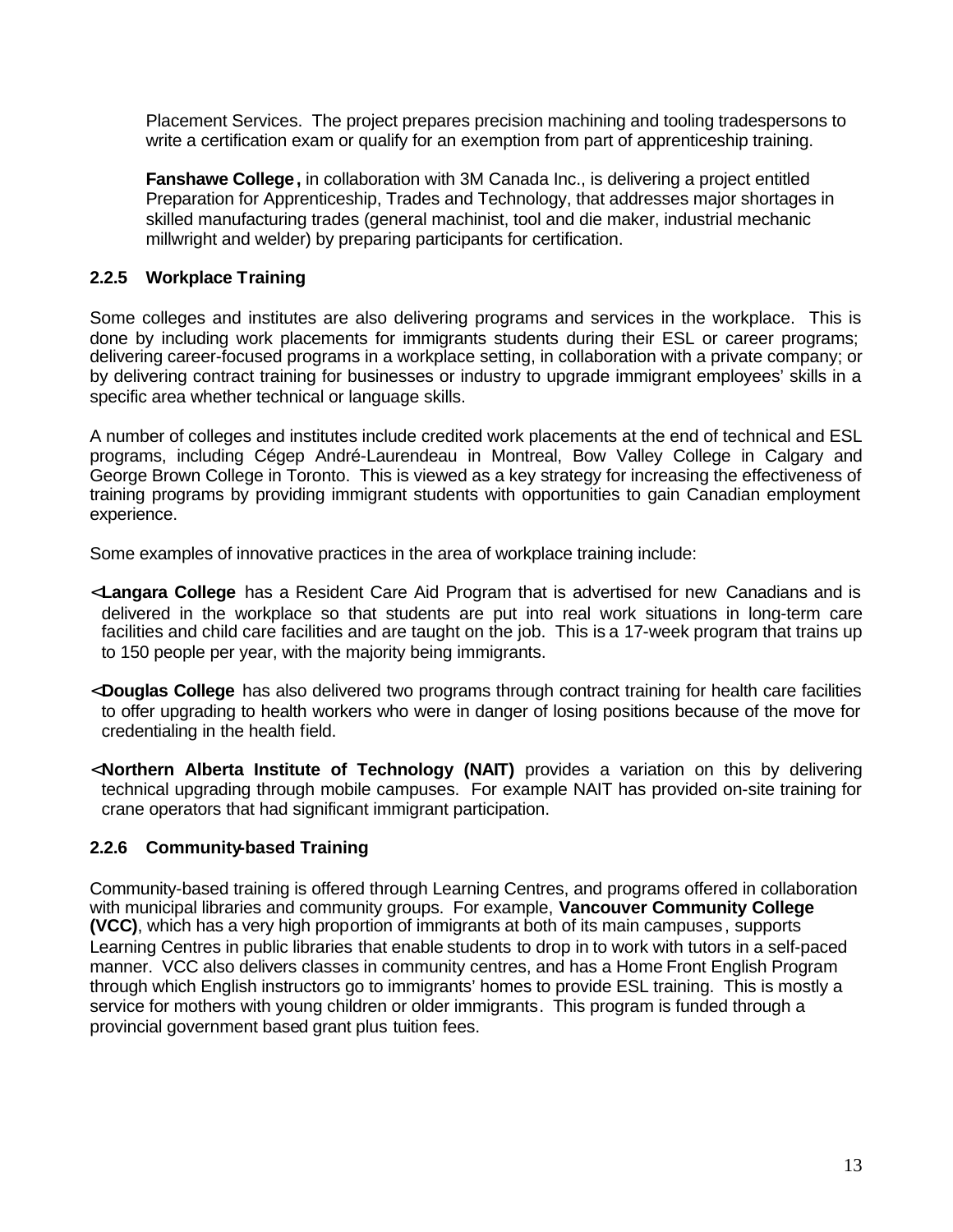#### <span id="page-20-0"></span>**2.3 Advising and Counselling Services**

Responding colleges and institutes confirmed that counselling and advising services are offered to all students, including immigrants. Counselling and advising services are provided to assist students with program completion and to facilitate job entry. Colleges and institutes do not typically offer such services specifically for immigrants, however, the survey confirmed that in order to effectively deliver these services within their communities they must take into account immigrant issues.

Counselling and advising services provided by colleges and institutes are frequently used by immigrant students. Many institutions have enhanced their services for immigrants through services provided through Learning Centres, and innovative mentor or peer helper, and language partner programs as described below. Depending on the needs of the immigrant students, colleges and institutes are also referring students to the services of immigrant settlement organizations within their communities for additional counseling and integration support.

Some interesting examples of counseling and advising services provided by colleges and institutes to immigrant learners are outlined below.

- < At **Camosun College** in Victoria immigrants learners have access to a Multicultural Counselor to whom students are referred if they are having difficulties. This counselor has a relationship with one of the community agencies that has settlement counselors. If a problem seems like it would be better dealt with in that forum then immigrant students are referred to one of these agencies.
- < **Centennial College** in Toronto confirmed that college counseling services are also very cognizant of the issues immigrants face as they enter the college system and these issues are very much part of the mainstream of what the college offers through those services. In order to meet specific needs, workshops are sometimes organized that might be particularly pertinent to immigrant learners.
- < At **Douglas College** immigrants typically make up approximately two thirds of the students who access regular counseling and academic and advising services. Immigrant students have full access to the Learning Centre where two thirds to three quarters of the users are English Second Language speakers. According to the coordinator of the Learning Centre, they receive support not just with English, but accounting, business math, and economics. Sometimes they need help because of their limited English or knowledge of the culture. Other times they need help because they do not have sufficient background knowledge for the courses.
- <**George Brown College** has established a new service called Access Advising that replaces guidance counselors. The team of advisors work with students who have any kind of barrier, for example they lack credits, need PLAR, want to change careers, have been regretted, and work one on one with these individuals to help them to get into college. This service began in April 2003, and from May to September 2003 the college assisted 800 students. Although no specific numbers are available on the number of immigrant students, given the service area of George Brown College, a significant percentage of those were immigrants.
- < **Red River College** has developed some innovative counseling services:
- < First, through the creation of the Student and Community Advisor Diversity and Inclusive Initiatives Office, that has multiple roles including a specific mandate to support immigrant learners through assessment processes, to provide counseling, to work cooperatively with immigrant service agencies and the provincial government immigration department.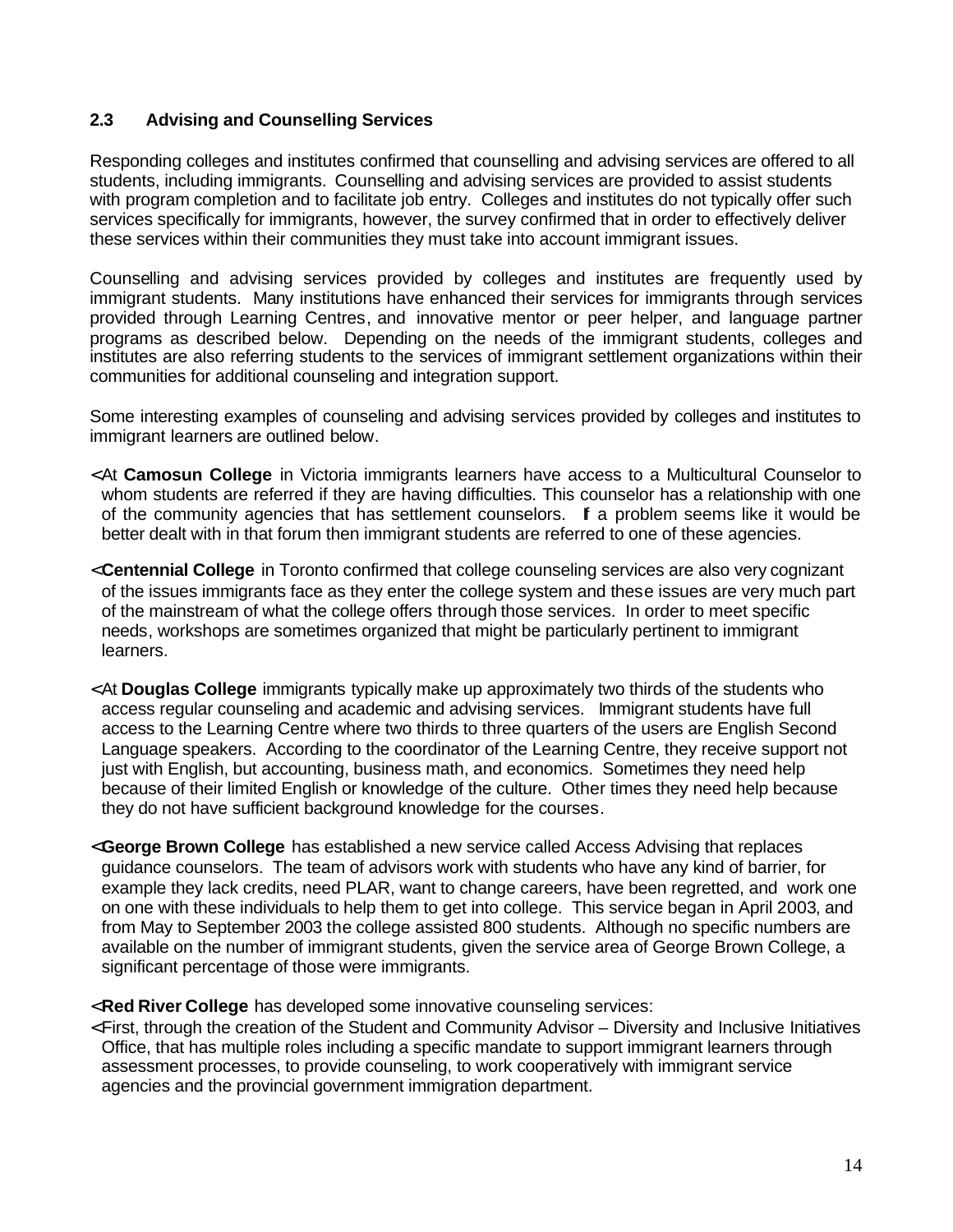- <span id="page-21-0"></span>< The college also currently offers a Cultural Exchange Mentor Program where immigrant students are matched with Canadian students to enhance both students' cultural knowledge and to provide immigrant students with a Canadian mentor.
- < For immigrant students in Career Focused programs, higher level free workshops are offered such as Advanced Pronunciation; Test Taking for ESL students; Creative Writing, etc.
- < **Vancouver Community College's** Peer Helper Program helps to enhance the counseling services provided for immigrants. Peer Helpers are students who are trained by the counseling department to provide specialized counseling services to immigrants in their mother tongue, such as assistance with translation, referrals and applications.

#### **2.4 Funding for College/Institute Programs and Services for Immigrants**

Colleges and institutes that participated in the diagnostic survey confirmed that institutions are limited in the types of new programs and services they can develop for a specific target group such as immigrants. The programs and services described in this report are funded in different ways depending on the funding structures institutions have with their provincial governments, the additional sources of funding institutions can access, and the size of the immigrant client base the college or institute is serving.

Assessment services are generally funded through a mix of sources that include operating grants transferred to colleges and institutes by provincial governments, fees charged to students, and revenue from international student recruitment. In some cases, assessment services were initially developed for international students and were then made available or adapted for immigrant students. Prior Learning Assessment and Recognition (PLAR) services are funded partly by provincial operating grants largely to cover costs for staff positions responsible for PLAR services, and partly by fees charged to students. Fee structures for PLAR services vary from one province to another, for example:

- fixed fees of approximately \$100 per course to be assessed;
- fees set at 50% of the current approved rate for the course; or
- fees based on the duration of the course ranging from \$75 to \$250 per course.
- The funding sources for education and training programs vary greatly, for example:

< English and French as a second language (ESL and FSL) are offered both as regular programs in some institutions and through continuing education in others.

- o ESL and FSL programs offered as regular programs are funded through a mix of funding sources, including provincial operating grants, tuition fees, and in some cases revenue from international students.
- o For ESL and FSL programs offered through continuing education the funding models vary between provinces. In some provinces such as Alberta, Quebec and Ontario, the tuition fee for these courses are set by the provincial government, and colleges/institutes are subsidized by the province for these courses through operating grants transferred to the institutions. In other provinces, non-credit courses are not subsidized but operated on a cost-recovery basis. The B.C. government does not directly subsidize non-credit courses. Individual institutions receive provincial funds based on their particular education plan, and each institution may choose to include non-credit activities within their resources that includes government funding, ancillary revenues, fundraising etc.
- o The LINC, ELSA and "Francisation" programs are funded entirely through CIC or the responsible provincial ministries in British Columbia and Québec. Many institutions face issues related to covering full benefit costs for employees responsible for delivering these programs.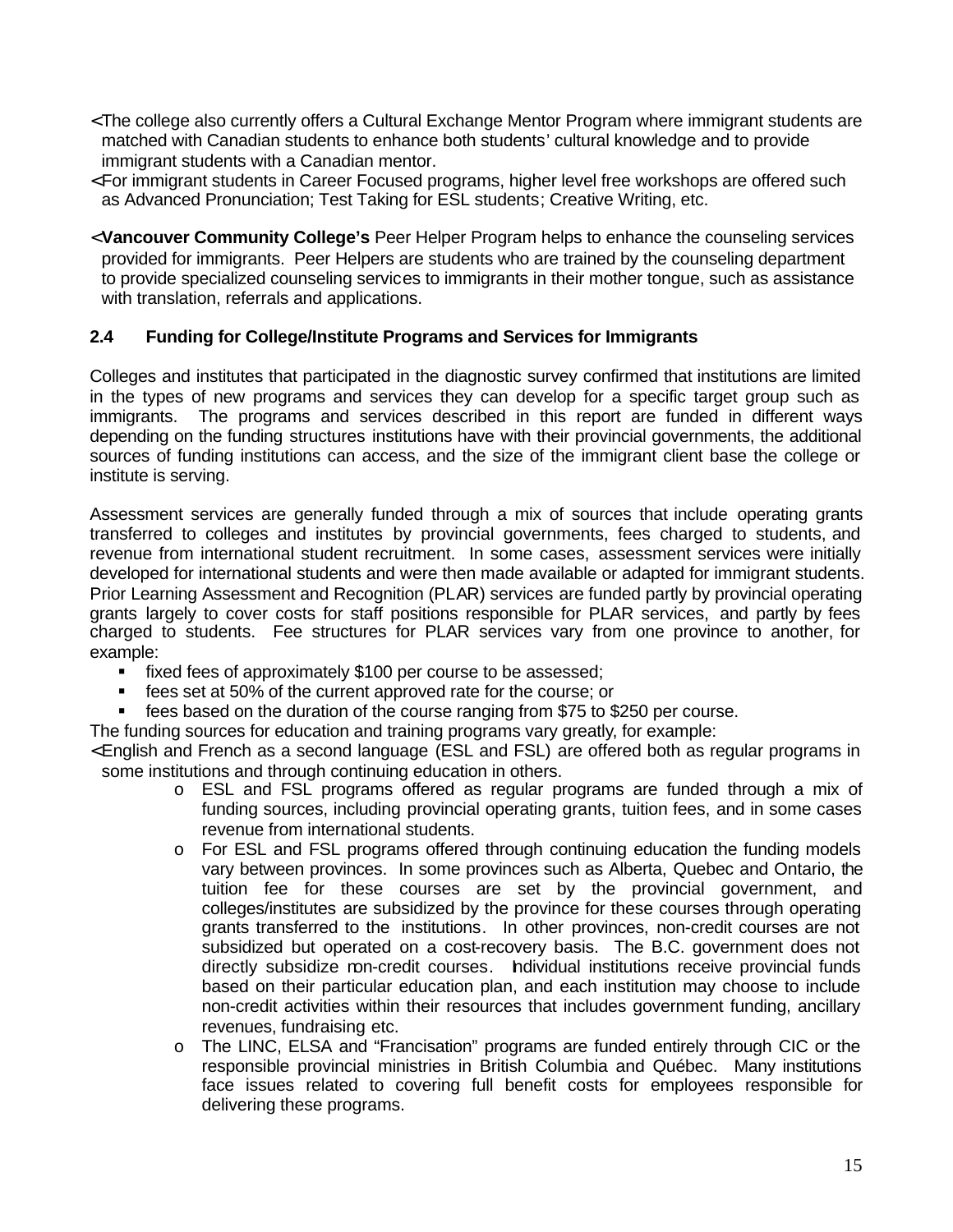- <span id="page-22-0"></span>< Career/technical, applied degree and university transfer programs are funded through a mix of tuition fees and provincial operating grants transferred to the colleges and institutes. Tuition fee and financial support structures currently in place are limiting immigrants' access to college and institute regular programs. There is a lack of bursaries and scholarships for immigrants, and insufficient support for part-time and evening studies which many immigrants must take due to family responsibilities. Immigrants are also limited on accessing grants if they are working more than 20 hours per week. Fee structures also disadvantage immigrants in that courses offered individually are often more costly than if they are taken through a program.
- < Bridging programs currently offered at colleges and institutes in the provinces of Alberta, Ontario and Quebec are funded through provincial government initiatives aimed at facilitating foreign credential recognition. These programs are being delivered as pilot projects and are not typically integrated into regular college or institute operations.
- < Workplace training is offered on a contract, cost-recovery basis for private or public sector clients.
- < Community-based training, offered by some colleges and institutes in British Columbia in collaboration with libraries and community centres are generally offered at no cost to students and are funded through the base funding provided by the provincial government operating grant transferred to colleges and institutes. There have been significant cuts in community-based programs across the country due to overall funding cuts to colleges and institutes.

Advising and counseling services are provided to students as part of the college's or institute's regular services. Learning Centres provide complementary services to assist with program completion, that are of particular benefit to immigrant students. Advising and counseling departments, including Learning Centres, are funded through institutions' operating grants transferred from the provincial government. Additional programs developed specifically for immigrants such as peer helper or mentor and language partner programs are relatively low-cost because they rely on volunteer students. The costs to start the program and provide training to volunteers tend to be funded either through some government project-based funding or through the institution's operating budget for advising and counseling services.

#### **2.5 Where Immigrant Programs and Services are being Delivered**

The majority of programs and services are being offered at the main campuses of colleges and institutes, with some institutions also providing some limited services through regional or satellite campuses.

Nova Scotia Community College (NSCC) indicated that the provincial government is looking at a strategy to increase immigration, and expand immigration settlement into towns and municipalities in rural areas, as a response to the skills shortage. NSCC is well placed to support the government's strategy as it could easily support the integration of immigrants into rural communities through its 13 campuses located throughout the province. NSCC has also began a collaboration between the Metro Immigrant Settlement Association (MISA), based in Halifax, and the on-line services group of the college to adapt MISA's New Beginnings program into an on-line program that could be accessible to immigrants that settle outside the metropolitan area of Halifax. The New Beginnings program is an employment service for newcomers that covers themes related to their integration into the Canadian workplace.

As indicated in Section 2.2.5 some colleges and institutes have also become involved in delivering training and services for immigrants in the workplace through the organization of work placements for immigrants students, delivering career programs in collaboration with the private sector or through contract training.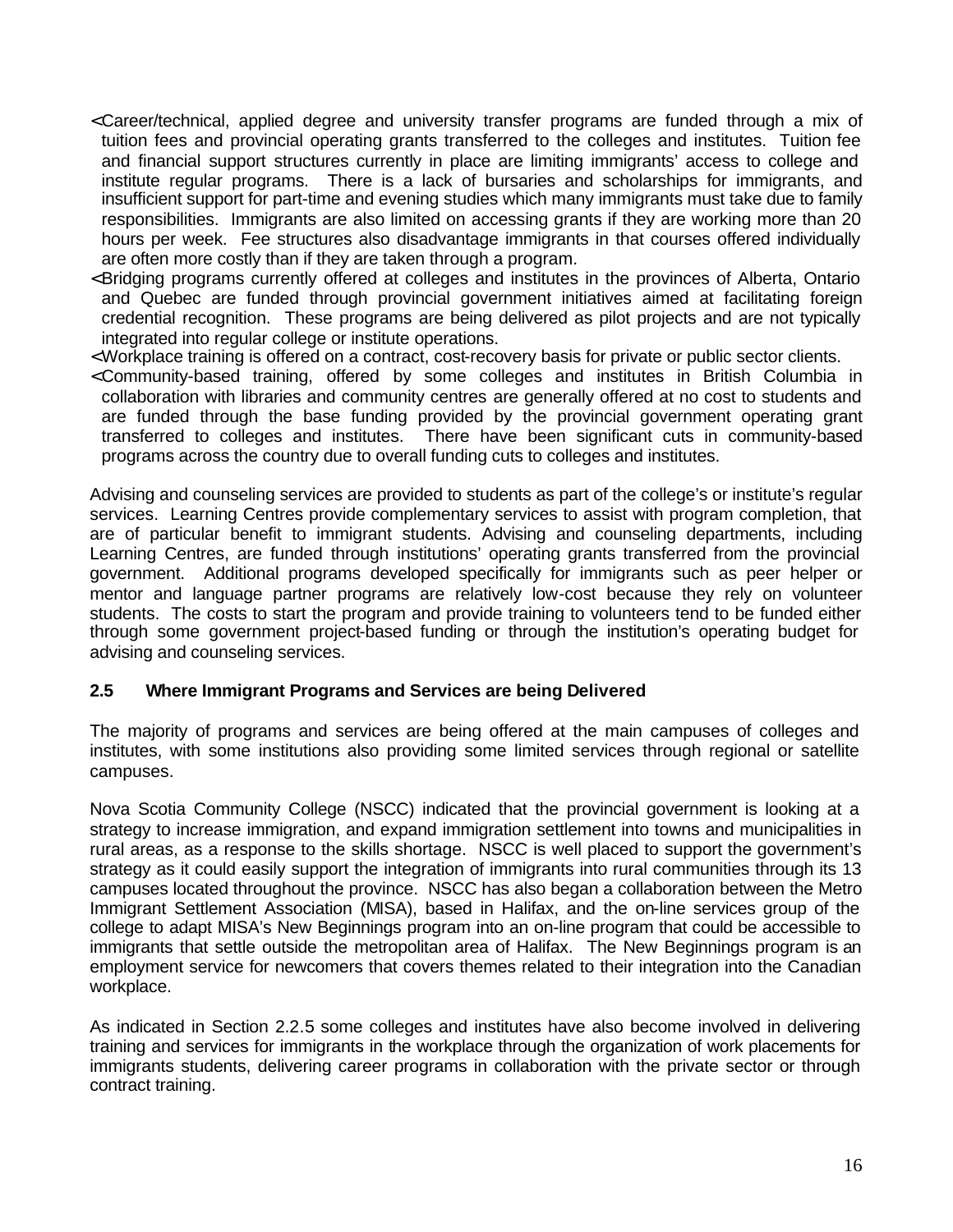<span id="page-23-0"></span>College and institutes have also begun looking at delivering some programs and services overseas for immigrants before they depart for Canada. For example, Centennial College has several sites off shore accessible to prospective immigrants. In 2003 Centennial College became involved in an initiative with a consortium of institutions (Nova Scotia Community College, Grant MacEwan Community College, Dalhousie University, York University and Athabasca University) and the Maytree Foundation to develop and submit a proposal to the Department of Human Resources and Skills Development Canada (HRSDC) to obtain funding for a project that would determine the potential for colleges and universities to conduct assessments and training for new immigrants before they arrive in Canada.

#### **2.6 How Programs and Services are Accessed by Immigrants**

Immigrants are accessing the programs and services of colleges and institutes on their own initiative, or on referrals from federal or provincial government departments or local immigrant settlement organizations.

#### **Immigrant-initiated Access**

Virtually all colleges and institutes confirmed that immigrant-initiated access to their programs is very common. In effect, word of mouth has become increasingly common whether from other immigrants in the community, ethno cultural organizations or from immigrants contacts in their home country. For example, VCC confirmed that word of mouth is the main source for new immigrant students accessing their programs. Centennial College recently surveyed their preparatory ESL students and found that 50 percent confirmed that they found out about the program through word of mouth. They also found that another 50 percent found out about the program through the college website. Although Centennial is located in a high immigrant settlement area of Toronto, the college's survey confirmed that 94 percent of students have a computer in the home.

#### **Referrals from Citizenship and Immigration Canada (CIC)**

As indicated in Section 2.2.1, 18 colleges and institutes are currently delivering LINC or equivalent programs in their community, and 11 institutions are also serving as LINC Assessment Centres. This finding confirms that all of these institutions have first year immigrants accessing their programs through referrals from CIC. Colleges and institutes which do not offer LINC-type programs, have also received referrals from CIC for regular ESL/FSL programs, but to a lesser degree. Red River College only receives CIC referrals for government sponsored refugees.

#### **Referrals from the Department of Human Resources and Skills Development**

Approximately 50 percent of responding colleges and institutes indicated that they receive referrals from HRSDC to support immigrants entering either ESL programs or career-focused programs after the first year of settlement. These referrals are often funded through HRSDC project-based funding aimed at the integration of immigrants, or through the employment insurance program. For example, the Centre for Foreign Trained Professionals at Humber Institute of Technology and Applied Learning has received such referrals.

#### **Referrals from Provincial/Territorial Governments**

Colleges and institutes from British Columbia, Alberta, Saskatchewan, Manitoba, Ontario, and Quebec, indicated that they receive referrals from their provincial governments. The referring ministries and departments are listed below: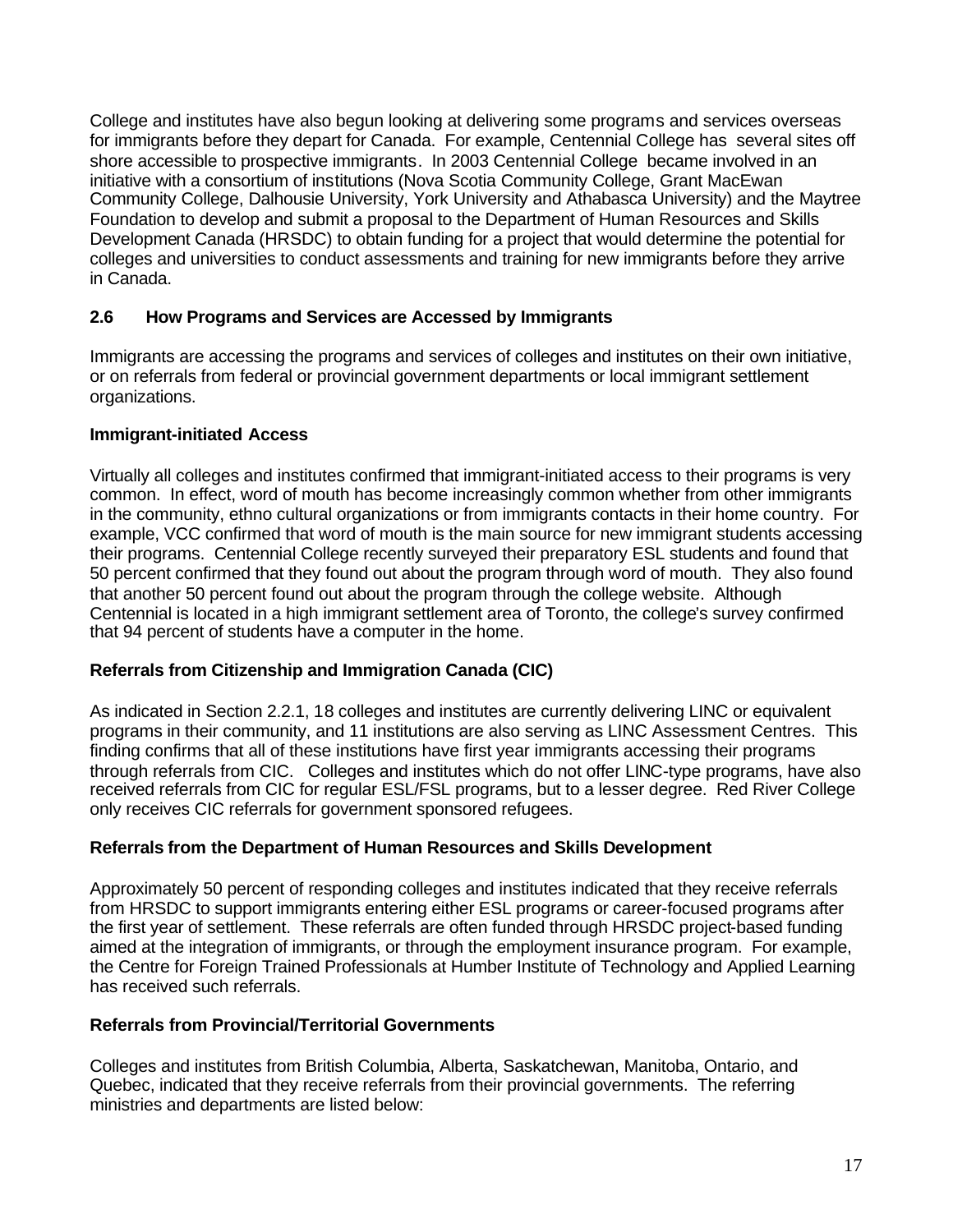<span id="page-24-0"></span>

| <b>British Columbia:</b> | Ministry of Community, Aboriginal and Women's Services                   |
|--------------------------|--------------------------------------------------------------------------|
| Alberta:                 | Alberta Human Resource and Employment, Alberta Learning                  |
| Manitoba:                | Manitoba Education and Training, Manitoba Labour and Immigration -       |
|                          | Immigration and Multiculturalism Division                                |
| Ontario:                 | Ministry of Training, Colleges and Universities                          |
| Québec:                  | Ministère des relations avec les citoyens et de l'Immigration and Emploi |
|                          | Québec                                                                   |

#### **Referrals from Community Immigration Settlement Organizations**

Approximately 50 percent of respondent colleges and institutes confirmed that they receive referrals from community immigration settlement organizations. They also refer immigrant students back to these organizations for counseling and settlement support, as required.

#### **2.7 Partnerships**

Colleges and institutes are responding to the needs of immigrants within their communities by becoming involved in different informal and formal partnerships at the community, provincial and even pan-Canadian levels. Responding colleges and institutes have identified 9 different types of partnerships in which they have been involved for the delivery of programs and services for immigrants within their communities. Examples of these types of partnerships are described below.

#### **Community-based Immigrant Settlement Organizations**

In addition to receiving referrals from immigrant settlement organizations, colleges and institutes have informal partnerships with these organizations. Some institutions also have more formal partnerships whereby the settlement organization contracts with the college or institute to provide specific training, usually based on project funding from federal or provincial government departments. Some examples of partnerships with these organizations include:

- < **Red River College** has adopted an interesting approach to fostering its partnerships with immigrant settlement organizations both through its Student and Community Advisor, (Diversity and Inclusiveness Initiatives Office) who has a direct mandate to liaise and maintain relationships with these organizations, and through the establishment of the Cultural Diversity Advisory Committee that includes representatives from immigrant settlement organizations. Red River College also organized an immigrant forum last spring to assess what more the college could do to serve immigrants and identify relevant institutional strategies.
- < **Cégep du Vieux-Montréal** has been involved in partnerships with **CAMO Immigrant** a provincial organization and '**Hirondelle**' which provides settlement and integration services for immigrants to the Montreal area. CAMO Immigrant and Hirondelle have contracted the cégep to develop and deliver training for foreign-trained nurses. Hirondelle undertakes the initial selection of candidates and puts together groups that have similar needs i.e. foreign trained nurses. Support for lodging and child care is also provided to the students. The cégep also refers its immigrant students to Hirondelle when these students require additional psycho-social support and follow-up. **CIMOI – Centre d'intégration de la main d'oeuvre immigrante** also partners with the cégep to provide training for groups of immigrant students.

#### **Municipal Governments and Committees**

Colleges and institutes are involved in discussions at the municipal level to develop and deliver initiatives that facilitate immigrants' socio-economic integration into their communities. For example,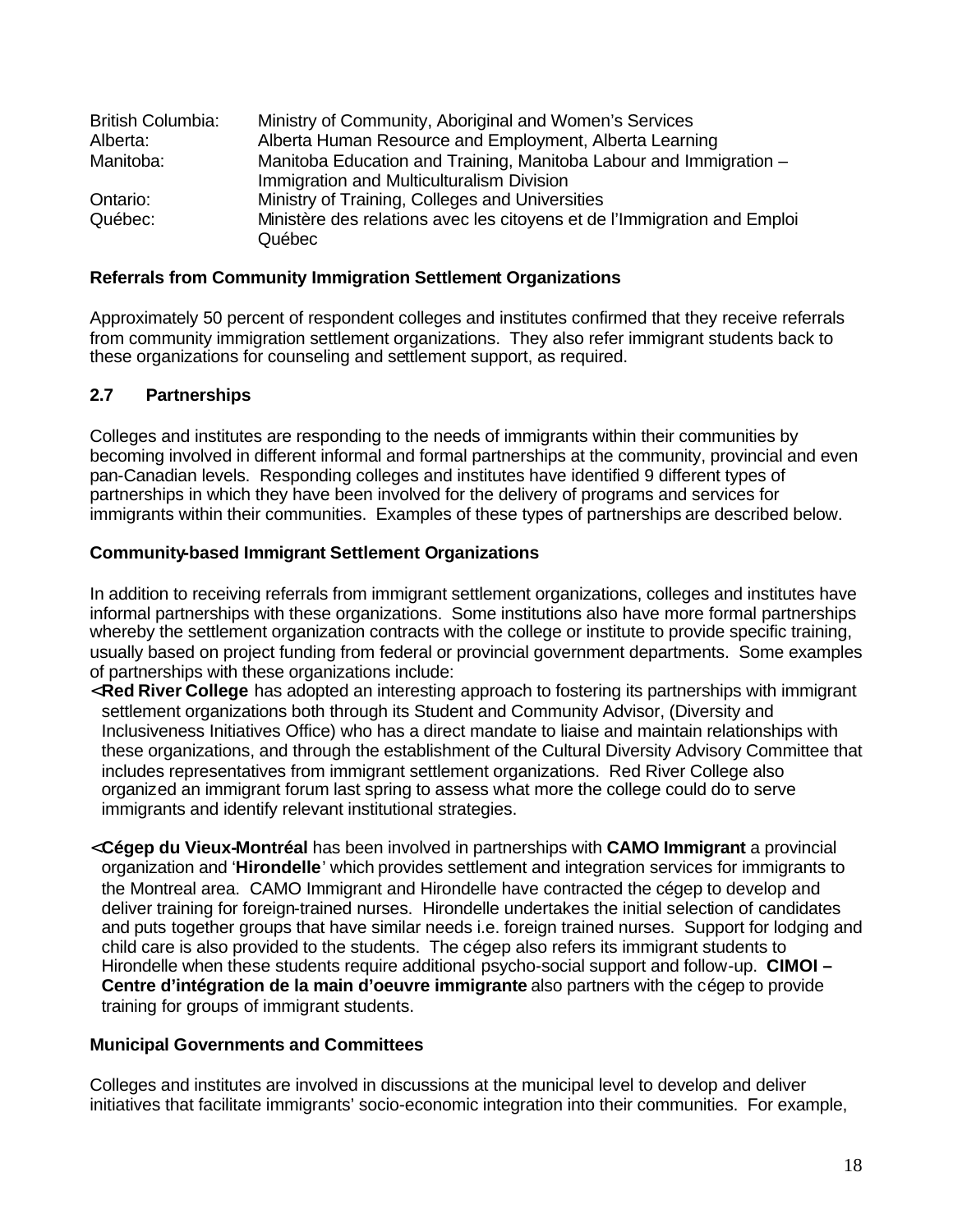five metro Toronto colleges and institutes are part of the Toronto City Summit Alliance which has created an immigrant settlement group known as the Toronto Regional Immigrant Advisory Council (TRIAC). Centennial College is also a member of the Greater Toronto Marketing Alliance which largely focuses on attracting new immigrant businesses to Toronto.

In those municipalities and regions that are just beginning to look at increasing immigration to meet skills shortage needs, colleges and institutes are at the table offering support to facilitate the integration of immigrants through language and career training. For example, **Niagara College**  responded to the survey indicating that it had very few programs and services specifically for immigrants. However, in an informal interview the college did confirm that it has become involved in discussions with the municipality and the hotel industry in Niagara with regards to the shortage of housekeeping staff in the hotels and the integration of foreign workers and immigrants. Another example involves **Nova Scotia Community College (NSCC)** and its involvement in an initiative in Colchester County to bring a cluster of immigrant families to that community as part of a federal government-sponsored program to settle immigrants in rural communities by settling them in groups so that they are more likely to stay and settle. The college has offered to provide integration training and support for these immigrant families.

#### **Provincial Government Departments**

Colleges and institutes with some of the most developed and innovative programs and services for immigrants have received funding from their provincial governments through the education and training ministries or the human resources and employment ministries. Provincial governments also directly subsidize immigrant students as employment insurance learners or through tuition-based programs.

Bow Valley College is delivering some programs funded by Alberta Human Resource and Employment. For example, the Work Experience for Immigrants program is for unemployed foreign trained professionals and is mostly attended by foreign trained engineers. This is a 16 -week program comprised of 10 weeks of in-class sessions on Canadian workplace culture, functionality, communications on the job, etc. followed by six weeks of Canadian work experience. This helps participants overcome the lack of Canadian work experience. Up to 70 percent of those who complete this program find employment directly related to their previous professions. The college runs four groups per year, with each group consisting of 34 students.

Colleges and institutes in British Columbia and Quebec have strong partnerships and are contracted by the provincial ministries responsible for the ELSA and "francisation" language training programs. In Quebec, Emploi Québec also funds projects, delivered by colleges and institutes that facilitate the integration of foreign trained professionals into the labour market.

The Colleges of Ontario Network for Education and Training (CON\*NECT) has partnered and received funding from the Ministry of Training, Colleges and Universities of Ontario for a new initiative entitled "Optimizing the Role of Colleges in Integrating Immigrants into Ontario's Workforce". George Brown College, Centennial College and Fanshawe College will participate as lead partners in the initial phase of the project and colleges and institutes throughout the province will have the opportunity to contribute. The project will look at the ways Ontario colleges and institutes can remove the barriers that skilled and professional immigrants face as a result of the education systems, resources and infrastructures that were not designed to meet their diverse needs. The initiative will also identify ways colleges and institutes can improve access, allow immigrants to progress through college or institute programs and facilitate entry into the workforce. Leaders in the immigration community, including The Maytree Foundation, will be involved in the project.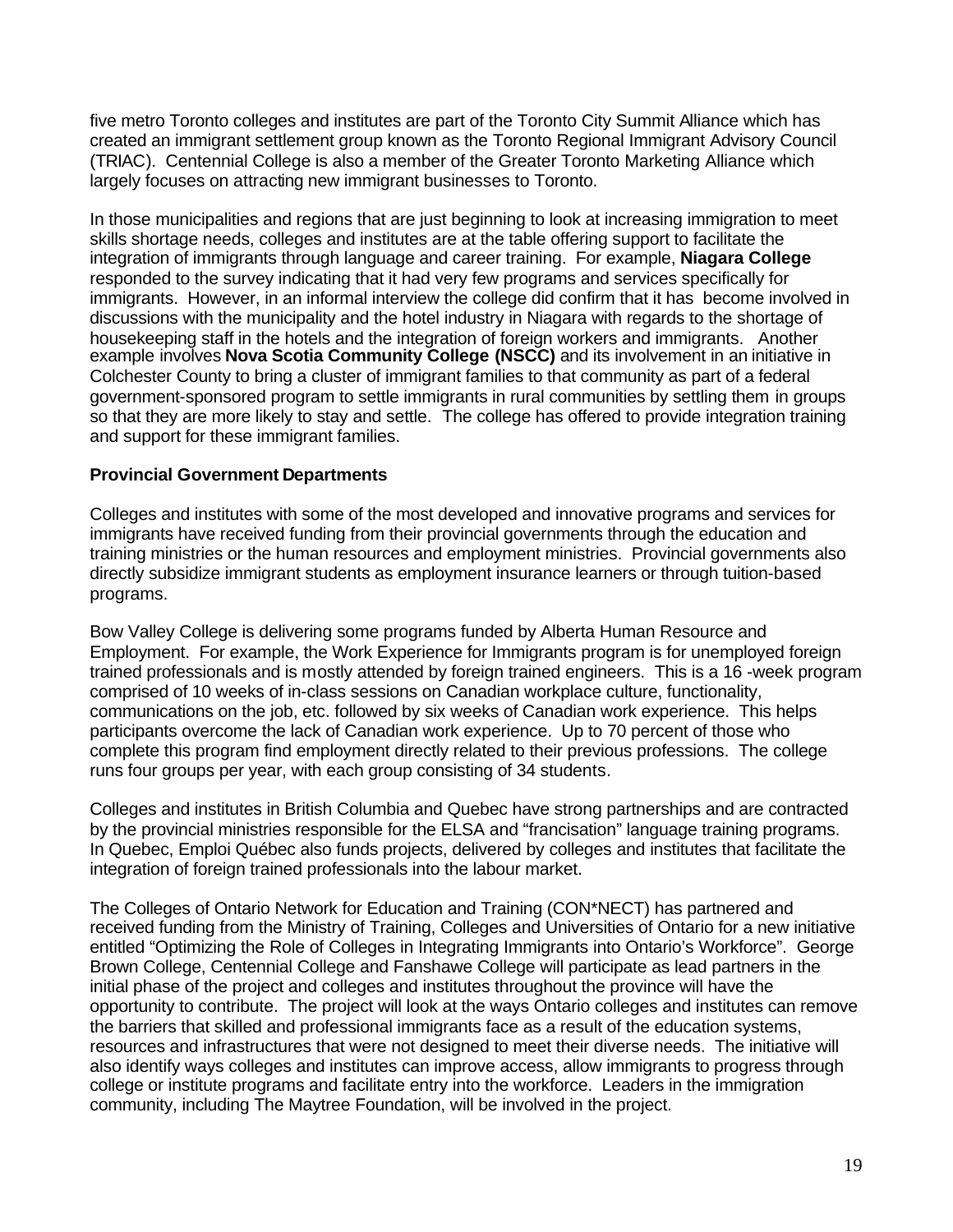Holland College in Prince Edward Island is in discussions with the provincial government as the latter begins to develop a strategy to increase immigration levels in response to an impending skills shortage. Premiers in Atlantic Canada have provided funding to allow the college and institute system to take on regional initiatives. Holland College is collaborating with four other Atlantic institutions to review current programs and will be seeking HRSDC funding to conduct a gap analysis on the human resource requirements for next five years, in particular for the trades and health sectors.

#### **Federal Government Departments**

As indicated previously, 18 colleges and institutes currently have contracts with CIC to deliver the LINC program. Colleges and institutes have received referrals from HRSDC for EI funded students, and Langara College is delivering the EASE Program, a self-employment assistance program. The EASE Program puts individuals through a small business training regime, develops a business plan and launches a business with the assistance of mentors. It is delivered off campus in a needy area of Vancouver and targets minorities and new Canadians.

#### **Employers in the Private and Public Sectors**

Colleges and institutes provide training for employees in the private and public sectors, through contract training and deliver projects in collaboration with the private sector.

For example, Bow Valley College has contracts with various employers in Calgary to provide upgrading and training for immigrant employees. Langara College has partnered with a private company, BC Resident Aid Incorporated, to deliver its Resident Care Aid program.

#### **Unions**

Douglas College has partnered with the Hospital Employees Union in BC to provide academic upgrading for 60 immigrants, working in the health care field, who required ESL upgrading to enter the Registered Nursing and Licensed Practical Nursing programs.

#### **Non-Governmental Organizations**

George Brown College has established partnerships and is collaborating with non-governmental organizations such as the Maytree Foundation and ACTEW (A Commitment to Training and Employment for Women), to establish the Employment Counseling Program as well as bridging programs for Computer Programs and the CARE Project for foreign trained nurses.

#### **Community Organizations and Services**

Some colleges and institutes are partnering with community centres and libraries to deliver more informal or evening ESL classes. They are also partnering with ethno-cultural organizations to facilitate the integration of immigrant students. For example VCC has partnerships with community centres and libraries for the delivery of its ESL programs on a project-by-project basis in collaboration with immigrant service organizations.

#### **Other Educational Institutions**

Ontario colleges and institutes are partnering amongst themselves mostly on provincially funded initiatives aimed at the integration of immigrants. Some examples of these initiatives are provided in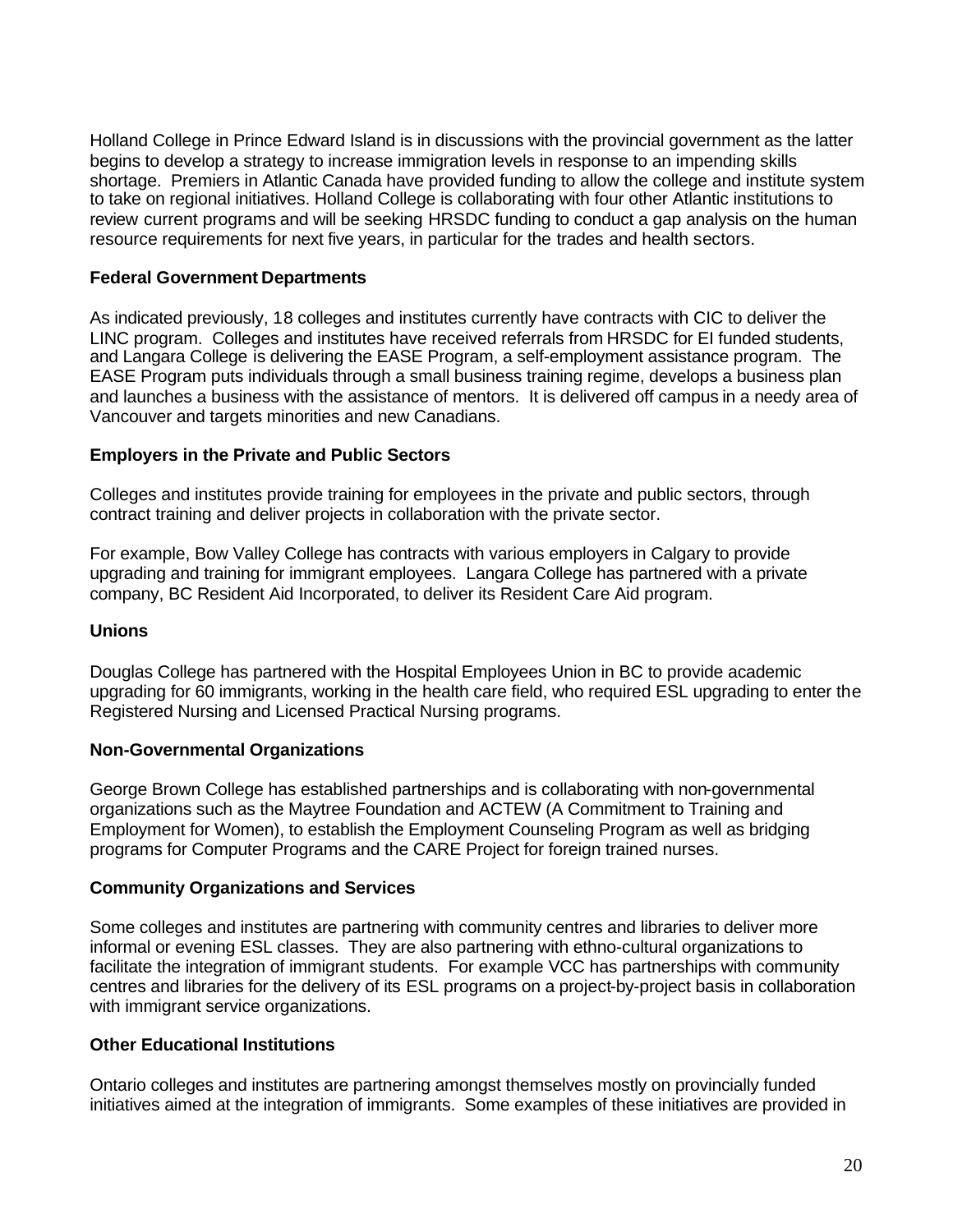<span id="page-27-0"></span>section 2.2.4 on bridging programs. The initiative on overseas services for prospective immigrants involving a consortium of 3 colleges/institutes and 3 universities, is an example of a partnership between colleges and universities.

#### **3. Challenges and Barriers**

The 20 colleges and institutes that participated in interviews identified the challenges and barriers they face in providing programs and services for immigrants, and the challenges and barriers faced by immigrants in accessing colleges' and institutes' programs and services.

#### **3.1 Challenges and Barriers for Colleges and Institutes**

#### **Effective Delivery of Language Training**

- < Offering appropriate levels of language training that meet the needs of immigrants and enable them to enter either post-secondary education or the workforce.
- < Effectiveness of web-based approaches or distance education is limited due to the often limited language capacity of immigrants.

#### **Application Processes**

- < Provincial application processes are too costly and the speed of applications are slowed due to a lack of credential recognition.
- < Colleges and institutes need more standardized processes to govern the awarding of advanced credit to immigrant students. **Assessment Services**
- < Colleges and institutes need to re-examine how they deliver PLAR given the high costs and resources required and the, at times, institutional reluctance to use PLAR.

#### **Inter-cultural and Diversity Awareness**

< Institutions are so "siloed" that they are not creating enough "acculturation" opportunities for immigrants across career and technical programs to enable them to understand the rules of workforce engagement, i.e. team work, chains of command, showing initiative and standard practices.

#### **Integration and Support Services**

< Due to limited resources, colleges and institutes are dependent on immigrant settlement organizations to provide socio-cultural adaptation types of services. However, the financial viability of these organizations is often dependent on federal government funding forcing such organizations to pigeon hole their programs in accordance with federal government priorities.

#### **Financial and Funding Limitations**

< Colleges and institutes face financial, time and physical limitations to introducing new training programs and assessment, advisory and counseling services to meet the specific needs of immigrants.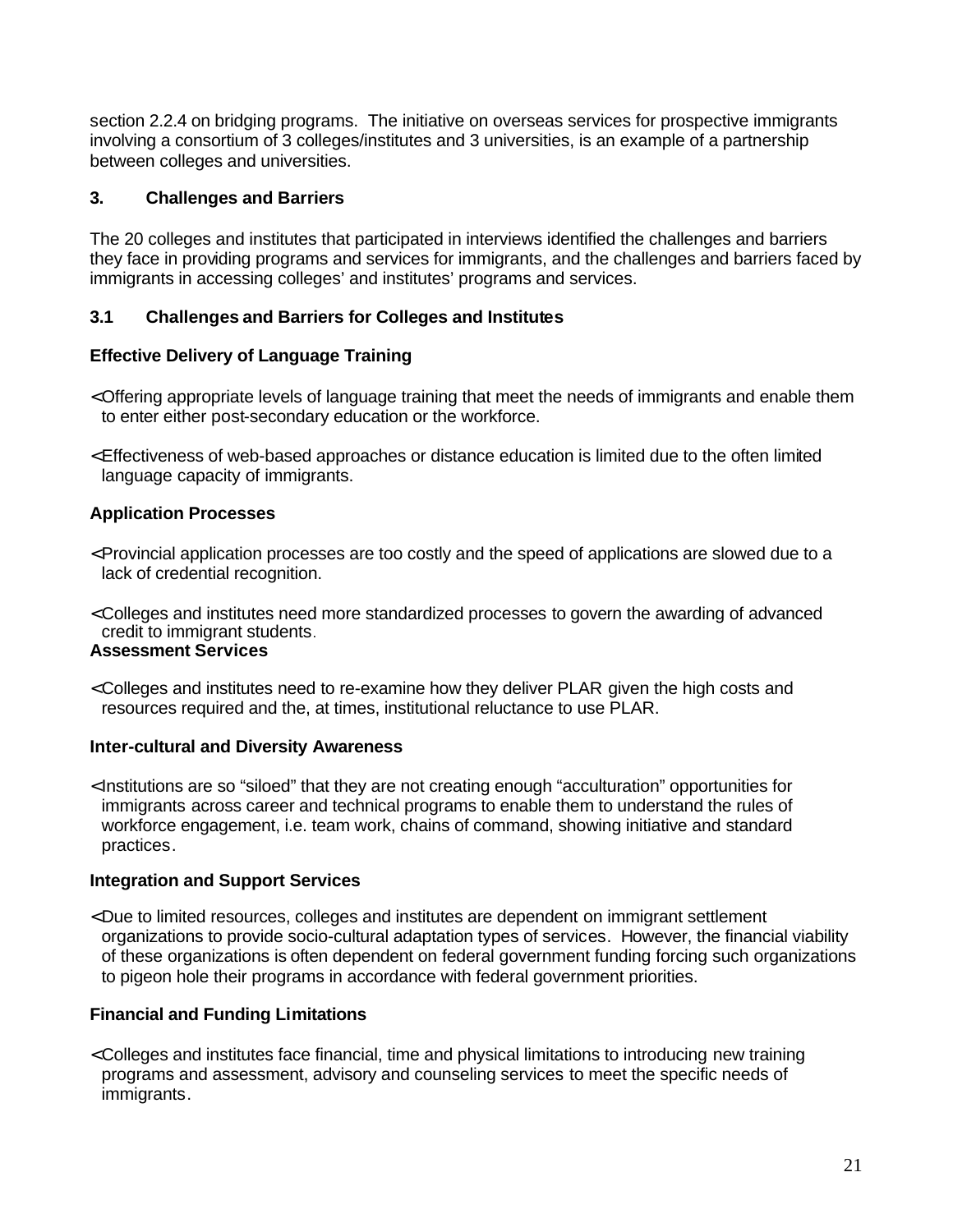<span id="page-28-0"></span>< Funding structures at colleges and institutes become barriers in that they are often based on keeping students in the classroom, whereas immigrants need to get out of the classroom and into the workforce as quickly as possible.

#### **Promotion of Programs and Services**

- < Due to limited resources and funding, even colleges and institutes with significant programs and services for immigrants, are finding it difficult to promote these programs and services to the immigrant community.
- < Community agencies are not always aware of the range of programs and services offered by colleges and institutes. These institutions need to do a better job of promoting their programs and services to these agencies to that they can better inform their client base.
- < Although the websites of colleges'/institutes' website can be effective promotional tools, some institutions have found it difficult to provide relevant and specific information on immigrant programs and services. The Internet now contains so much information that it can be difficult for immigrants to sift through it and understand the level of service they could access at a college or institute.

#### **Positioning for Federal, Provincial and Municipal Programs**

< Colleges and institutes serving rural and remote communities need to be involved in government initiatives and strategies to facilitate the integration of immigrants into rural communities.

#### **3.2 Challenges and Barriers for Immigrants**

#### **Language**

- < LINC and equivalent-type programs do not typically go to a high enough level in relation to the Canadian Language Benchmarks, to enable new Canadians to enter college/institute career programs nor do they provide sufficient occupation-specific language training that enables participants to function comfortably in the workplace.
- < There is a significant gap between the levels of ESL training offered through federally-funded LINCtype programs and the Education for Academic Purposes (EAP) programs students need in order to function comfortably in career and academic programs at colleges/institutes and universities.
- < Some immigrant students graduating from Canadian high schools may require ESL or EAP upgrading, however they tend to resist the ESL "label" as they do not view themselves as ESL students.

#### **Application and Enrolment Processes**

- < Waiting lists for language programs, including LINC, and career and technical programs.
- < The availability or non-availability of courses at any given time.
- < A lack of smooth and easily understood transitions and progressions through programs. < Lengthy application and intake processes.
- < A lack of enrollment management in the area of course availability matched to assessments.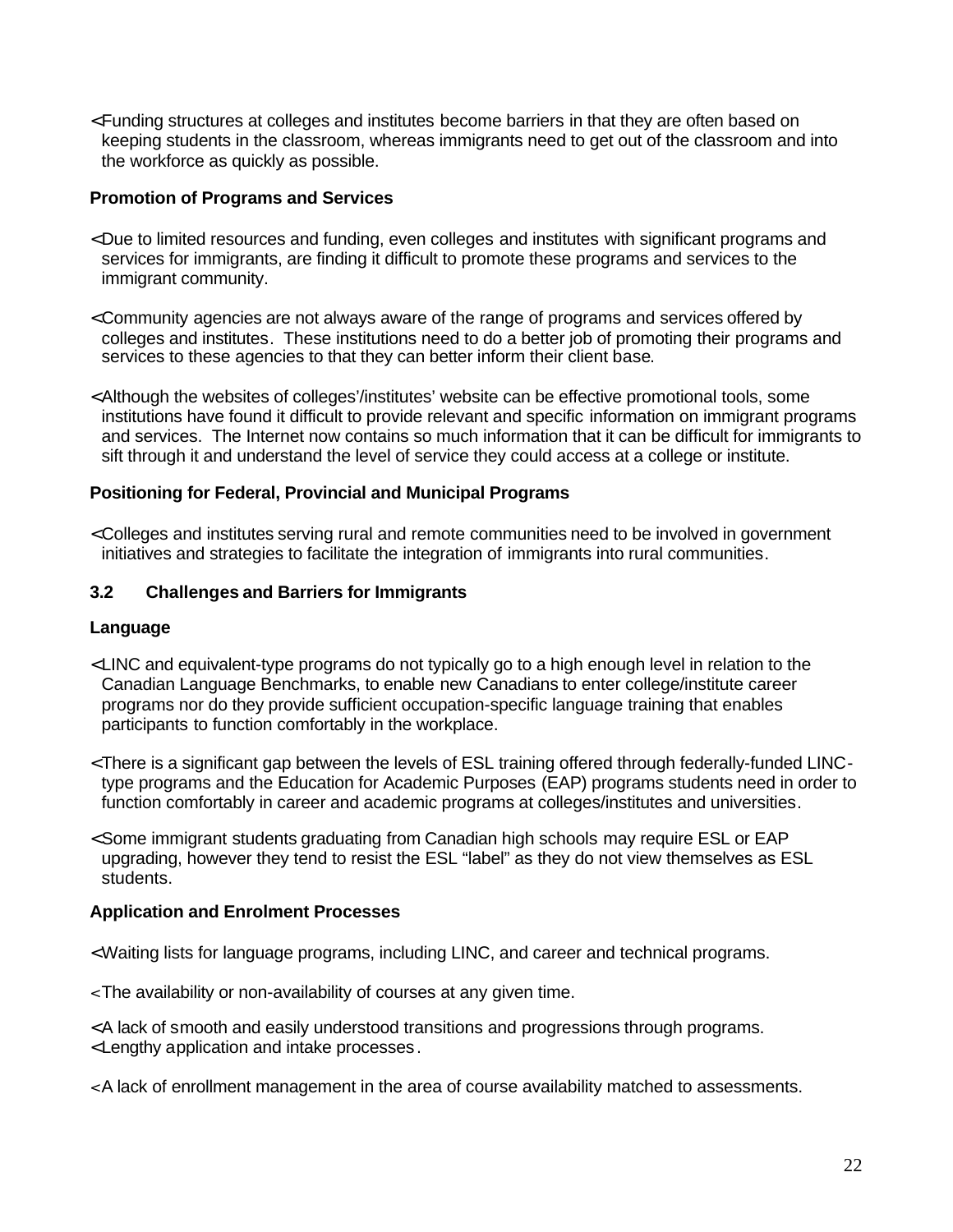#### **Assessment and Foreign Credential Recognition**

- < The lack of recognition of credentials affects admissions standards and qualifying for funding because newcomers have to establish residency before qualifying for post-secondary education funding.
- < Colleges and institutes have difficulty in recognizing international training and employment experience for the purposes of granting advanced credits.
- < Colleges and institutes generally lack streamlined processes to help immigrants plan their careers.

#### **Cultural Adaptation**

- < Canadian academic environments may be significantly different from those of other countries.
- < Faculty may have difficulty understanding accented English or French, as may immigrant students.

#### **Support Services**

- < Daycare funding for immigrant students beyond LINC is not provided or is insufficient.
- < In B.C., provincial funding for support services for immigrants at colleges and institutes has been compromised with the closure of the B.C. Benefits Office, which provided counseling services to assist immigrants in arranging funding for tuition, daycare, books and living expenses.

#### **Financial Limitations**

- < Rising tuition fees.
- < Insufficient financial support for part-time or evening studies.
- < A lack of bursaries and scholarships specifically for immigrants.
- < Courses offered individually are often more costly than if they are offered through a program. This is a disadvantage for immigrants who may not need to follow a complete program, but may only require one or two courses to upgrade certain skills.
- < A lack of integration in planning services for new Canadians, for example, ESL students at some levels pay tuition whereas other do not.
- < Access to student funding. For example in Alberta, grant funding has been reduced from 40 to 24 months. This is not an adequate timeframe for immigrants to develop English proficiency for most occupations and then take the training needed to update or "Canadianize" their credentials.
- < If students are working more than 20 hours per week, regardless of the wage, they are disqualified from grant funding opportunities.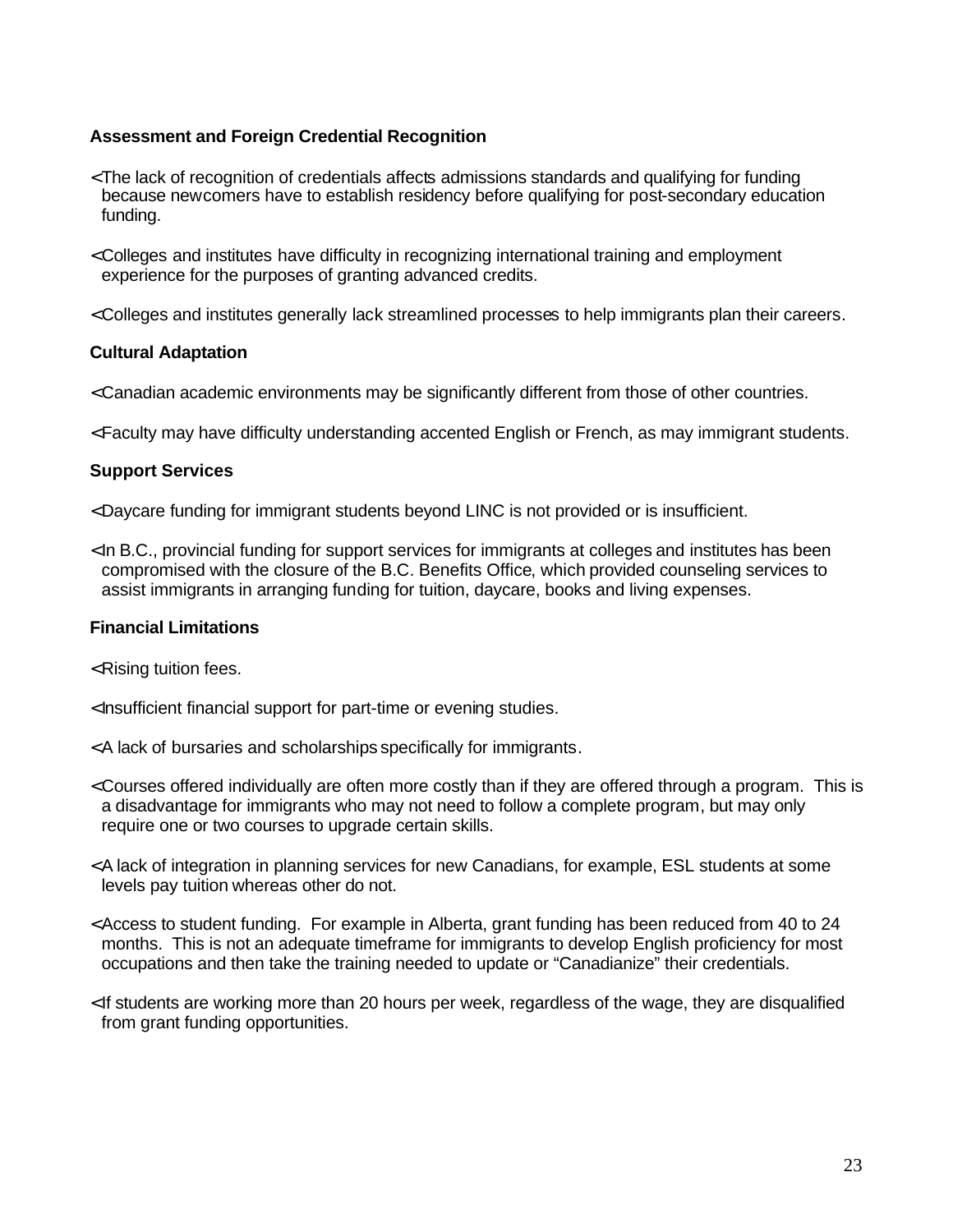#### <span id="page-30-0"></span>**4. Lessons Learned**

Through this diagnostic survey, colleges and institutes identified the following lessons learned based on their experience in developing and delivering programs for immigrants within their local communities.

#### **Support from College/Institute Senior Management**

- < Colleges and institutes that want to be successful in delivering programs and services to immigrants need to have visible commitment from the senior level and commitment throughout the organization to facilitate a collective willingness to support the presence of immigrants within the institution. Colleges and institutes need to allocate resources that support immigrant students. Concepts of respecting diversity and creating an inclusive environment have to become part of the organizational fabric rather than add-on's.
- < It is not just the continuing education department of the college or institute that needs to be involved, support is required by all departments, including: health services, security, support staff. It is important to make all services and staff aware that newcomers will be attending the institution and that they may need some additional guidance and support. They must also be made aware of the challenges newcomers face in terms of language and new systems and environments.

#### **Application and Enrolment Processes**

- < There needs to be a central one-stop shop where an applicant can obtain information from someone with the time to answer questions.
- < Immigrants would benefit if colleges and institutes had a streamlined process or package within the framework of a career planning approach that includes: language training, financial support, career planning, upgrading to Canadian workplace standards, and a Canadian work placement experience. St. Clair College in Windsor has introduced this type of career planning process and reports that it is beginning to make a difference for immigrant students.
- < Colleges and institutes need to take a more holistic approach that finds the most beneficial journey from assessment to training to employment.

#### **Language is Key**

Effective language training is key to the successful integration of new Canadians. Almost all colleges and institutes have indicated that they would like to either introduce or expand upon the levels and diversity of language training offered in order to facilitate the integration and credentialing of immigrant learners. The following lessons learned relate to language training:

- < Most people do not learn a new language quickly. If immigrant students are beginning at a low level, they generally run out of funding before they can advance to higher levels of language development. For example, LINC training that only goes to level four is not high enough to enable immigrants to access a good job or go on to further education. Some provincial governments have begun funding immigrant students to a higher level of language training. For example Bow Valley College in Alberta has immigrant students funded for its English for Academic Purposes course which is sufficient to articulate with other post-secondary programs.
- < Immigrant students applying to an English for Academic Purposes program need better preenrollment counseling regarding the length of time required to become proficient. It is difficult for the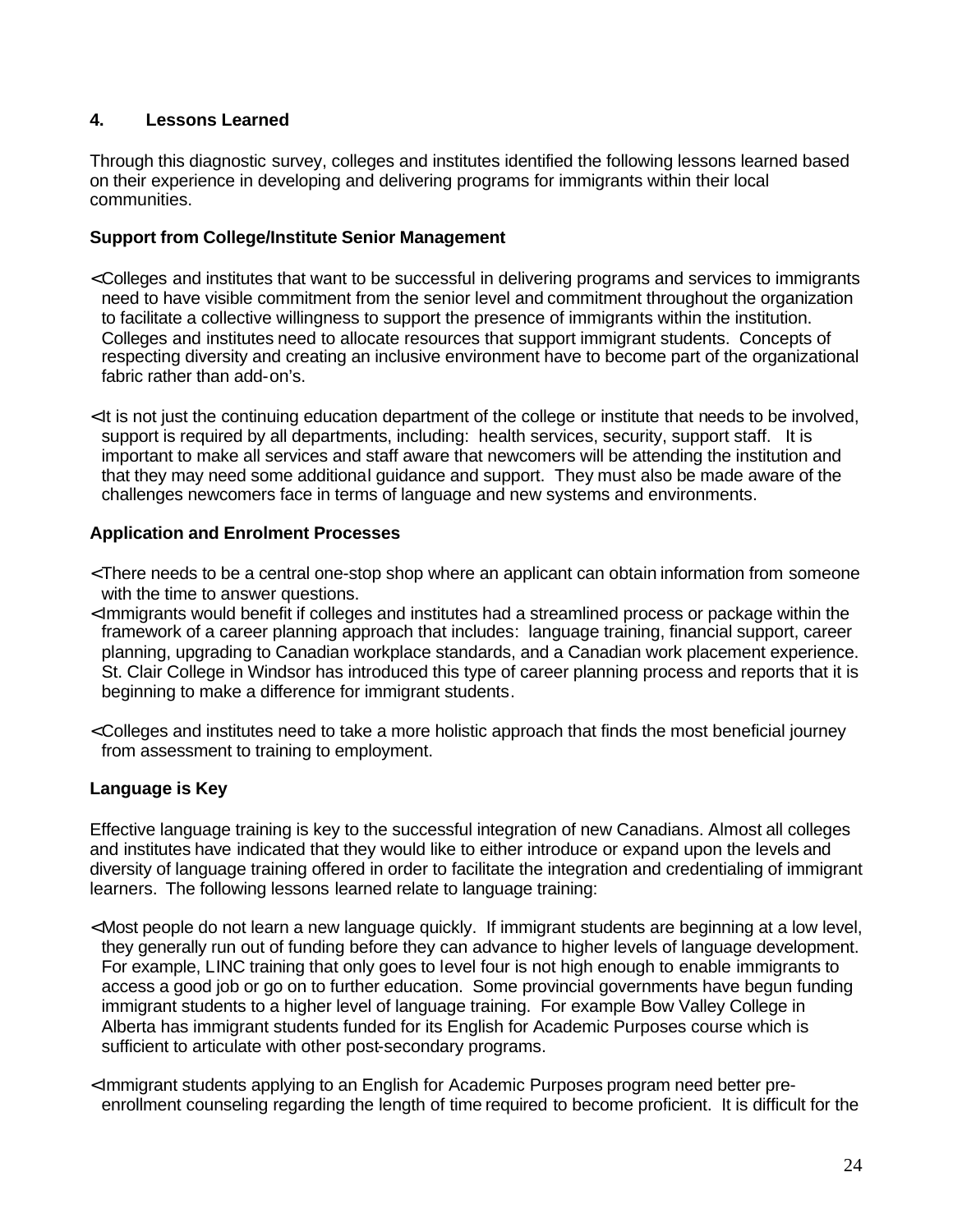older immigrant who has given up a career and is perhaps well-educated in his or her first language to accept that it can take as long as five years or more to develop the requisite academic language skills.

- < There is a need to be in constant touch with the language development and post-secondary training needs of the immigrant community to ensure appropriate programming and services are available to immigrant students.
- < It is important to remember not to trust the score on high school examinations in terms of an individual's ability to converse and function in English in the workplace. For example, immigrants may score 100 percent on a written exam but still have difficulty conversing and functioning in English once in the workplace.
- < Language programs that have independent language labs have provided more flexibility for immigrant learners. For example, Camosun College has a student-centered language lab that allows students to work independently, almost in a self-paced approach with instructor and instructional assistant support. This works well for immigrants who have been in Canada for some time, and who possess oral skills that surpass their written and reading skills.
- < There is a need to work with federal and provincial governments and immigrant sponsoring agencies to ensure that language training programs include aspects appropriate to the needs of particular groups of immigrants to particular areas of the country.
- < Programs such as Language Partners or Cultural Exchange Mentors have been very beneficial for immigrant students both in terms of building on their language capacities and providing them with a Canadian mentor. It has also been beneficial for Canadian students in terms of enhancing their cultural knowledge and awareness.
- < It is important to address the needs of newcomers with low levels of literacy in their original language.
- < Bridge programs should be developed for immigrant students graduating from Canadian high school who may have English writing/reading skills deficits.

#### **Career/Technical Programs**

- < It is important to determine the English language demands of career programs and use this information to set fair language entrance requirements for immigrants.
- < Career and technical training program areas need to accommodate for the language requirements of immigrants.
- < In addition to bridging programs, there is also a need to build into existing career and technical programs specialized English or French courses and additional modules that can provide immigrant students with opportunities to upgrade their understanding of the Canadian workplace. VCC's Social Cultural Competencies program, described on page 5, provides an example of how such modules can be integrated into the curriculum of regular career/technical programs.
- < Red River College has found that immigrant students in career or technical programs benefit from targeted support services, for example through higher level workshops in areas such as Advanced Pronunciation, Test Taking, Creative Writing etc.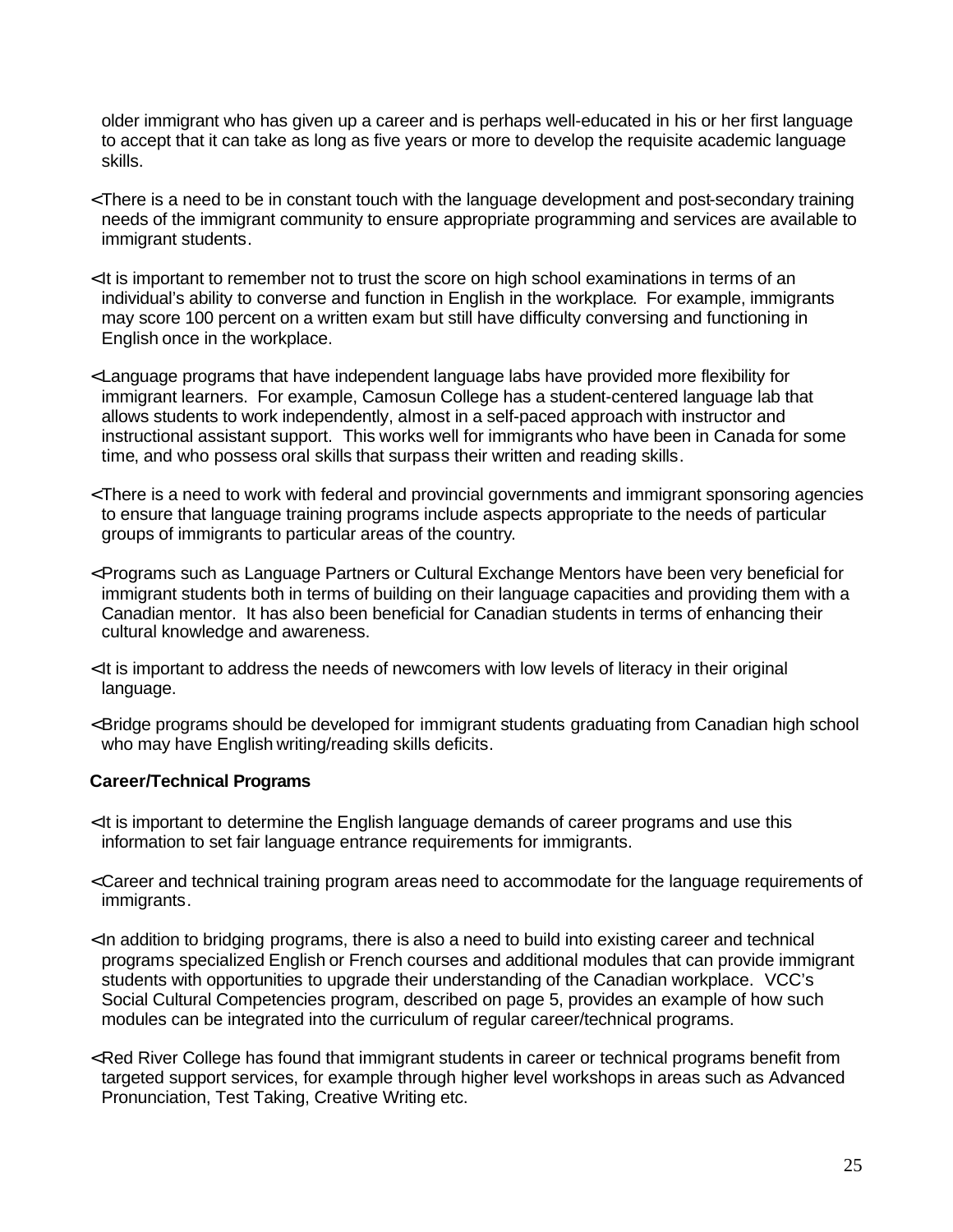- < More flexibility in offering programs on a course-by-course basis and/or lengthening programs with built-in supports would be beneficial.
- < Combined skills program models such as the Registered Care Program offered by Camosun College and the Langara College Resident Care Aid program have proven effective in facilitating the integration of newcomers into the workforce.
- < Colleges and institutes need to be flexible in ensuring that programs delivered will lead immigrants to employment in local workplace sectors that receive new employees.
- < It is very effective for colleges and institutes to adapt career programs that are of particular interest to immigrants. For example, in Montreal, Cégep du Vieux Montreal found that 60 to 65 percent of students in the Early Childhood Education program were immigrants. As these students already have credentials from their home countries, it would be preferable to tailor the program by including workplace specific language training, family and child-rearing values of Canadians and also of other cultures, rather than oblige students to attend a standard three year program.

#### **Need to Integrate Canadian Work Experience**

- < College and institute programs, whether occupation-specific language training or career/technical training, need to provide work experience in a meaningful Canadian context, through credited or non-credited work terms, co-op experiences or practical attachments in the workplace. This Canadian work experience is very effective in facilitating the integration of immigrants into the workforce. It is essential that college/institute programs build that bridge because immigrants cannot access those experiences on their own.
- < Programs should also provide support in areas such as resume writing and interview skills simply to meet basic transition needs.

#### **Counseling and Advising Services**

- < Peer helper programs have been very beneficial in a number of colleges and institutes. Peer helpers are students who are trained by the counseling department to provide special services to immigrants in their mother tongue such as assistance with translation, referrals and applications.
- < It can be difficult for a college or institute to respond to the needs of individual immigrant students. As such, colleges and institutes work closely with immigrant settlement organizations and sociocultural groups to provide newcomers with psycho-social and integration support. Colleges and institutes simply do not have the resources and funding to provide such individualized support.

#### **Integration and Support Services**

- < There is no "one size fits all". Younger immigrants have differing needs from older immigrants. An older educated immigrant has different needs from an uneducated immigrant or refugee. The older immigrant usually wants a program that will lead to employment while the younger immigrant is on the same path and timelines as a Canadian born counterpart.
- < College and institute Learning Centres also provide an interesting model for the delivery of support services for immigrants, particularly academic and tutoring support. Learning Centres have the flexibility to address specific needs and develop targeted short programs offered at low or even no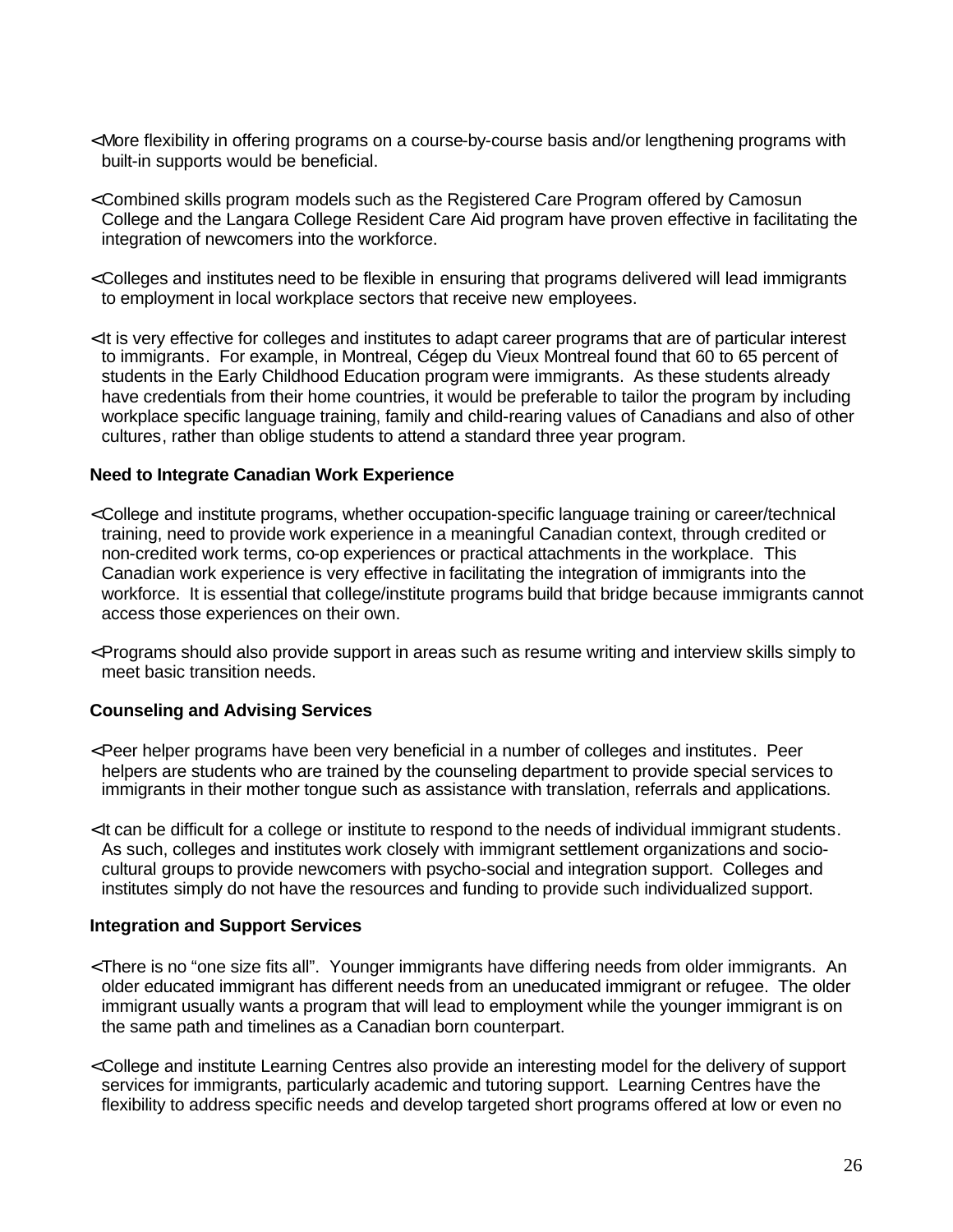cost for students. For example the SIAST's Learning Centre developed a Basic Language Skills program that is a non-credit program without fee to try to meet the need for seamless delivery to bring immigrants to the point where they can gain full employment.

< College and institutes should provide immigrant students with a guide on what to expect from the Canadian academic environment.

#### **Intercultural and Diversity Awareness**

- < As the demographic makeup of college and institute students becomes more diverse, staff and faculty have to receive training in cross-cultural awareness, diversity and inclusive environments. Curricula and teaching methodologies have to be more inclusive. Classroom and college/institute environments have to be welcoming. Staff and faculty need to become more representative of the diversity within the student body and should provide role models in promoting inclusive approaches to the delivering of programs and services.
- < Based on the experience of Red River College in Manitoba, it is most effective to establish a staff position within the college which is specifically mandated to support the integration of immigrants. Red River College has a Cultural Diversity Advisor who delivers workshops to staff and faculty to increase cross-cultural sensitivity, knowledge and skills; create an inclusive learning environment, teaching methodologies and classroom environments; and adapt to different learning styles and cultural differences.
- < There is a need for internationalization of campuses to help people understand that Canada is multicultural and integrating immigrants into the labour force as quickly as possible is in the best interests of all Canadians.
- < Colleges and institutes need to learn more about creating a culture where immigrants feel accepted and the needs of different immigrant groups can be balanced and integrated**.**
- < It is important to avoid stereotyping and adopt more integrated practices. For example, Langara College has a Diversity Policy and Code of Conduct that provides college staff and faculty with direction in this area.

#### **Federal, Provincial and Municipal Programs**

- < In recent years, provincial and federal governments have introduced interesting programs such as the occupation-specific bridging programs described in Section 3 of this report. However, these special programs cannot be distinct and operate away from the mainstream of college/institute activities. In order to sustain the success of these programs, colleges and institutes need to find ways to embed them into regular college/institute business and activities.
- < Communities need a holistic strategy for the integration of immigrants processes and a centralized structure which immigrants can use as starting and reference points. Some municipalities are developing strategic plans for economic development that include the integration of immigrants. Colleges and institutes should be involved in the development of such plans.
- <Funding for the integration of immigrants tends to be annual and project-based. For example, colleges and institutes that deliver LINC programs assume there will be continuing support but the insecurity of having annually approved funding makes it difficult to undertake long-term planning.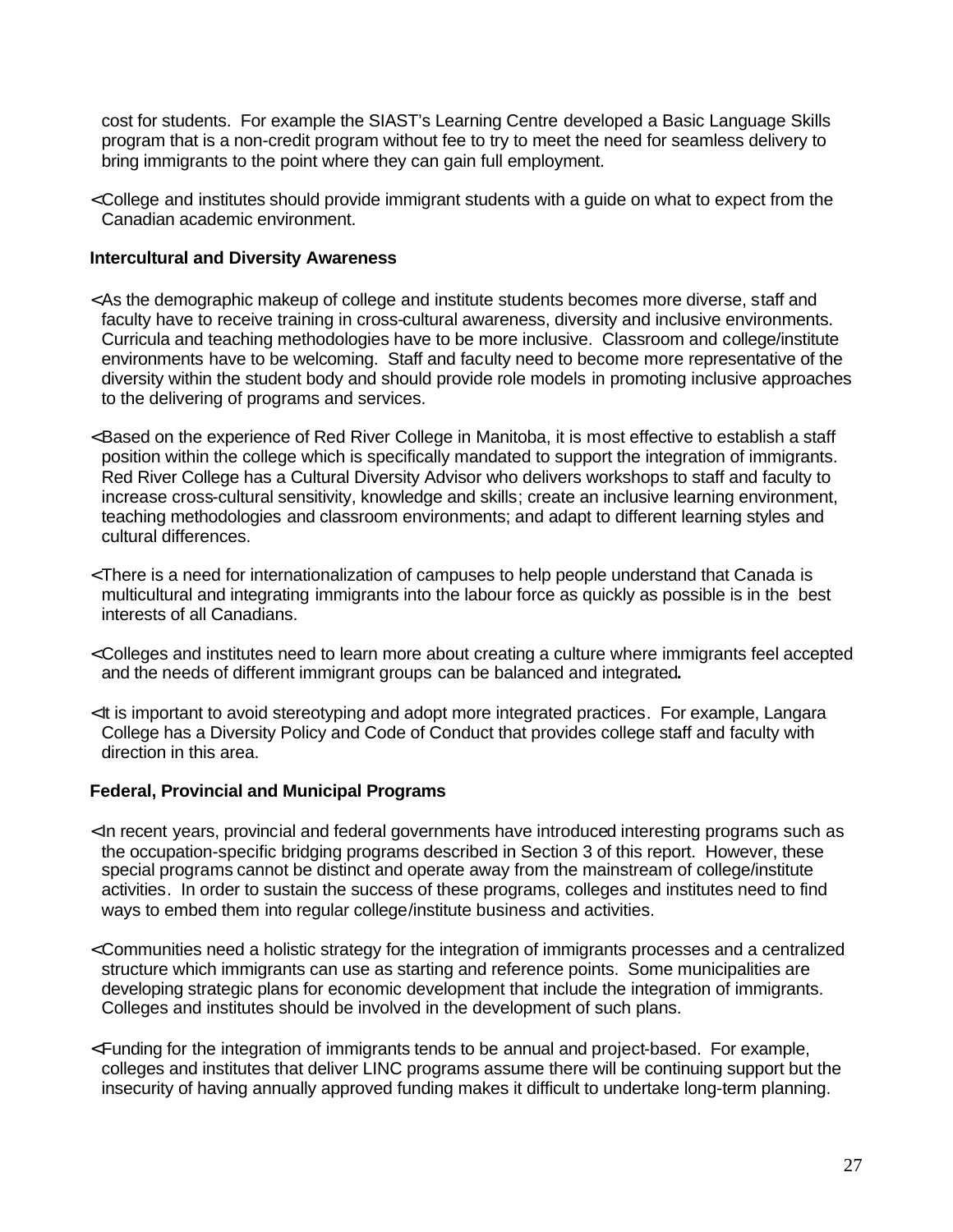- <span id="page-34-0"></span>< College and institute partnerships with immigrant settlement organizations are also vulnerable due to the project-based annual funding mechanisms upon which these organizations depend.
- < Given their strong links with the business community, colleges and institutes should be involved in supporting municipal and provincial government initiatives in the area of business development for immigrant entrepreneurs.

#### **5. Conclusions and Outcomes from the College and Institute Immigration Roundtable**

The diagnostic survey helped to identify the types of programs and services offered by colleges and institutes to immigrants within their communities, including initiatives to facilitate the recognition of foreign credentials. It also shed some light on the barriers faced by colleges and institutes in effectively delivering these programs and services and the barriers immigrants face in accessing them. The lessons learned begin to give some direction in terms of where colleges and institutes can best make a contribution to the successful integration of immigrants, in collaboration with federal, provincial and municipal governments.

The federal government's initiative to develop the Immigration Internet Portal, and ACCC's contribution in the form of profiling the types of programs and services immigrants can access at colleges and institutes, is a first step in enhancing the collaboration between the federal government and colleges and institutes in this area. The Immigration Roundtable enabled representatives from colleges and institutes and federal government departments to discuss future areas of collaboration. The roundtable participants recommended that a college and institute process model for the integration of immigrants be developed and integrated into this report, and also identified a strategy which describes the next steps ACCC and colleges and institutes will take to move forward with the immigration agenda of colleges and institutes.

#### **5.1 College and Institute Process Model for the Integration of Immigrants**

Participants at the Immigration Roundtable recommended that a process model be developed that would encompass a comprehensive suite of programs and services which colleges and institutes can follow and adapt when developing programs and services aimed at facilitating the integration of immigrants within their communities. This model is inspired from the Maytree Foundation's "Systems Approach to Facilitate Labour Market Entry for Skilled Immigrants", and includes some initial support and integration services that could be offered initially at overseas sites and then continue in Canada. The overseas pilot project refers to the Maytree Foundation and college/university consortium initiative described in section 2.5.

The model is provided on the following page and includes the following main components:

- <Information access for immigrants through the Immigration Portal and Orientation to Canada sessions.
- <Assessment services that can begin overseas and continue in Canada: language skills, PLAR, academic credentials and professional work experience.
- <Advising and counselling services to facilitate program entry and completion and entry into the labour market.
- <Education and training programs that range from English and French as a second language, occupation-specific language training, support for entry into career/technical, applied degree and university transfer programs, bridging programs, co-op and work placement programs, workplace training and community-based training.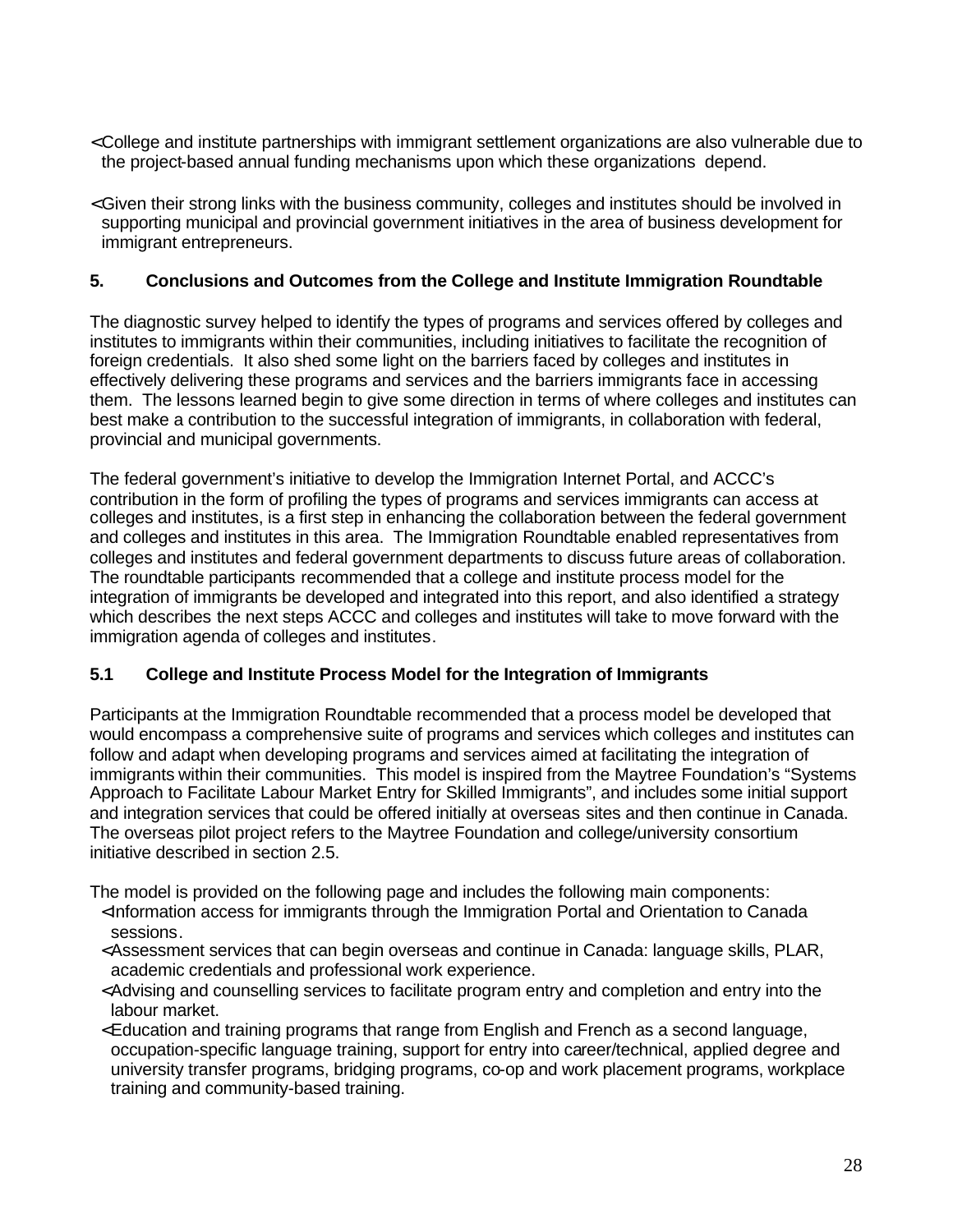<span id="page-35-0"></span>The process model also identifies how college systems and structures need to be enhanced and the partnerships in which colleges and institutes must be engaged in order to deliver more effective programs and services for immigrants.



#### **COLLEGE/INSTITUTE PROCESS MODEL FOR THE INTEGRATION OF IMMIGRANTS**

#### **5.2 College and Institute Immigration Strategy**

The strategy identified by Immigration Roundtable participants is comprised of the following steps intended to move this agenda forward for colleges and institutes:

- < Create an ACCC Task Group on Immigration that would be time limited and will have representation from colleges and institutes from across the country as well as external members from government and non-governmental organizations. The task group could work on policy and advocacy initiatives as well as program development.
- < Explore the possibility of organizing a larger event for colleges and institutes such as an immigration symposium later in 2004.
- < Promote the principles and priorities on the integration of immigrants among colleges and institutes by capitalizing on ACCC initiatives and activities including:
	- o The development of a section of the ACCC Website that profiles the programs and services immigrants can access at colleges and institutes that will be integrated into the Government of Canada Immigration Portal.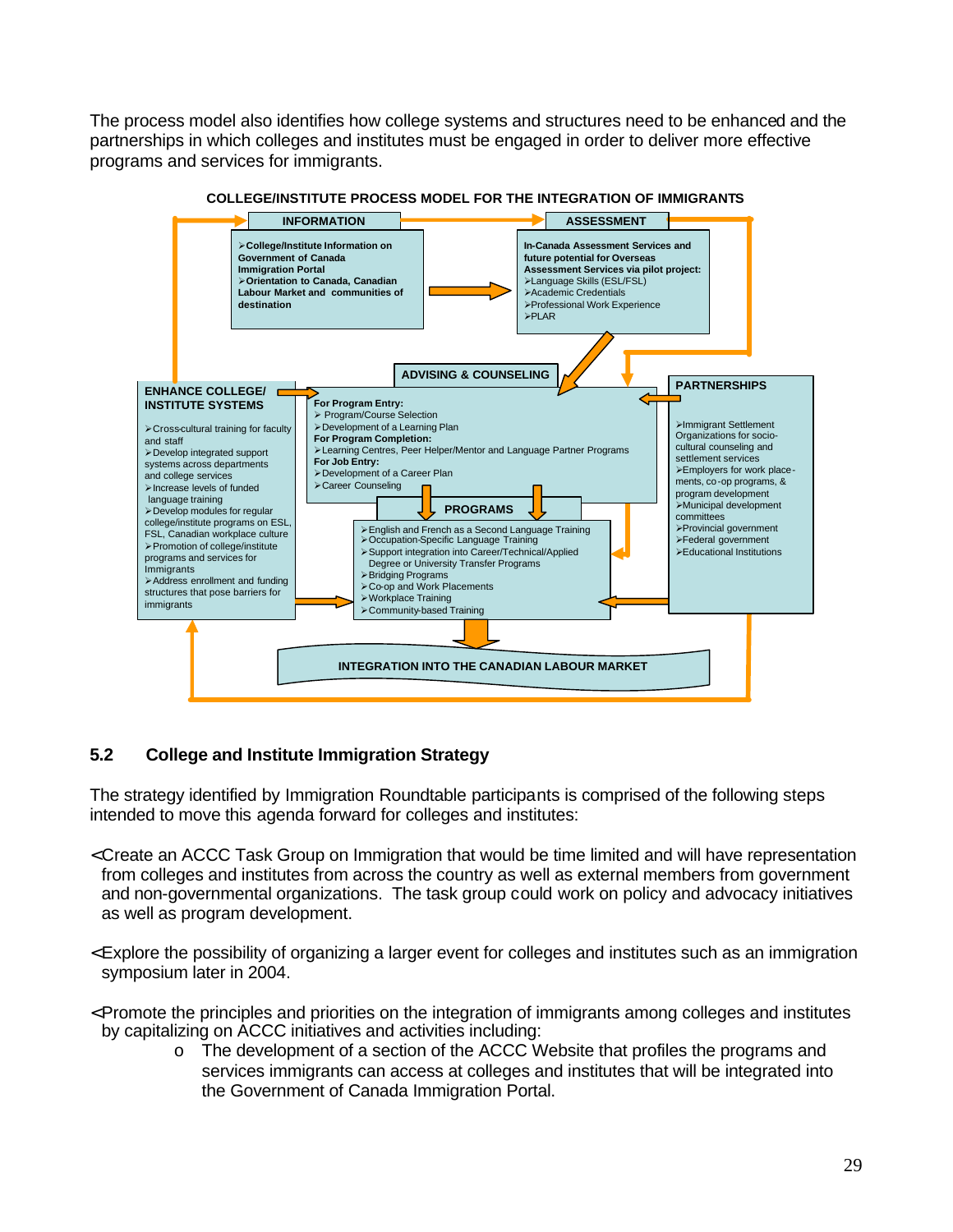- o The upcoming ACCC Conference in Saskatoon, with college/institute CEOs, the ACCC Board, regional caucuses, and well as college/institute faculty and staff through the conference session to be delivered by representatives from George Brown College and Bow Valley College.
- o The International Student Symposium to take place just before the Saskatoon conference will also address some of the issues raised at the roundtable.
- o The Student Leadership Network is focusing on community partnerships as such the mentor and peer helper programs could possibly be promoted with them.
- o The sector study of colleges and institutes as employers which will be carried out in 2004 with funding from HRSDCC. This study will collect data on the diversity of the
- o workforce within colleges and institutes and how it reflects the diversity of the student body.
- < Focus some advocacy efforts on increasing the awareness of the high level government committees created to address the integration of immigrants, namely the Deputy Ministers' and Directors General Committees on Integrating Immigrants into the Labour Market and the Assistant Deputy Minister Federal/Provincial/Territorial Committee which has a meeting planned in June 2004. These committees provide a good opportunity to position colleges and institutes for future funding opportunities.
- < Foster collaboration with the Ontario CONNECT project and possibly expand the project to other provinces if government funding can be provided. This project will look at the ways Ontario colleges and institutes can remove the barriers that skilled immigrants face as a result of the education system, resources and structures that were not designed to meet their diverse needs. The project will also identify best practices and transition models to determine how the Ontario system should be adjusted to improve access and allow immigrants to progress through college/institute programs and enter the labour market.
- < Explore funding options for the Accelerated Integration Program for Immigrants project that explores how colleges and universities can offer initial integration services from some of their overseas sites.
- < Collaborate with other partners working on the integration of immigrants, namely the Maytree Foundation, Sector Councils and Affinity Group Leaders, in particular for sectors that are looking to immigration as a solution to meet skills shortages (environment, technology, trucking, tourism, construction), as well as provincial and community immigrant settlement organizations.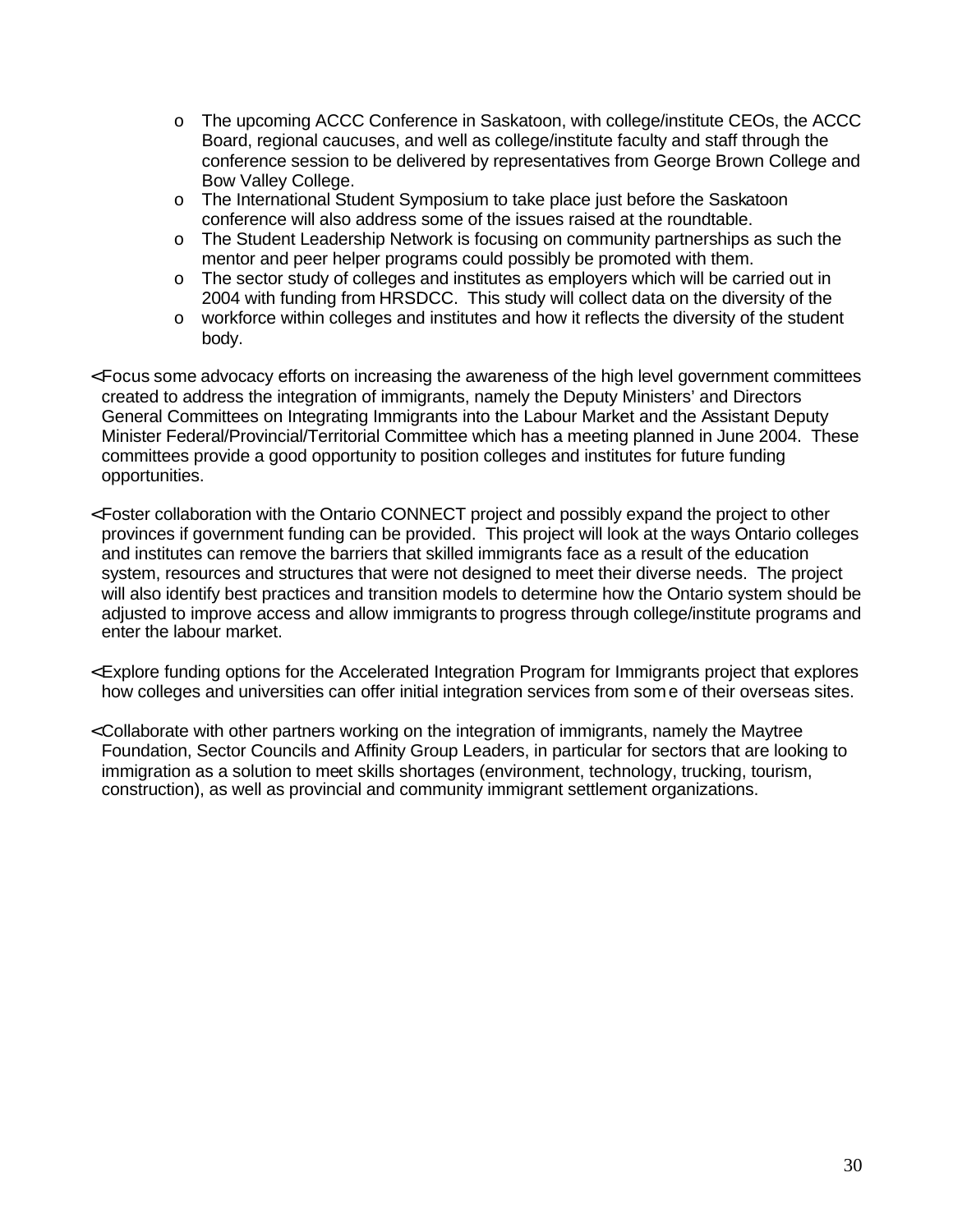### **APPENDIX 1**

<span id="page-37-0"></span>**Interview and Survey Questionnaires**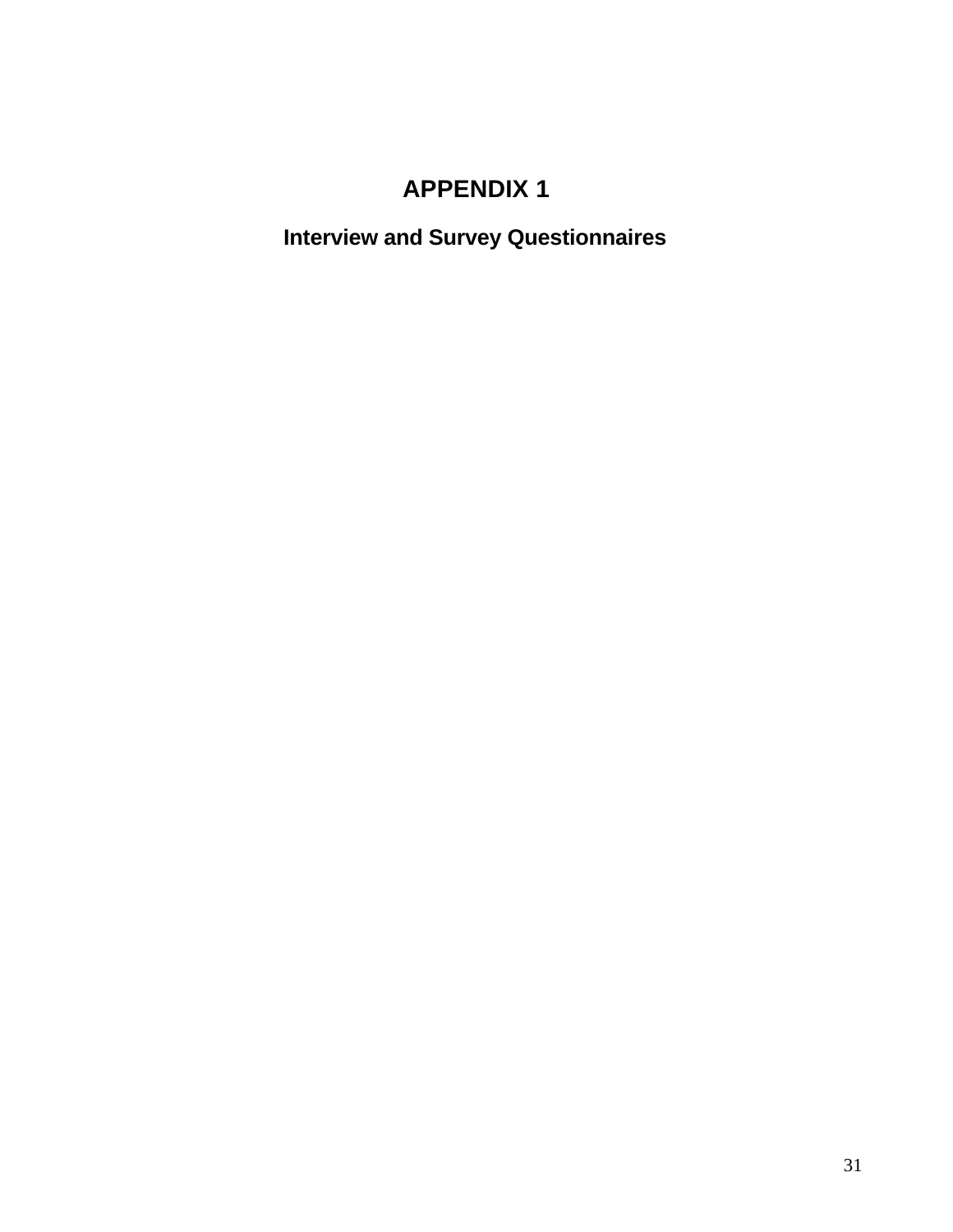#### **ACCC RESEARCH INITIATIVE CANADIAN COLLEGES AND INSTITUTES – RESPONDING TO THE NEEDS OF IMMIGRANTS**

#### **INTERVIEW QUESTIONS TO COLLEGES\INSTITUTES**

#### **Purpose of the Interview:**

To assist ACCC in capturing the extent to which colleges/institutes currently respond to the needs of immigrants within their communities, as well as identify approaches for expanding and strengthening the types of programs and services that colleges/institutes are delivering to this client group. In particular we are focussing on the following objectives:

- a) to determine the capacity of colleges and institutes in delivering programs and services that benefit immigrants:
- b) to identify specific programs and services offered to immigrants by colleges and institutes to be profiled on the ACCC website and eventually linked to the Immigration Internet Portal that the Government of Canada is developing;
- c) to identify the main types of support colleges and institutes can offer to immigrants with a view to defining how colleges and institutes can further contribute to relevant Government of Canada's programs and services benefiting immigrants

#### **PART 1: Interview Questions**

- 1. You have been provided with a sample list of relationships between colleges/institutes and immigrants (see attachment Part 3). Please identify those that apply to your institution. For each one identified we also ask that you name the specific programs and/or services your college/institute offers. Are there any which have been missed? If yes, please elaborate.
- 2. Can you estimate **approximately** how many immigrants are enrolled in programs or making use of the services that your institution provides specifically for immigrants?

Career focused training programs: Language training programs: Other training programs:

Assessment services: Counseling services: Other services:

- 3. Where are these programs and services delivered?
	- o Main Campus
	- o Regional Campus
	- o Workplace
	- o Other, please specify:
- 4. Please describe any partnerships your institution has established for the delivery of programs and services to immigrants.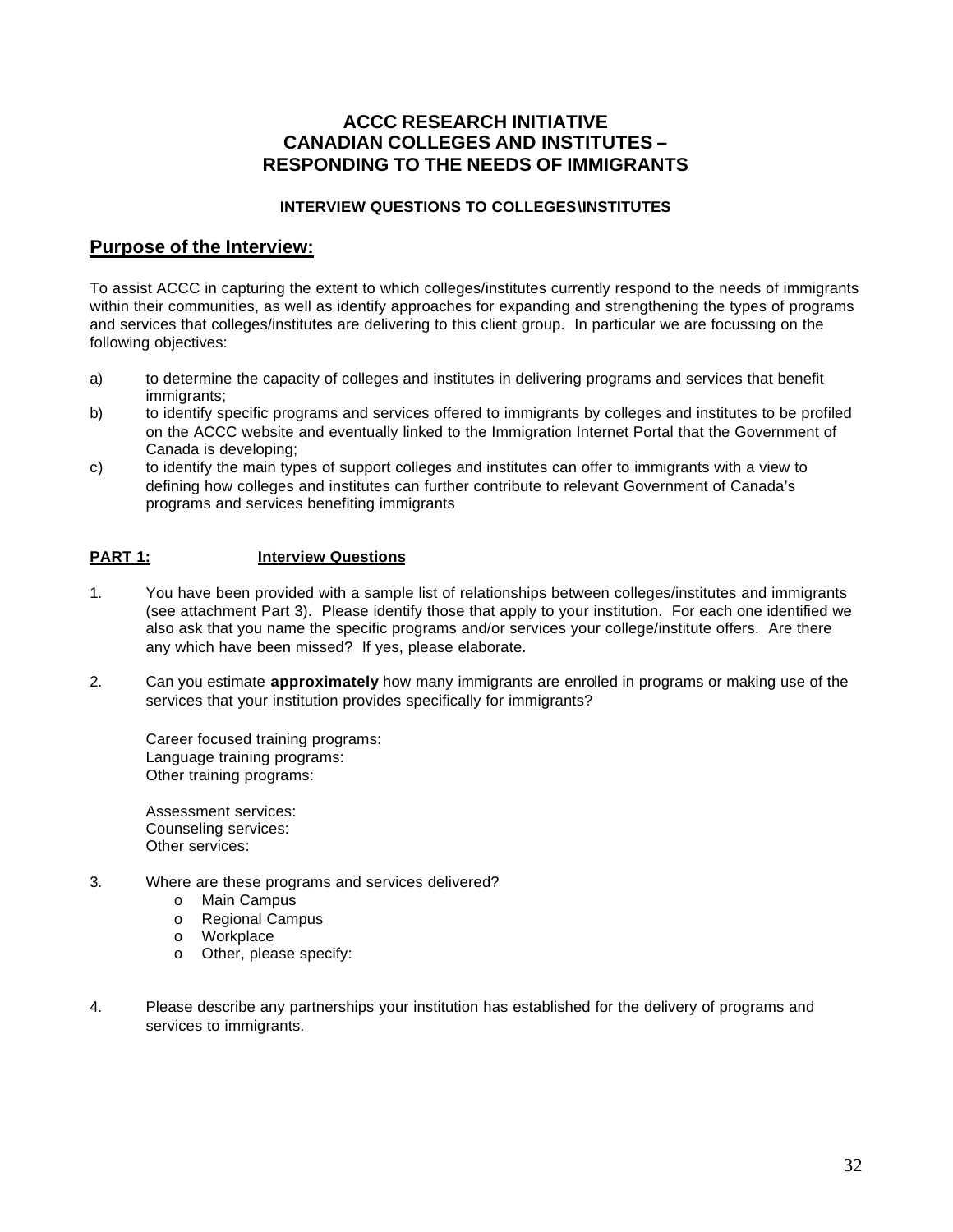- 5. How do immigrants normally access your programs and services?
	- o Self Referral
	- o Referral from Citizen and Immigration Canada (CIC) Office (usually first year of settlement)  $\triangleright$  Does CIC fund these students?
	- o Referral from Human Resources Development Canada (HRDC) Office (beyond first year of settlement)
		- $\triangleright$  Does HRDC fund these students?
	- o Referral from provincial/territorial government
		- $\triangleright$  Does the provincial/territorial government fund these students?
	- o Referral from a community immigration settlement organization
	- $\circ$  Other, please specify:
- 6. Please describe any initiatives, programs or services your institution is involved in for foreign credential recognition. How extensive are these initiatives? Is your college/institute partnered with other organizations for these types of initiatives?
- 7. From past experience, do you have any concerns or issues, or are there barriers for your college/institute to provide programs and services for immigrants?

7 (a) Notwithstanding these barriers, what other types of programs or services would your college/institute be interested in offering to immigrants?

- 8. From past experience, do you consider that immigrants face barriers in seeking out and accessing the programs and services of your college/institute? If so, what are they and how can they be addressed?
- 9. Are there some lessons learned you can share with us from your college's/institute's experience in delivering programs and services to immigrants?
- 10. Would your college/institute agree that ACCC profile your programs and services to immigrants on the ACCC website that would be linked to the Government of Canada's Immigration Internet Portal?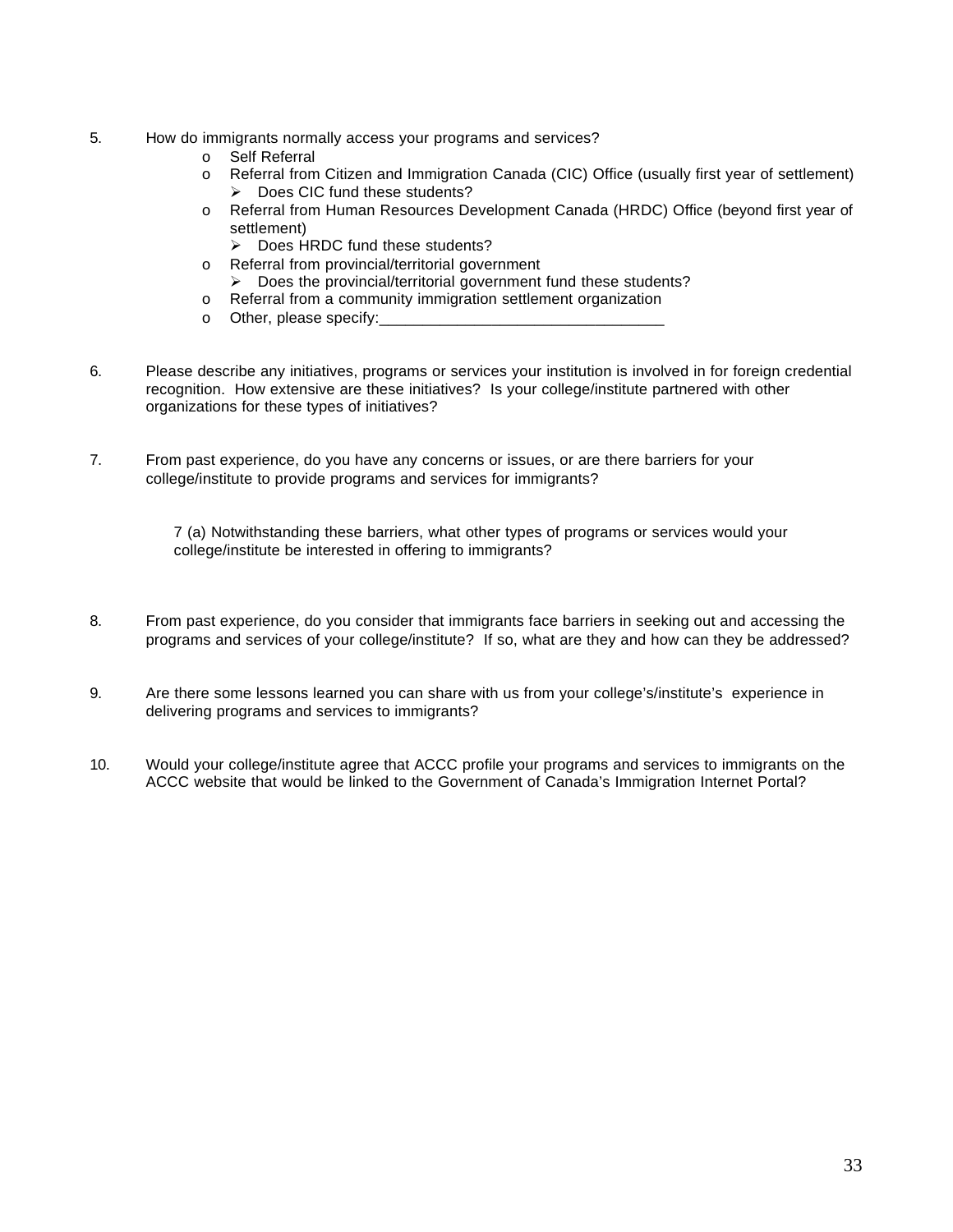#### **PART 2: CASE STUDY**

**Please provide a brief (one paragraph) description of a successful program, service or project that your college/institute has delivered for the benefit of immigrants within your community or region.** 

#### **Colleges are asked to submit one brief example of a successful program, service or project the college/institute has delivered for the benefit of immigrants.**

- 1. Name of program, service or project:
- 2. Brief description of the program, service or project:
- 3. Age of the program, service or project:
- 4. Benefits to Immigrants:
- 5. Benefits to College/Institute:
- 6. How is the program, service or project maintained?
- 7. Lessons learned:

#### **PART 3: List of Possible Relationships Between Colleges/Institutes and Immigrants**

#### **Institution:**

#### **Contact:**

#### **Please identify those that apply to your institution. For each one you identified we also ask that you name the specific programs and/or services your college/institute offers.**

|   | special advice to pre-arrived immigrants on your web site         |
|---|-------------------------------------------------------------------|
| 0 | service to pre-arrived immigrants at an overseas college location |
| Ω | English or French language instruction for immigrants             |
|   | programs for immigrant families                                   |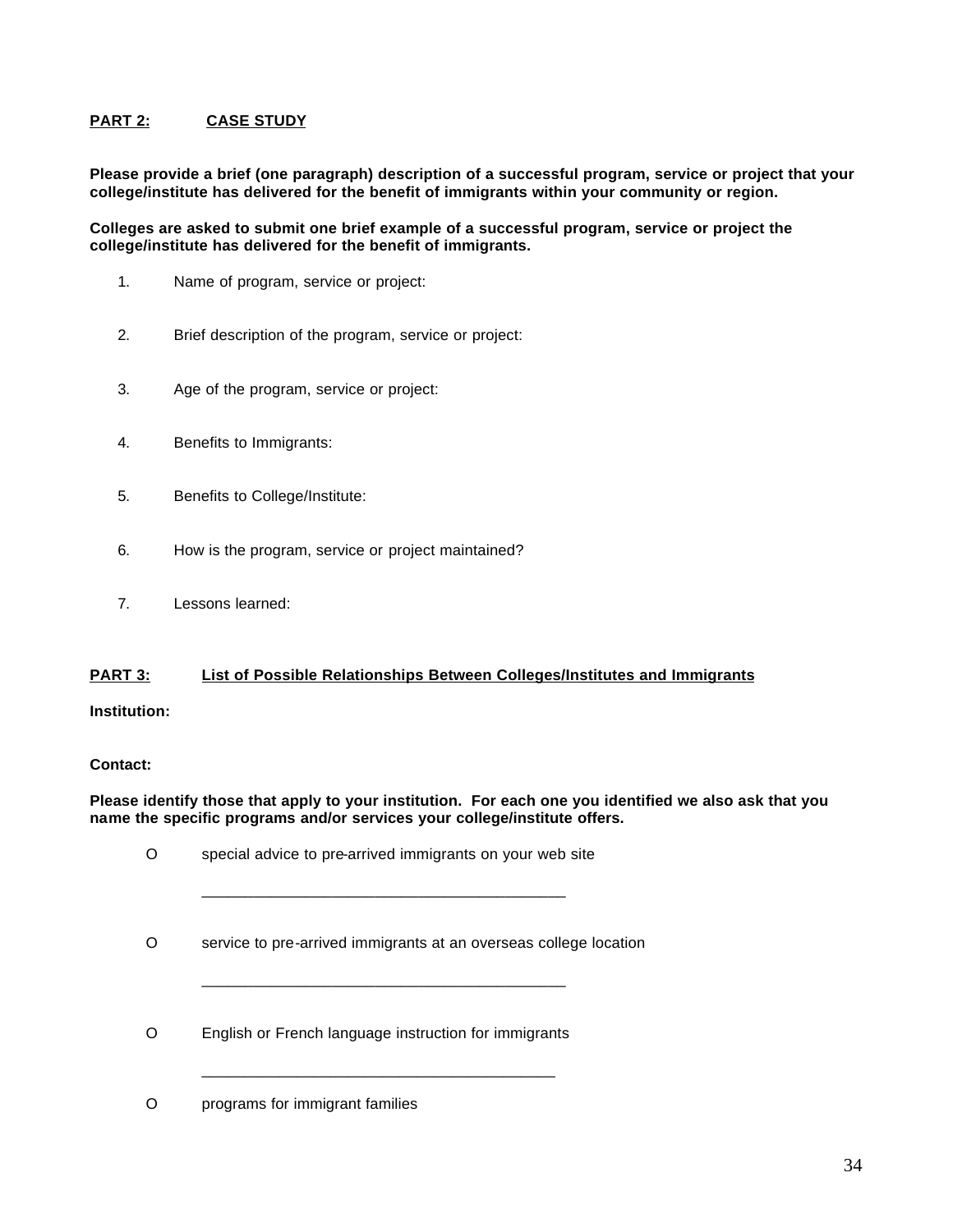| O | formal relationship with local settlement services provider                                                                                                                                                                                                            |
|---|------------------------------------------------------------------------------------------------------------------------------------------------------------------------------------------------------------------------------------------------------------------------|
| O | programs specific to an immigrant's prior employment                                                                                                                                                                                                                   |
| O | foreign credential recognition programs or initiatives                                                                                                                                                                                                                 |
| O | student services aimed at immigrants<br>O anti-discrimination contract to the contract of the contract of the contract of the contract of the contract of the contract of the contract of the contract of the contract of the contract of the contract of the contract |
| O | distance education courses/services aimed at people who may immigrate to Canada<br><u> 1980 - Johann John Stone, mars eta biztanleria (h. 1980).</u>                                                                                                                   |
| O | on-line information services for prospective immigrants                                                                                                                                                                                                                |
| O | programs designed for immigrant employees of local company                                                                                                                                                                                                             |
| O | part-time, evening or weekend programs for immigrants                                                                                                                                                                                                                  |
| O | programs designed specifically for skill shortage occupations                                                                                                                                                                                                          |
| O | special services to assist newcomers to find work related to their education and background                                                                                                                                                                            |
| O |                                                                                                                                                                                                                                                                        |

\_\_\_\_\_\_\_\_\_\_\_\_\_\_\_\_\_\_\_\_\_\_\_\_\_\_\_\_\_\_\_\_\_\_\_\_\_\_\_\_\_\_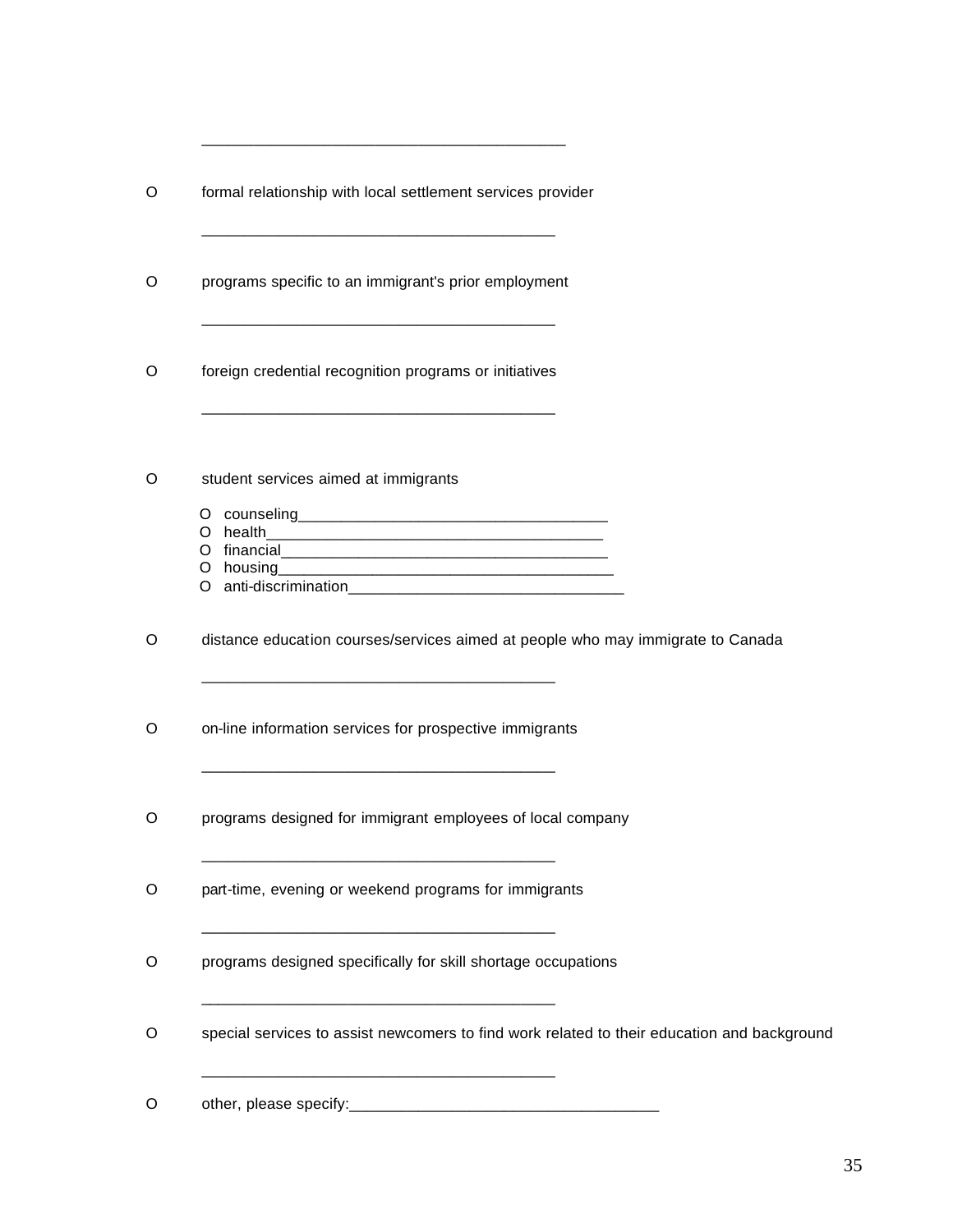#### **ACCC RESEARCH INITIATIVE CANADIAN COLLEGES AND INSTITUTES RESPONDING TO THE NEEDS OF IMMIGRANTS**

#### **SURVEY OF COLLEGES AND INSTITUTES**

The purpose of this survey is to assist ACCC in capturing the extent to which colleges and institutes currently respond to the needs of immigrants within their communities. The specific objectives of this research initiative are as follows:

- d) to determine the capacity of colleges and institutes in delivering programs and services that benefit immigrants:
- e) to identify specific programs and services offered to immigrants by colleges and institutes to be profiled on the ACCC website and eventually linked to the Immigration Internet Portal that the Government of Canada is developing;
- f) to identify the main types of support colleges and institutes can offer to immigrants with a view to defining how colleges and institutes can further contribute to relevant Government of Canada programs and services benefiting immigrants.

Please complete and return the survey by November 28, 2003 to the attention of Anna Toneguzzo, Senior Research Officer, Member Services and Public Policy at the following email: atoneguzzo@accc.ca If you have any questions or require clarification, please contact Ms. Toneguzzo at : 613-746-2222, ext. 3103.

- **1. The following is a list of possible relationships between colleges/institutes and immigrants. Please identify those that apply to your institution. For each relationship identified we also ask that you name the specific programs and/or services your college/institute offers.** 
	- O special advice to pre-arrived immigrants on your web site

\_\_\_\_\_\_\_\_\_\_\_\_\_\_\_\_\_\_\_\_\_\_\_\_\_\_\_\_\_\_\_\_\_\_\_\_\_\_\_\_\_\_

\_\_\_\_\_\_\_\_\_\_\_\_\_\_\_\_\_\_\_\_\_\_\_\_\_\_\_\_\_\_\_\_\_\_\_\_\_\_\_\_\_\_

\_\_\_\_\_\_\_\_\_\_\_\_\_\_\_\_\_\_\_\_\_\_\_\_\_\_\_\_\_\_\_\_\_\_\_\_\_\_\_\_\_

\_\_\_\_\_\_\_\_\_\_\_\_\_\_\_\_\_\_\_\_\_\_\_\_\_\_\_\_\_\_\_\_\_\_\_\_\_\_\_\_\_\_

- O service to pre-arrived immigrants at an overseas location of your college/institute
- O English or French language instruction for immigrants
- O programs for immigrant families
- O formal relationship with local settlement services provider

\_\_\_\_\_\_\_\_\_\_\_\_\_\_\_\_\_\_\_\_\_\_\_\_\_\_\_\_\_\_\_\_\_\_\_\_\_\_\_\_\_

\_\_\_\_\_\_\_\_\_\_\_\_\_\_\_\_\_\_\_\_\_\_\_\_\_\_\_\_\_\_\_\_\_\_\_\_\_\_\_\_\_

O programs specific to an immigrant's prior employment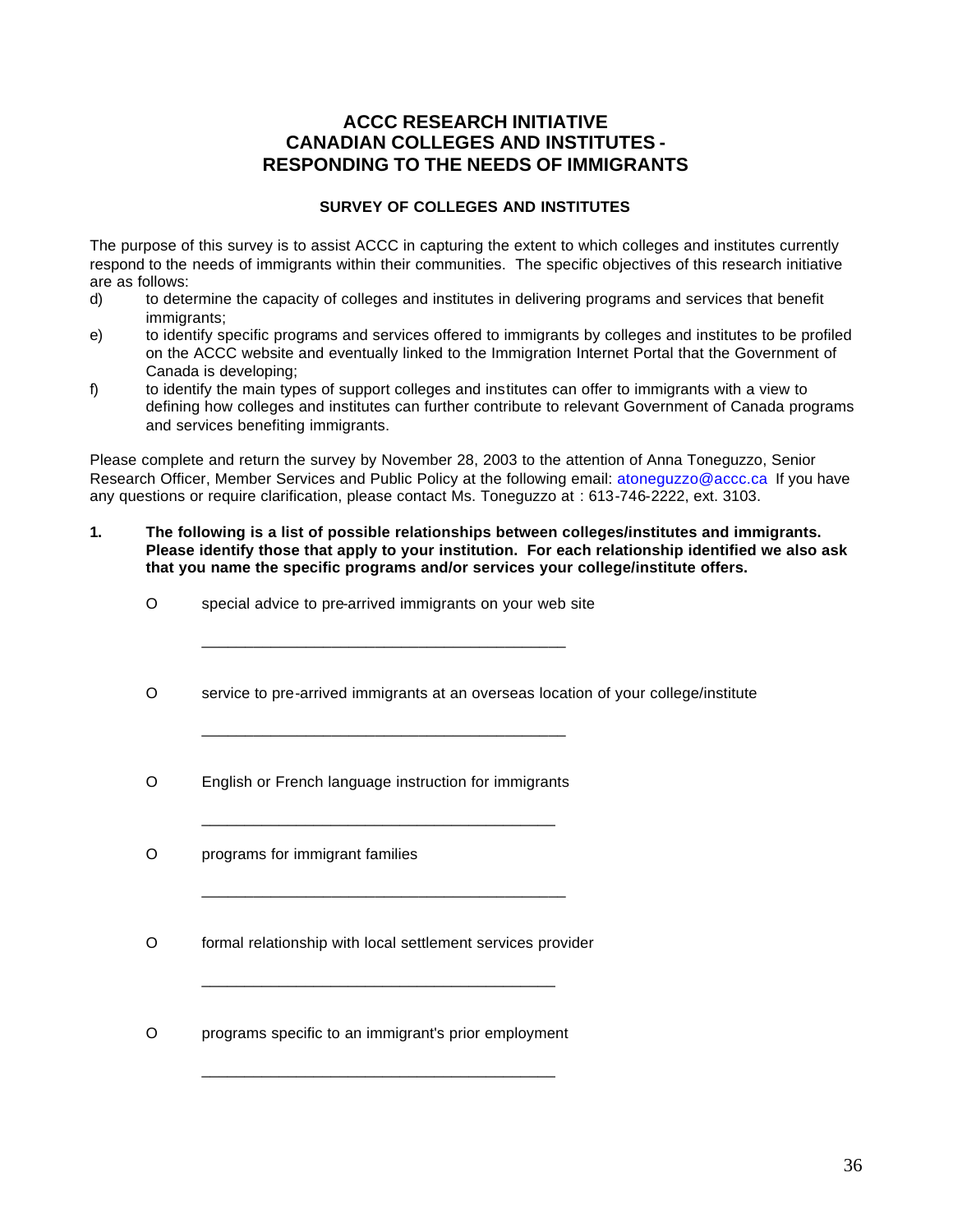| O       | programs or services that facilitate foreign credential recognition                                                                                  |
|---------|------------------------------------------------------------------------------------------------------------------------------------------------------|
| O       | student services aimed at immigrants                                                                                                                 |
|         |                                                                                                                                                      |
|         |                                                                                                                                                      |
|         |                                                                                                                                                      |
|         |                                                                                                                                                      |
|         |                                                                                                                                                      |
| O       | distance education courses/services aimed at people who may immigrate to Canada<br><u> 1980 - Johann John Stone, mars eta biztanleria (h. 1980).</u> |
| $\circ$ | on-line information services for prospective immigrants                                                                                              |
| $\circ$ | <u> 1980 - Jan James James Barnett, fransk politik (d. 1980)</u><br>programs designed for immigrant employees at local company                       |
| $\circ$ | part-time, evening or weekend programs for immigrants                                                                                                |
| $\circ$ | programs designed specifically for skill shortage occupations                                                                                        |
| $\circ$ | special services to assist newcomers to find work related to their education and background                                                          |
| $\circ$ |                                                                                                                                                      |

Career focused training programs: Language training programs: Other training programs:

Assessment services: Counseling services: Other services: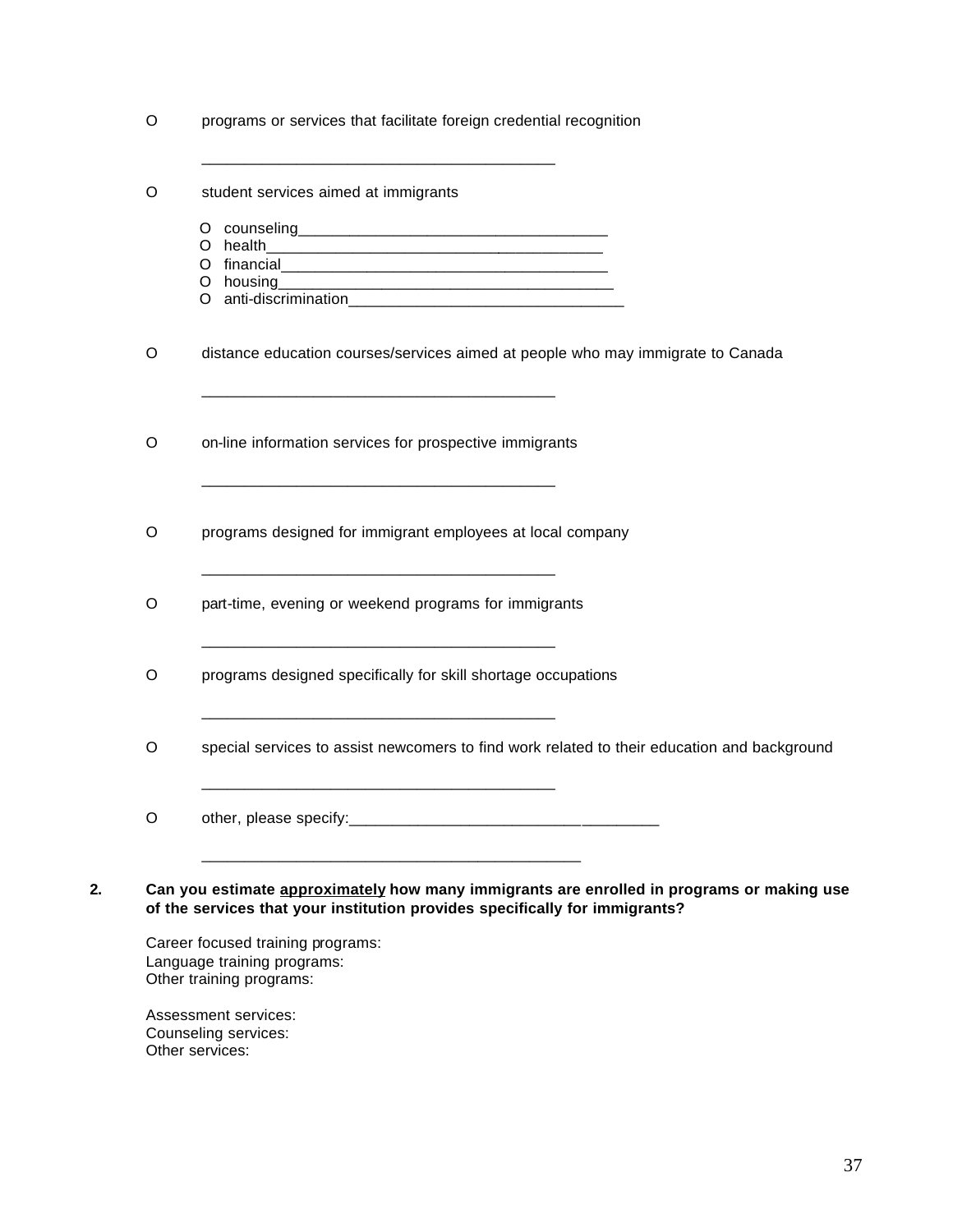3. Would your college/institute agree to let ACCC profile your programs and services to immigrants on the ACCC

website that may be linked to the Government of Canada's Immigration Internet Portal?

- Yes
- No
- **4. Please provide a brief (one paragraph) description of a successful program, service or project that your college/institute has delivered for the benefit of immigrants within your community or region.**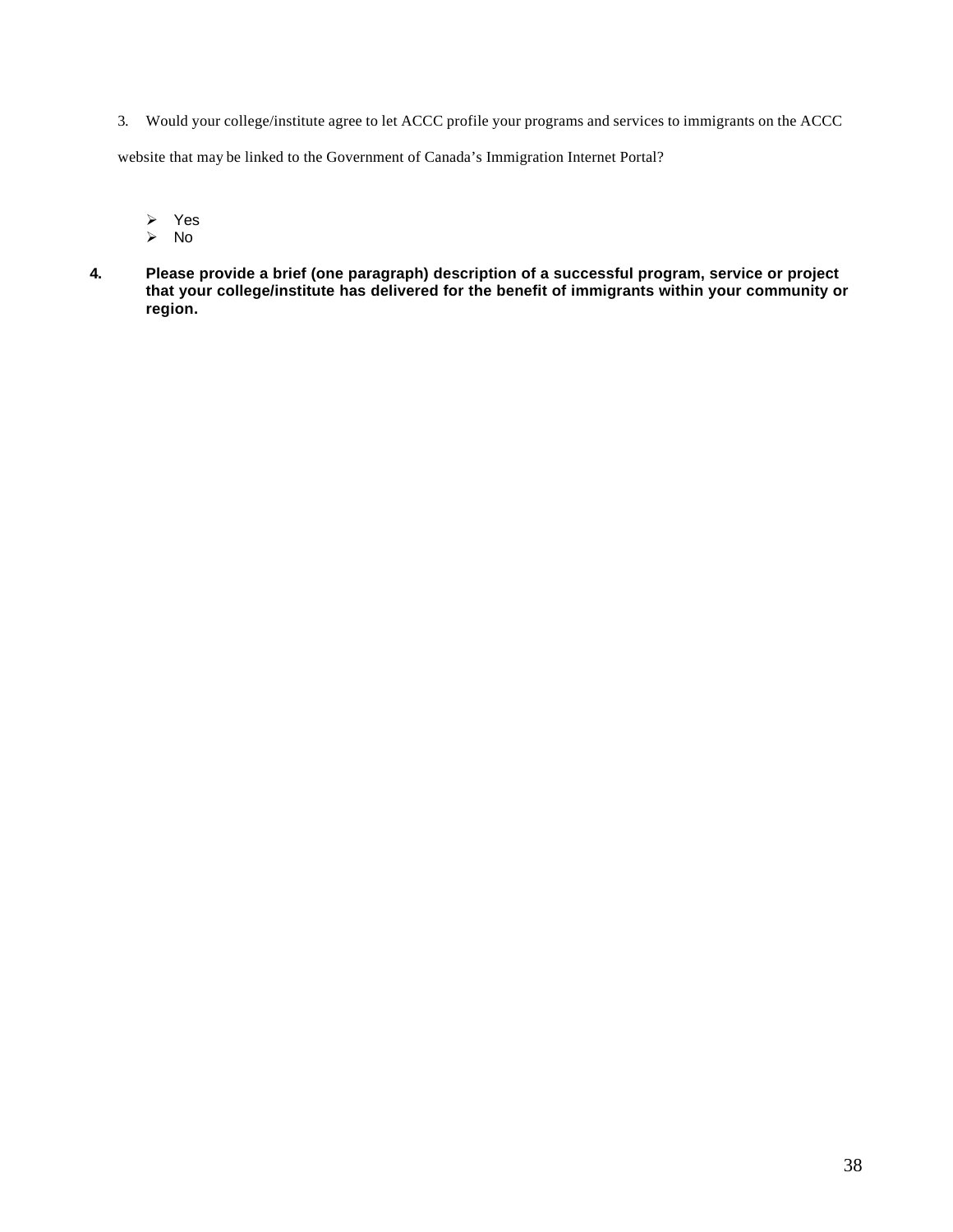#### **Appendix 2 List of Colleges and Institutes Interviewed**

#### <span id="page-45-0"></span>**BRITISH COLUMBIA**

**Camosun College**  Brenda Storr ESL Programs

#### **Douglas College**

Susan Witter President

**Langara College**  Doug Soo Dean of Continuing Studies

#### **Vancouver Community College**

Moira Henderson Vice-President Access and Education Services

#### **ALBERTA**

**Bow Valley College**  Mary Davison Dean, ESL and Languages

Rene Salazar International Business Development Associate

#### **Grant MacEwan Community College**

Kathy Higgins Coordinator, International Centre

Gerry Nakonenchny Dean, Health and Community Services

Celia Smyth International Student Counselor

#### **Northern Alberta Institute of Technology**

Don Yurchuk Registrar

#### **Red Deer College**

Sean Kennedy Dean of Student Services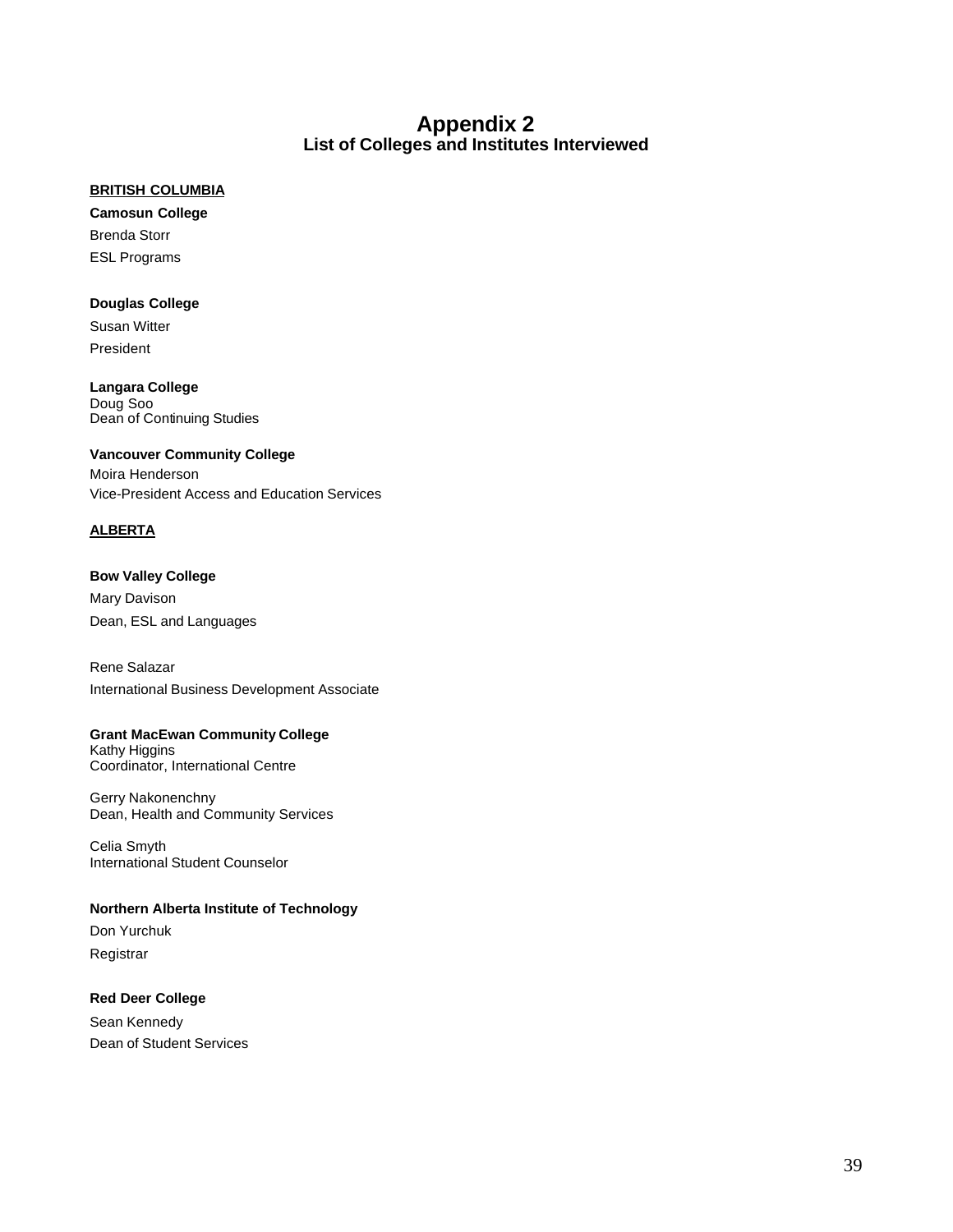#### **SASKATCHEWAN**

**Saskatchewan Institute of Applied Science and Technology**  Brian Kraus, Dean of Basic Education

Judith Nordness Program Head, ESL/LINC, Kelsey Campus, Saskatoon

Dan Danforth Program Head, ESL/LINC/Literacy, Wascana Campus, Regina

#### **MANITOBA**

**Red River College**  Patricia Bozyk Dean, Student Services

Barb Dixon Student and Community Advisor, Diversity and Inclusive Initiatives Office

Audrey Bonham Chair, Language Training Centre

#### **ONTARIO**

**Algonquin College**  Keith Younghusband, Dean, School of Academic Advancement and Languages

Maureen Keon Chair, Language Institute

Doug McDougall Director, Learning and Teaching Services

#### **Cambrian College**

Larry Bouchard Dean, Centre for Community & Workforce Development

Ibrahim Alladin Director, Cambrian International

#### **Centennial College**

Richard Johnston President

Sara Katz Director Access Programs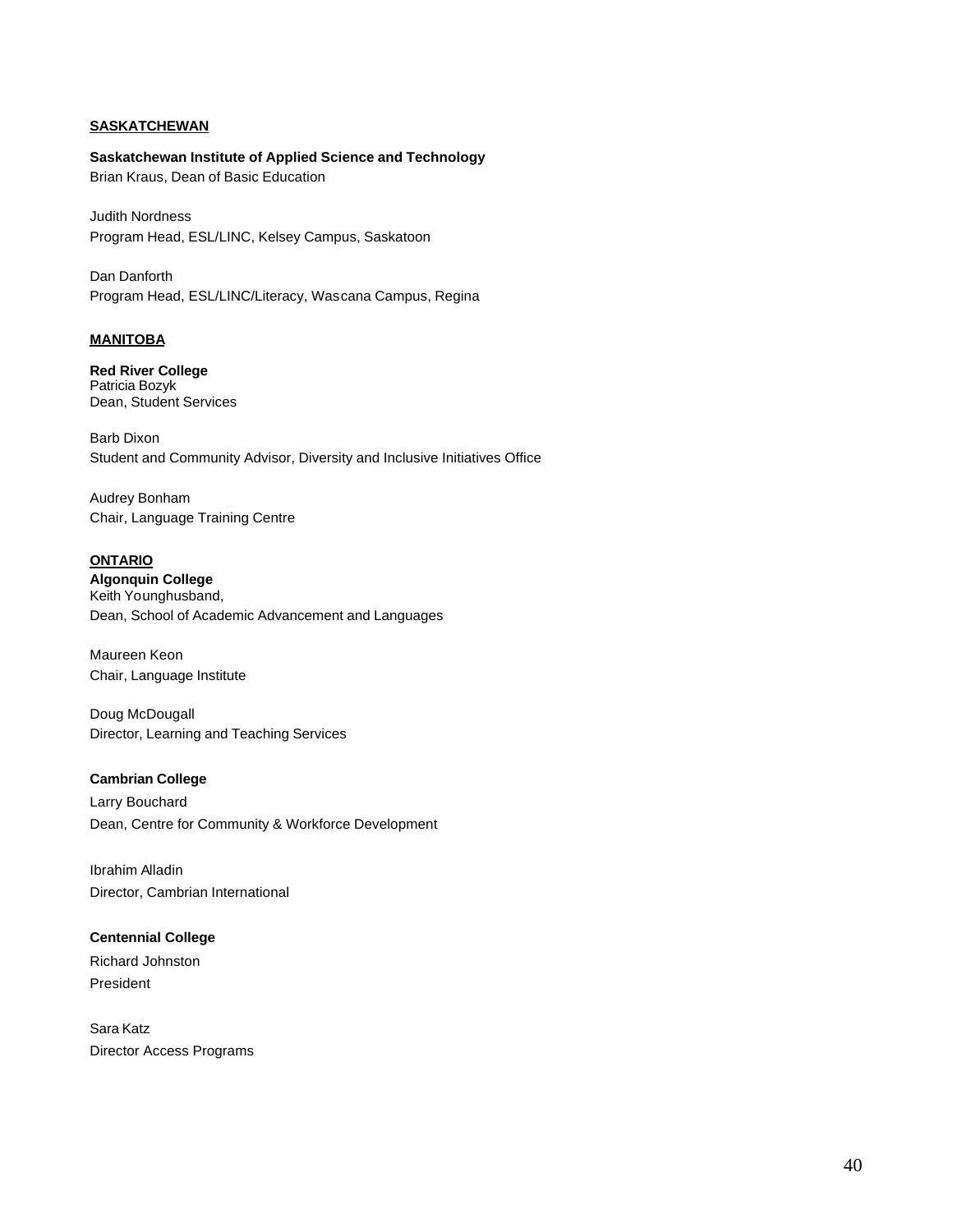#### **George Brown College**  Lorraine Trotter Director, Access Centre of Excellence

#### **Humber College**  Lois Willson Associate Dean, Government and Community Relations

Joyce Woodend Associate Registrar

Barbara Riach Associate Registrar - Recruitment

#### **St. Clair College**  Virginia Machiavello

Chairperson, Applied Arts and International Development

#### **QUEBEC**

#### **Cégep du Vieux Montréal**

Martine Blache Directrice, Service de formation aux entreprises

#### **Collège André Laurendeau**

Manon Delisle, Coordonnatrice, Service de la formation continue et du développement professionnel Mustapha Benarbia, Service de la formation continue et du développement professionnel

#### **Prince Edward Island**

**Holland College**  Dick MacDonald Vice-President of Student and Administrative Services and International Development

Brian McMillan Vice-President, Program Operations

#### **Nova Scotia**

**Nova Scotia Community College (CEO: Ray Ivany)**  Colin MacLean Director of Organizational Development

Cynthia Murphy Director of International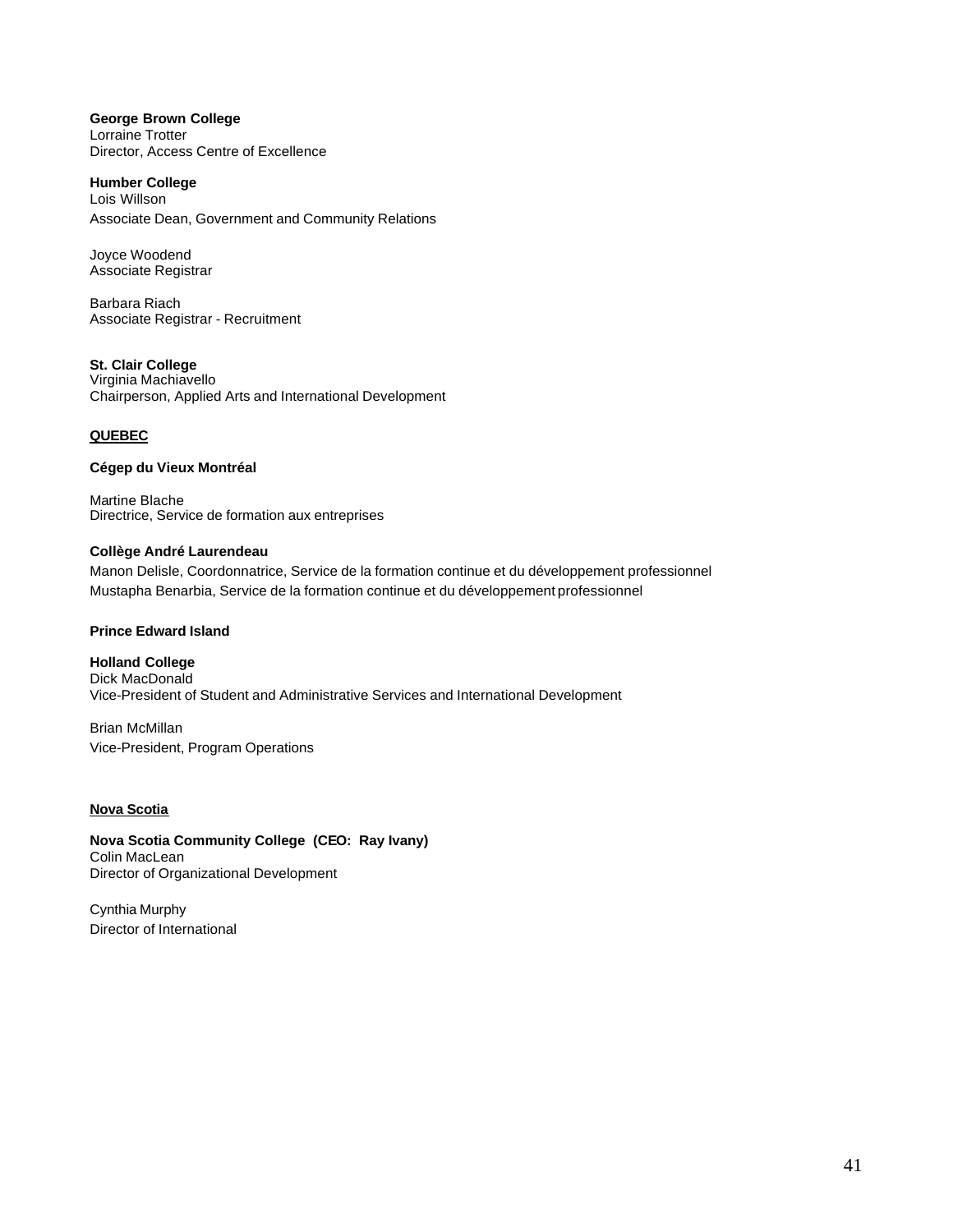#### **APPENDIX 3**

#### **ASSOCIATION OF CANADIAN COMMUNITY COLLEGES College and Institute Immigration Roundtable March 8 and 9, 2004**

#### **Summary of Roundtable Discussions and Key Points**

#### <span id="page-48-0"></span>**March 8th Presentations**

#### **Canadian Colleges and Institutes – Responding to the Needs of Immigrants**

Powerpoint Presentation on the results of the ACCC Diagnostic Survey of College and Institute Programs and Services for Immigrants

#### **Current and Future Directions in Immigrant Settlement Rosaline Frith, Director General, Integration, Citizenship and Immigration Canada (CIC)**

**The Immigration and Refugee Act** was approved in June 2002 and replaces the former Immigration Act. The new act moves from an occupation specific approach to immigration, to one that attracts workers with flexible and transferable skills needed to succeed in today's economy. Under the new Act, education and language proficiency in English or French have increased in importance for the selection process. There is currently a small portion of immigrants entering the country under the provisions of the new Act as Citizenship and Immigration Canada is dealing with a backlog of immigrants approved under the former Immigration Act.

**The main source countries**for immigration are India, Pakistan and China.

- **The profile of immigrants** currently entering the country is that the majority are younger (under 40), are well educated, have significant work experience, are mainly coming to join family and friends and thus settle in the main urban centres (Vancouver, Toronto, Montreal), and have a multiplicity of languages.
- **The federal government is aiming to increase immigration levels.** Currently 225,000 per year are approved, this will increase by another 86,000.
- **Issues around foreign trained professionals**: the problem with integrating foreign trained doctors is not the lack of recognition of credentials but the lack of places for foreign trained doctors to do their residencies, in effect, provinces need to increase the number of residencies; the issue with the integration of foreign trained engineers is that there are currently not enough jobs for engineers in many parts of the country.

#### **Challenges for the federal government for the integration of immigrants:**

- **Changing the dispersion of immigrants** across Canada to second tier cities. However, provinces and second tier cities need to voice a need for the receiving immigrants, and put plans and strategies in place to facilitate the integration of immigrants.
- **Low income levels of immigrants** despite the high education credentials and foreign work experience.
- **Limited workplace language capacity** is a significant barrier for the effective integration of immigrants into the economy. CIC recognizes that there is a need to strengthen and increase language training programs across the country, particularly for occupation-specific language training. CIC is trying to get more funding to enhance language training programs, in particular workplace language training. CIC also recognizes that there is a need to increase funding for higher levels of LINC training, to fill the gap between the LINC Level 4 and 8, as recommended by colleges and institutes.
- **Federal government departments are beginning to work more collaboratively** on the integration of immigrants through the creation of the Director General Forum that brings together Directors General from Human Resources and Skills Development Canada (HRSDC), CIC, Department of Foreign Affaires, Industry Canada, and Heritage Canada. The Prime Minister has also named a Hedy Fry as Parliamentary Secretary on Foreign Credential Recognition and the Integration of Immigrants.
- **Discrimination** is also a big factor that impacts upon the effective integration of immigrants. CIC has found that Host Programs, such as the Peer Helper or Mentor Programs that some colleges and institutes have introduced to enhance counseling services for immigrants, are effective in reducing discrimination. CIC has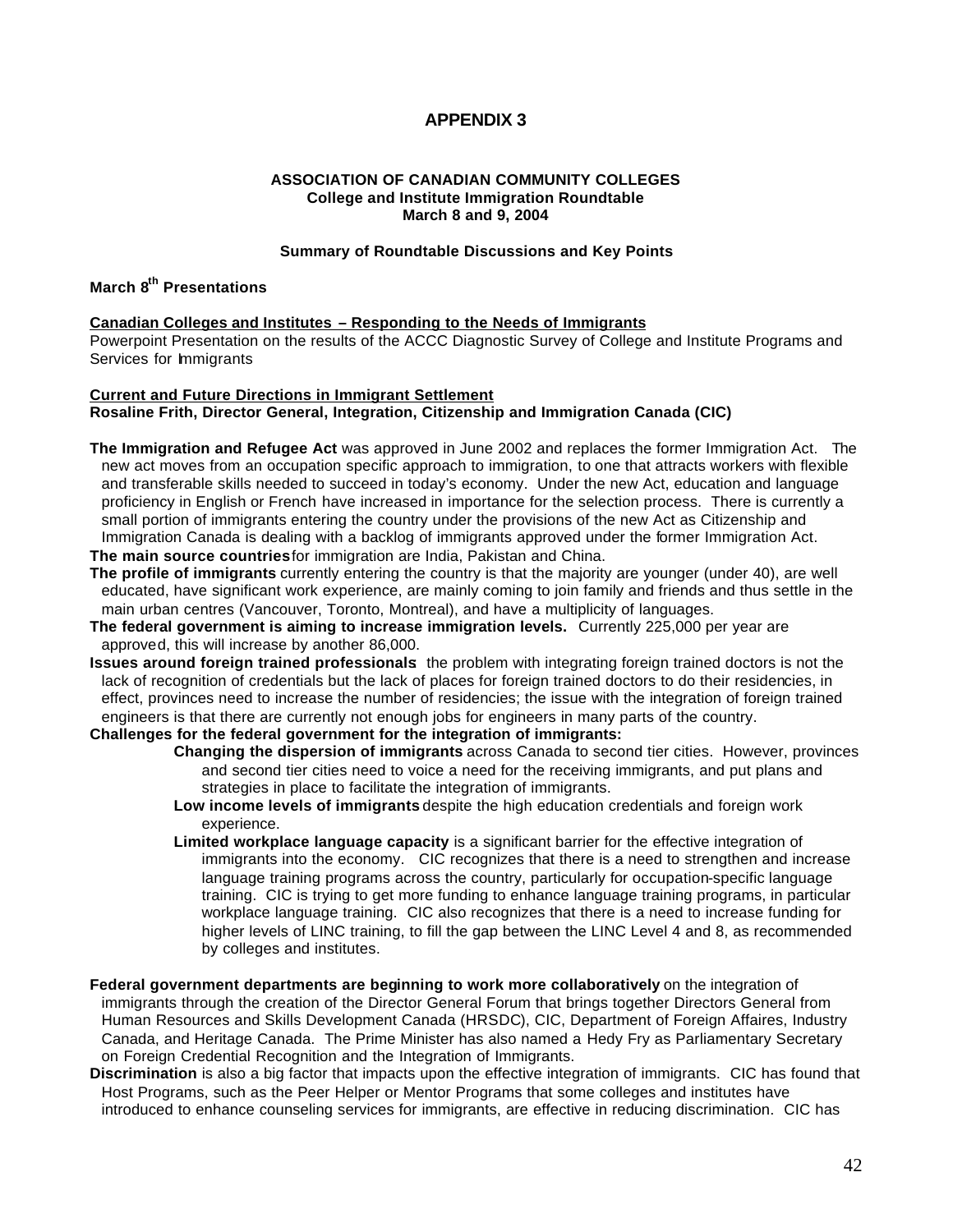successfully implemented Host Programs in some primary schools and would like to expand this type of program to other educational levels, including colleges and institutes. It is also important to work with employers, particularly in small and medium enterprises, to sensitize them on the importance of recognizing foreign work experience and the value of hiring immigrants.

#### **Areas to Think About**

#### **Martha Nixon, former Assistant Deputy Minister, Operations, Citizenship and Immigration Canada**

- **Citizenship and Immigration Canada (CIC) was split**, with responsibilities for border security and customs moving to the Canada Border Services Agency and immigrant integration services remaining with CIC.
- **Integrated approaches** are essential to move prospective immigrants from their first idea about immigrating to Canada to the point where they are settled in a community and working.
- **The Prime Minister's priorities**, such as the Cities Strategy and the social economy agenda are important to monitor in relation to the integration of immigrants as they could become sources of funding in the future.
- **The funding nexus poses challenges** as there are so many different government departments involved, the government needs to move on these issues and is looking for ideas.
- **Pilot projects have their limitations,** and their sustainability is often questionable. It is important to propose initiatives in partnership with key stakeholders.
- **Foreign students** should perhaps be considered as a source of potential immigrants. Colleges and institutes could become involved in the selection process of those foreign students that have the potential to become immigrants to Canada.

#### **Immigration Portal**

#### **Donna Kirby, Director, Learning Strategies and Support Division, Human Resources and Skills Development Canada (HRSDC)**

- The Going to Canada Website is being restructured and developed into an Immigration Portal. The portal is to serve as a targeted on-line tool that provides seamless services for prospective immigrants, approved immigrants and newcomers.
- HRSDC approved the ACCC project to develop a section of the ACCC website that profiles the types of programs and services immigrants can access at Canadian colleges and institutes.

Examples of tools and services that will be provided on the portal include:

translation of credential documents into English or French;

- tools for the assessment of qualifications and language capacity, including individual literacy levels; a document information tool and a synopsis of all documents and forms immigrants are required to complete;
- Canadian study plans;

"E-portfolios" for immigrants.

- < The development of the immigration portal is a 5 year initiative. The preliminary launch of the portal is planned for July 2004.
- < HRSDC is also involved in Foreign Credential Recognition (FCR), the targeting of foreign students may be one way of addressing credential recognition issues. Although it is essential to find a way to assist immigrants in the area of FCR, HRSDC is also looking as improvements in the area of recognition of learning for all Canadians. HRSDC's priorities for enhancing the recognition of learning include:
	- o Mobility of labour market credentials across provinces and territories;
	- o Foreign Credential Recognition;
	- o Recognition of workplace learning; and
	- o Transferability of academic credits among institutions across provincial/territorial boundaries.

#### **Sectoral Approaches and Recognition of Foreign Credentials**

**Corinne Prince St-Amand, Director, Skills Information, Human Resources Partnerships Directorate, Human Resources and Skills Development Canada (HRSDC)**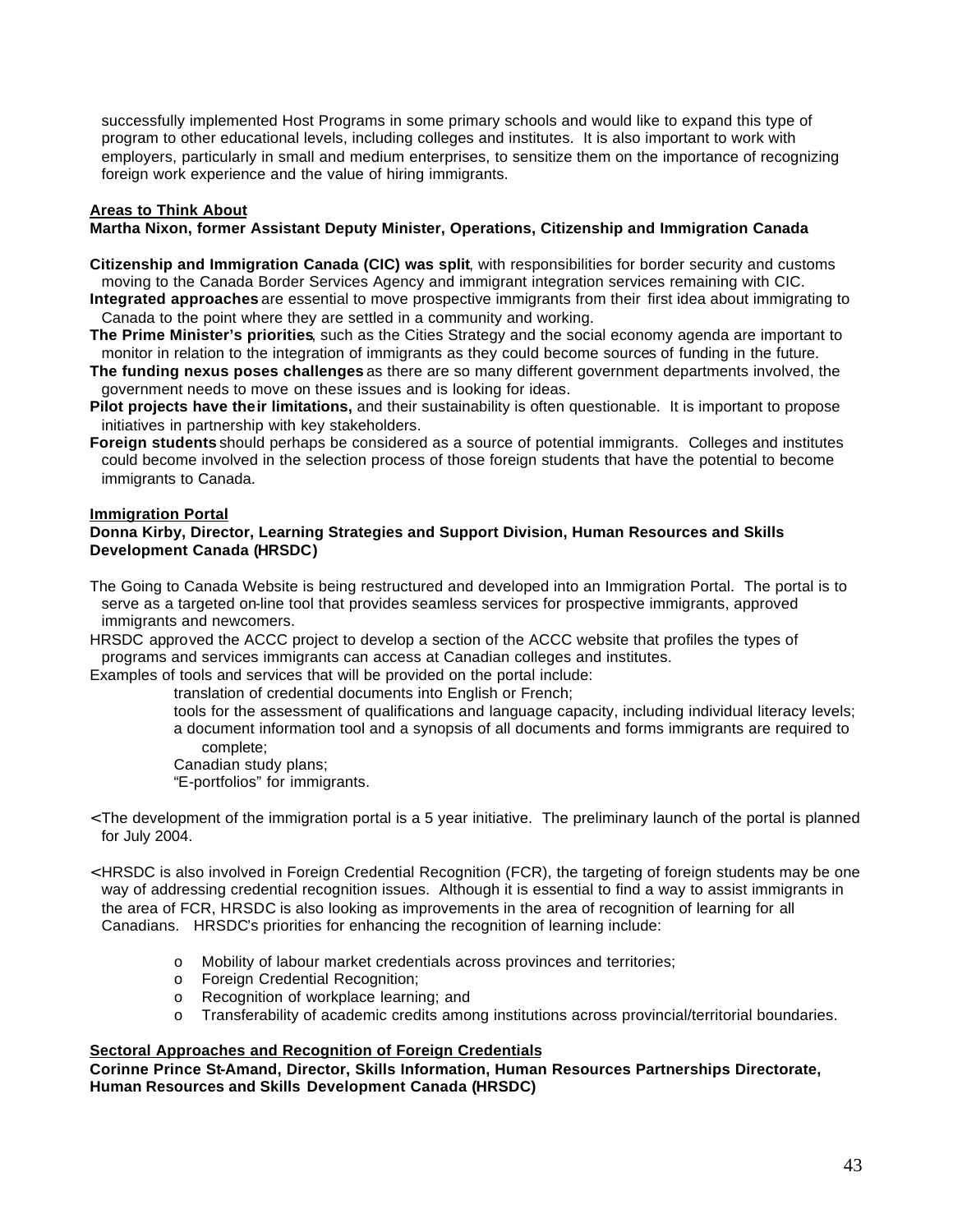- < HRSDC will have a more specific Workplace Skills Strategy by this fall, however the programs and activities that form the basis of a Workplace Skills Strategy include:
	- o Sector Council Program;
	- o Apprenticeship;
	- o Essential Skills and Workplace Literacy;
	- o Foreign Credential Recognition;
	- o Labour Mobility.

< The Government of Canada Foreign Credential Recognition (FCR) Strategy includes:

- o Working with provinces, territories and regulatory bodies to address the top three priority regulated occupations – Doctors, Nurses and Engineers with a view to integrating them more effectively into the labour market;
- o Working with the Sector Councils to address the non-regulated occupations, including the development of a tool to sensitize employers to FCR issues and work towards bridging the needs of employers with the pool of approved immigrants;
- o Working bilaterally and multilaterally with provinces and territories;
- o Establishing the immigration internet portal, led by CIC.
- < The following federal government departments are working collaboratively to develop a broad Government of Canada Action Plan on FCR: HRSDC, CIC, Health Canada, Canadian Heritage, Industry Canada, Department of Foreign Affaires and International Trade.
- < In addition, in every province and territory, work on FCR is being done by four ministries, immigration, education , labour and health.
- < Progress is being made in the area of improving and streamlining licensure practices and procedures for international medical graduates and engineers, and HRSDC is working with the Canadian Nurses Association and the Council of Technicians and Technologists to undertake diagnostic work in FCR for their related professions.
- < In terms of next steps, HRSDC aims to undertake the following:
	- o further develop the research base on areas related to FCR including more specific data on immigration and skills shortages;
	- $\circ$  strategically target key regulated and non-regulated occupations such as pharmacists and the allied health occupations;
	- o work with partners to develop a strategy to begin FCR work overseas;
	- $\circ$  continue to partner with and lever the actions or others such as regulators, sector councils, employers, educators and communities;
	- o maintain support to existing Ministerial tables Immigration, Health, Labour Market and Education.

#### **Maytree Foundation, Strategic Partners Initiative Naomi Alboim, Associate, The Maytree Foundation**

- **Systems Approach to Facilitate Labour Market Entry for Skilled Immigrants**  < The Maytree Foundation's Systems Approach presents a comprehensive model for the integration of skilled immigrants into the labour force, and includes the following components:
	- o Incentives for stakeholders to collaborate in designing, delivering and evaluating programs and services for skilled immigrants, and for skilled immigrants to access them.
	- o Access by skilled immigrants to an entire suite of programs and services offered either overseas prior to leaving their home country or once in Canada:
		- Information (for example the Immigration Internet Portal)
		- Assessment Services (PLAR, Academic, Skills, Language, including Occupationspecific language, Canadian Workplace Practices)
		- Expert Advice (Labour Market Counseling and development of Learning Plans, Mentorship by Canadian practitioners)
		- Integrated Bridging Programs to Fill Identified Gaps (Academic Courses, Occupationspecific Language Training, Technical Skills Upgrading, Knowledge of Canadian Workplace Practices)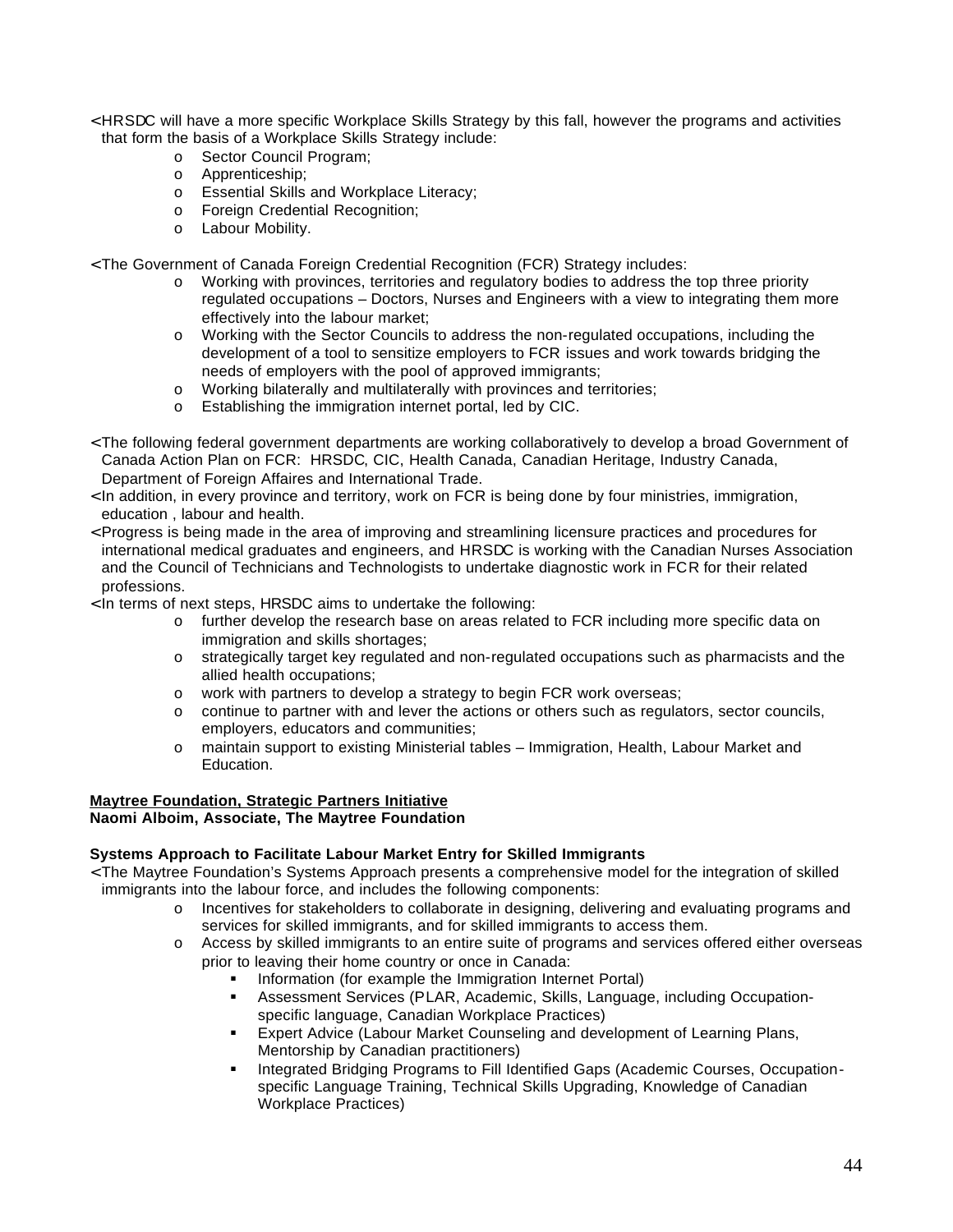#### **Accelerated Integration Program for Immigrants**

- < The Maytree Foundation in partnership with a consortium of colleges and universities (Dalhousie University, Nova Scotia Community College, Centennial College, York University, Athabasca University and Grant MacEwan College) submitted a proposal to HRSDC to implement this project as a pilot.
- < The purpose of this project is to accelerate the labour market integration of new skilled immigrants by beginning to offer information, assessment and upgrading services and programs overseas, and then continuing in Canada as required, with ESL and occupation-specific language training, bridging programs, training on Canadian workplace practices. These programs and services would be offered using the existing expertise and overseas sites or facilities of the college and universities. This approach would also begin the linkage between potential immigrants overseas and communities across Canada.

#### March 9<sup>th</sup> – Discussion on Future Areas for Collaboration and Next Steps

The roundtable participants identified the main principles that colleges and institutes adhere to related to the integration of immigrants, the process to follow to move forward with the immigration agenda of colleges and institutes, including advocacy and collaboration with important stakeholders and partners that should be involved in initiatives with colleges and institutes.

#### **Principles**

Roundtable participants identified the following principles that reflect the main areas on which colleges and institutes should focus to contribute to the effective integration of immigrants into the labour market:

- < Increase awareness and understanding on the return on investment of accelerating the integration of immigrants into the labour market.
- < Contribute to the enhancement of language training in terms of the increased levels of ESL and FSL offered at institutions and to offer more occupation-specific language training.
- < Address the funding and limited capacity issues colleges and institutes are facing due to the increasing numbers of newcomers seeking out programs and services and the funding cuts institutions have faced.
- < Develop programs and services that enable institutions to meet the needs of multiple clients, and that benefit all client groups.
- < Consider international students as a possible source of immigrants. How can colleges and institutes contribute to their selection and integration?
- < Adopt a pan-Canadian approach and model that would offer a whole suite of services for immigrants, including the possibility of offering some services overseas for prospective and approved immigrants before they leave their country of origin.
- < Develop a strategy to train and hire foreign trained professionals as faculty. Teacher of adults training could be offered to foreign trained professionals and thus enable them to be employed at a college or institute as instructors, for example engineers teaching in technology areas.
- < Promote collaborative approaches to delivery so that work is not duplicated, for example, between colleges and institutes and immigrant settlement organizations and credentialing associations.
- < Address the lack of consistent data that exists on immigrants as a client base for colleges and institutes.

#### **Process**

The main steps identified for moving this agenda forward for colleges and institutes are as follows: